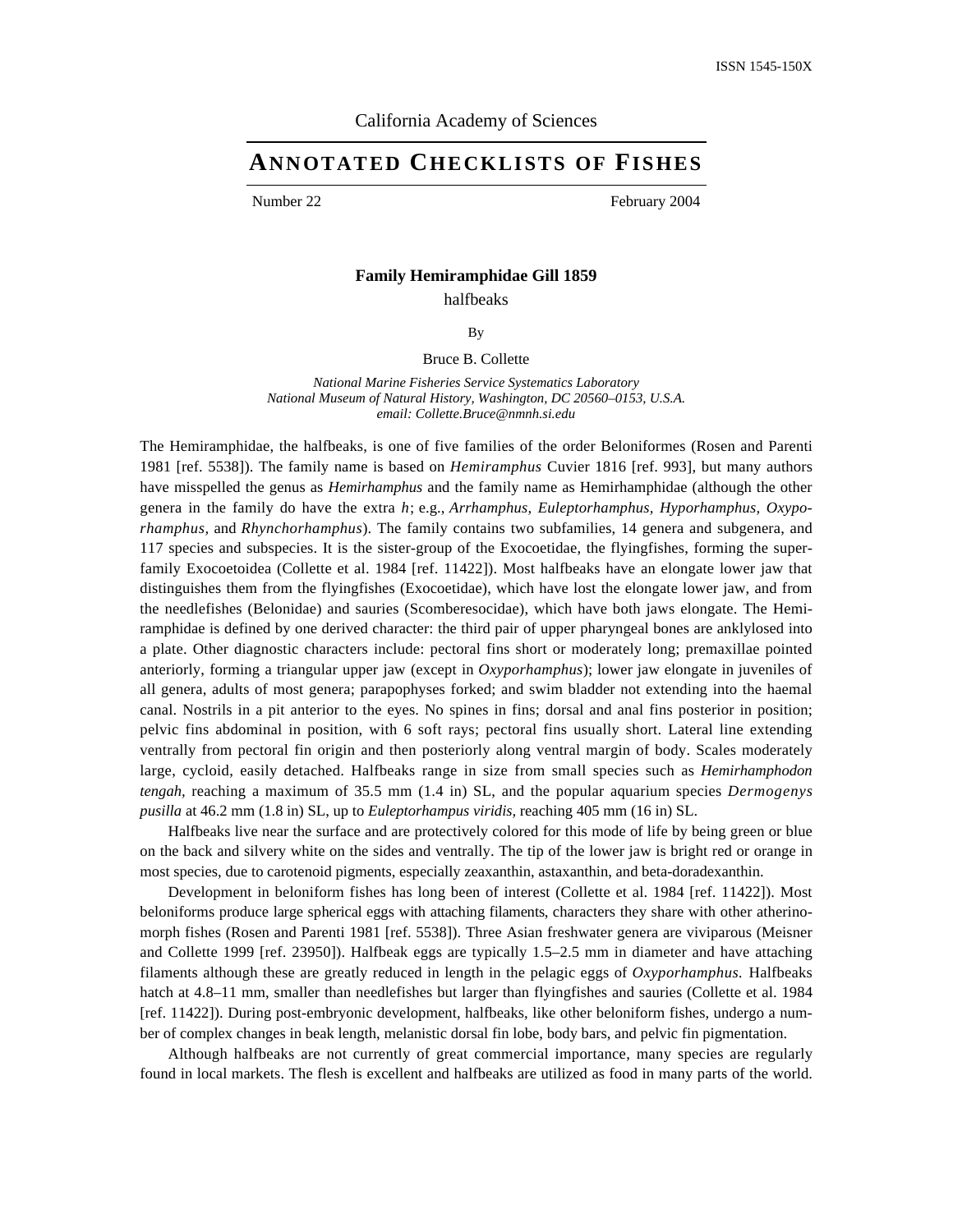Halfbeaks are also important bait fishes when fishing for billfishes. They are mainly caught with seines and pelagic trawls, and dipnetted under lights at night. They are utilized fresh, dried, salted, and smoked. Species of three freshwater genera (*Dermogenys, Hemirhamphodon,* and *Nomorhamphus*) are in the aquarium trade. No revision of the entire family or either subfamily is available but there are regional studies for the eastern Atlantic (Collette 1965 [ref. 13343]), Australia (Collette 1974 [ref. 12930]), the tropical Indo-West Pacific (Parin et al. 1980 [ref. 6895]), and the Far East (Collette and Su 1986 [ref. 5998]), and there are regional FAO guides to the halfbeaks of additional areas. Type catalogs are available for the halfbeaks in three important collections: USNM (Collette et al. 1992 [ref. 19410]), ZMH (Wilkens and Dohse 1993 [ref. 21161]), and MNHN (Collette et al. 1997 [ref. 22813]).

### **Subfamily Hemiramphinae Gill 1859**

# halfbeaks

The subfamily Hemiramphinae contains about half the species in the family, with 63 species and subspecies in nine genera and subgenera. *Hemiramphus* (with 10 species) is a worldwide marine genus. *Rhynchorhamphus* (with four species) has fimbriate nasal papillae and is confined to Indo-West Pacific marine waters. *Hyporhamphus,* the most speciose genus, includes two subgenera: *Hyporhamphus* with 25 species (plus two subspecies), and *Reporhamphus* with 10 species (plus one subspecies). Some of these are marine, some estuarine, and some freshwater. Four genera, the first three monotypic (*Arrhamphus, Chriodorus, Melapedalion,* and *Oxyporhampus*), have very short or no beaks. *Euleptorhamphus* and *Oxyporhamphus* contain two offshore species each. All genera are characterized by particular lateral line characters (Parin and Astakhov 1982 [ref. 26258]). The only recent generic revision is of *Rhynchorhamphus* by Collette (1976 [ref. 7107]). A generic revision of *Hyporhamphus,* particularly of the subgenus *Hyporhamphus,* is needed.

# **Genus** *Arrhamphus* **Günther 1866**

*Arrhamphus* Günther 1866:276 [ref. 1983]. Type species *Arrhamphus sclerolepis* Günther 1866. Type by monotypy.

# *Arrhamphus sclerolepis* **Günther 1866**

- *Arrhamphus sclerolepis* Günther 1866:277 [ref. 1983] (Australia [originally as "? New Zealand"]). Lectotype: BMNH 1862.11.15.127.
- *Hemiramphus kreftii* Steindachner 1867:332 [26 of separate], Pl. 1 (figs. 1–2) [ref. 14188] (Port Jackson, N.S.W., Australia). Holotype (unique): NMW 5559.
- *Hemirhamphus breviceps* Castelnau 1878:240 [ref. 761] (Brisbane R. mouth, Queensland, Australia). No types known.

DISTRIBUTION: Marine, Australia and Papua New Guinea. See Remarks.

REMARKS: Two subspecies were recognized by Collette (1974 [ref. 12930]): *A. s. sclerolepis* from northern Australia and southern Papua New Guinea and *A. s. krefftii* on the east coast of Australia from Rockhampton, Queensland south to Laurieton, N.S.W. The lectotype of *Arrhamphus sclerolepis* was designated by Collette (1974:33 [ref. 12930]). The species name of *Hemiramphus kreftii* should have been spelled *krefftii* (after the naturalist J. L. G. Krefft).

# **Genus** *Chriodorus* **Goode & Bean 1882**

*Chriodorus* Goode & Bean 1882:431 [ref. 1840]. Type species *Chriodorus atherinoides* Goode & Bean 1882. Type by monotypy.

# *Chriodorus atherinoides* **Goode & Bean 1882**

*Chriodorus atherinoides* Goode & Bean 1882:432 [ref. 1840] (Key West, Florida, U.S.A.). Holotype (unique): USNM 26593.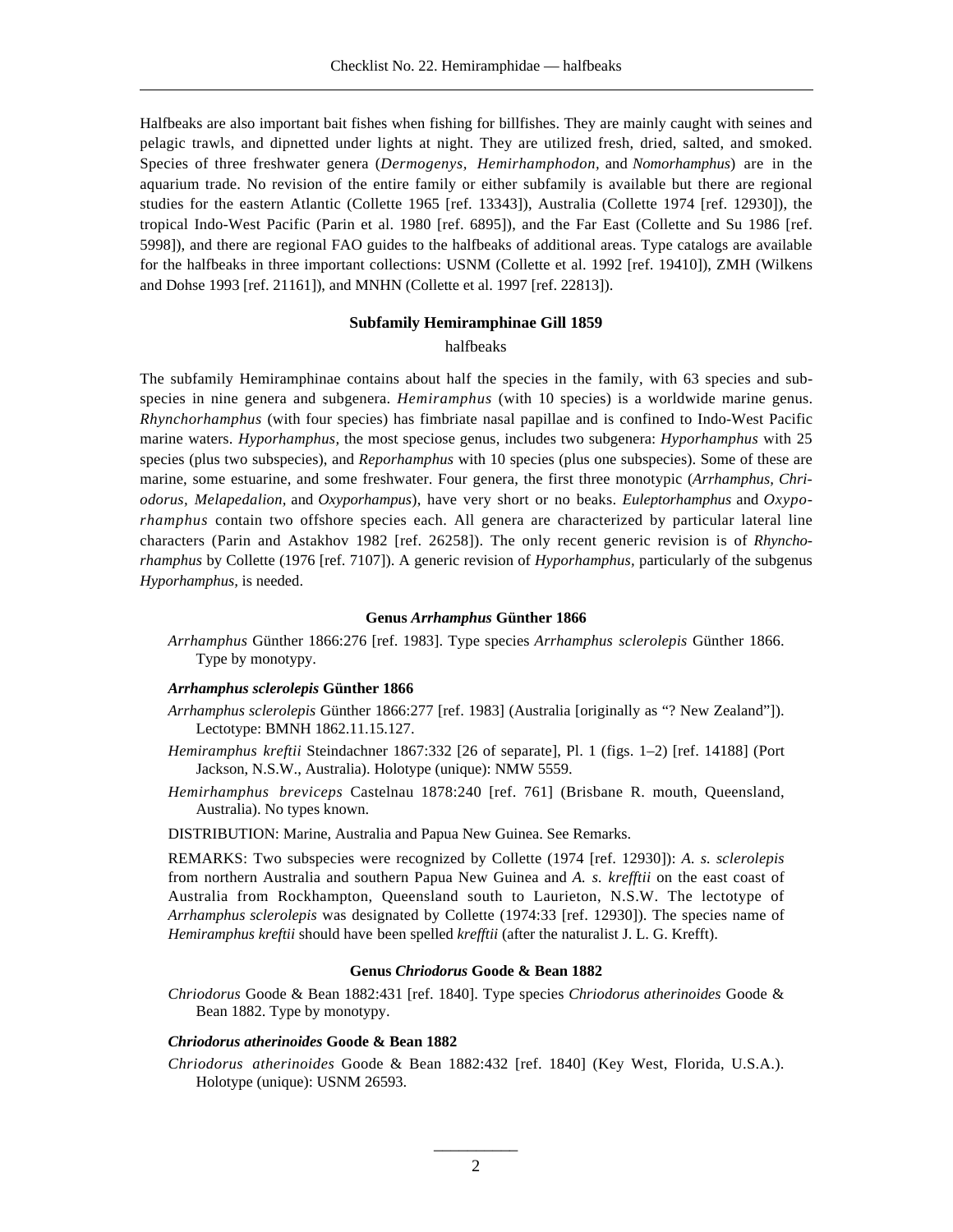DISTRIBUTION: Marine, western Atlantic: southern Florida south through the Florida Keys, to the Bahamas, Cuba, Campeche and Yucatan, Mexico, and Belize.

# **Genus** *Euleptorhamphus* **Gill 1859**

*Euleptorhamphus* Gill 1859:156 [ref. 1757]. Type species *Euleptorhamphus brevoortii* Gill 1859. Type by original designation.

# *Euleptorhamphus velox* **Poey 1868**

*Euleptorhamphus velox* Poey 1868:383 [ref. 3505] (Cuba). Holotype (unique): MCZ 8779.

DISTRIBUTION: Marine, Atlantic: western Atlantic from New England south through the Gulf of Mexico and Caribbean Sea to Recife, Brazil and eastern Atlantic from the Cape Verde Islands, Sierra Leone, and Nigeria.

# *Euleptorhamphus viridis* **(van Hasselt 1823)**

- *Hemiramphus viridis* van Hasselt 1823:131 [ref. 5963] (Vishakhapatnam [Vizagapatam], India; Java, Indonesia). No types known.
- *Hemiramphus longirostris* Cuvier 1829:286 [ref. 995] (Vishakhapatnam [Vizagapatam], India). No types known.
- *Hemiramphus macrorhynchus* Valenciennes in Cuvier & Valenciennes 1847:55, Pl. 556 [not 522] [ref. 4883] (Ellice Is. (Peyster Is.), about 100 mi. east of Nukufetau Is., Polynesia, 7°S, 177°E). Holotype (unique): MNHN (not found).
- *Euleptorhamphus brevoortii* Gill 1859:156 [ref. 1757] (locality unknown). No types known.
- *Hemirhamphus elongatus* Tanaka 1911:22, Pl. 6 (fig. 21) [ref. 14881] (Misaki, Sagami Prov., Japan). Holotype (unique): ZUMT 2946 (lost).
- *Hemiramphus tweediei* Herre 1936:6, Pl. 2 [ref. 10994] (Selat Paoe, near Singapore, Malaysia). Holotype (unique): SU 30979.
- DISTRIBUTION: Marine, widely distributed in tropical and subtropical waters of the Indo-Pacific.

REMARKS: Descriptions of both *Hemiramphus viridis* van Hasselt 1823 and *H. longirostris* Cuvier 1829 are based on Russell (1803: Pl. 178 [ref. 13862]), so the type would be the specimen upon which the figure was based.

### **Genus** *Hemiramphus* **Cuvier 1816**

- *Hemiramphus* Cuvier 1816:186 [ref. 993]. Type species *Esox brasiliensis* Linnaeus 1758. Type by subsequent designation.
- *Farhians* Whitley 1930:250 [ref. 4670]. Type species *Hemiramphus commersonii* Cuvier 1829. Type by original designation.
- *Ardeapiscis* Whitley 1931:314 [ref. 4672]. Type species *Hemirhamphus welsbyi* Ogilby 1908. Type by original designation (also monotypic).

REMARKS: The type species of *Hemiramphus* was designated by Gill (1864 [ref. 1693]).

#### *Hemiramphus archipelagicus* **Collette & Parin 1978**

*Hemiramphus archipelagicus* Collette & Parin 1978:732, Fig. 1a [ref. 8943] (w. Indian Ocean, Vietnam, 8°21'N, 104°38'E). Holotype: USNM 218371 [ex SIO 65-43].

DISTRIBUTION: Marine, Indo-West Pacific: western Indian Ocean to western islands of Polynesia.

# *Hemiramphus balao* **Lesueur 1821**

- *Hemiramphus balao* Lesueur 1821:136 [ref. 13274] (near Guadeloupe I. and Martinique I. and Santo Domingo, Lesser Antilles, West Indies). No types known.
- *Hemiramphus vittatus* Valenciennes 1843:70 [ref. 4502] (Lancerote, Canary Is.). Holotype: MNHN B-2183 (dry).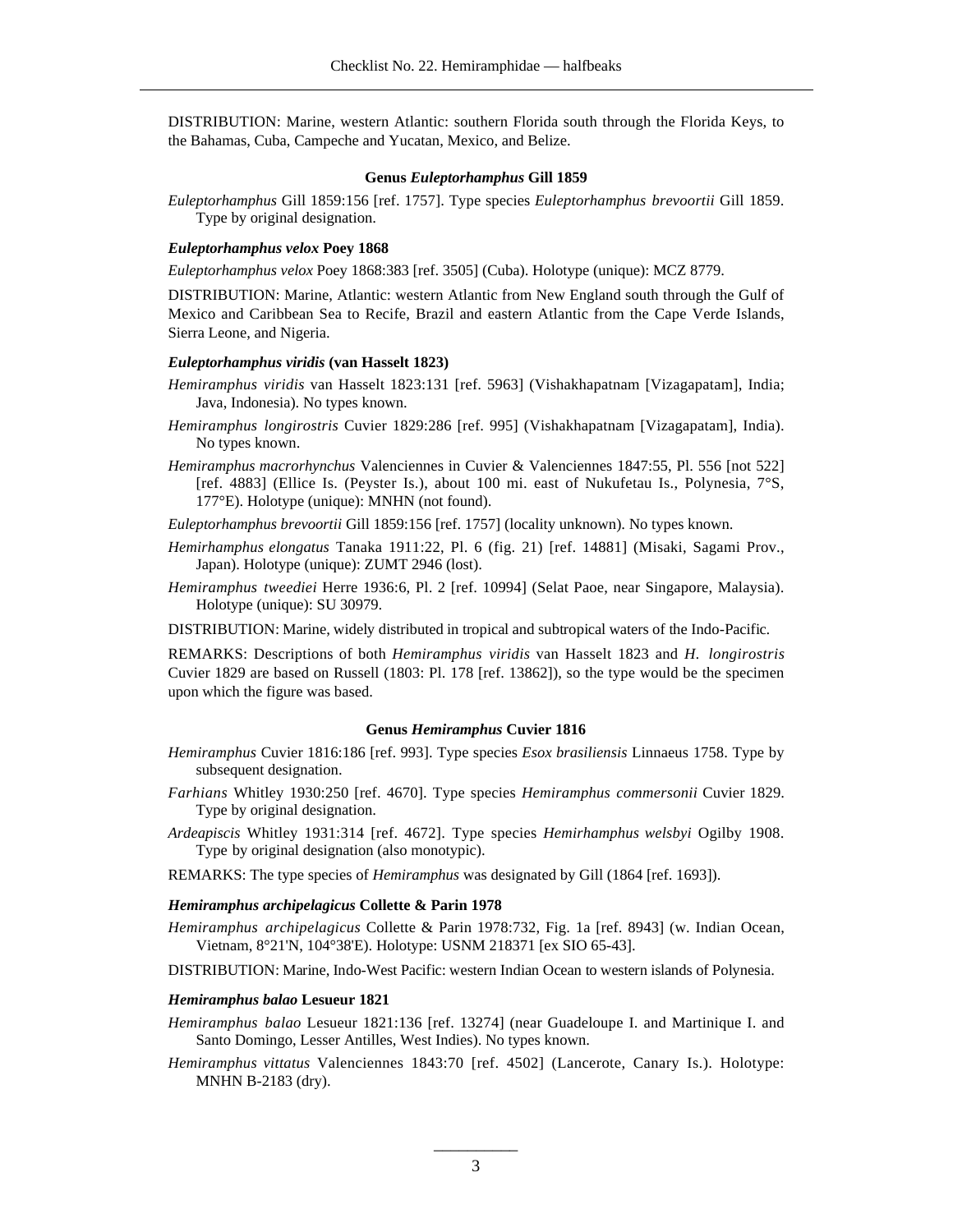- *Hemiramphus pleii* Valenciennes in Cuvier & Valenciennes 1847:21 [ref. 4883] (Martinique I., West Indies). Lectotype: MNHN B-1050.
- *Hemirhamphus macrochirus* Poey 1860:299 [ref. 3499] (Cuba). Lectotype: MCZ 693.
- *Hemiramphus guineensis* Bleeker 1863:119, Pl. 25 (fig. 2) [ref. 395] (Annonkor, Boutry, Guinea). Syntypes: RMNH 2823 (2).

DISTRIBUTION: Marine, Atlantic: western Atlantic from New York south through the Gulf of Mexico and Caribbean Sea to Santos, Brazil, and eastern Atlantic from the Canary Islands south to Luanda, Angola.

REMARKS: The lectotypes of *Hemirhamphus macrochirus* and *Hemiramphus pleii* were designated by Collette (1965:223 [ref. 13343]).

# *Hemiramphus bermudensis* **Collette 1962**

*Hemiramphus bermudensis* Collette 1962:432, Fig. 1 [ref. 4554] (Whalebone Bay, St. George's I., Bermuda). Holotype: FMNH 48115.

DISTRIBUTION: Marine, Bermuda: endemic.

# *Hemiramphus brasiliensis* **(Linnaeus 1758)**

*Esox brasiliensis* Linnaeus 1758:314 [ref. 2787] (several original localities). No types known.

- *Hemiramphus marginatus* Lesueur 1821:135 [ref. 13274] (Guadaloupe I.; Martinique I., West Indies). No types known.
- *Hemiramphus brownii* Valenciennes in Cuvier & Valenciennes 1847:13 [ref. 4883] (Martinique I., West Indies). Lectotype: MNHN 4585.
- *Macrognathus brevirostris* Gronow in Gray 1854:148 [ref. 1911] (Indian and American oceans). Syntypes: BMNH 1853.11.12.115 [Gronovius coll.] (1, skin).

*Hemirhamphus filamentosus* Poey 1860:297 [ref. 3499] (Cuba). Lectotype: MCZ 8775.

DISTRIBUTION: Marine, Atlantic: western Atlantic from Massachusetts south through the Gulf of Mexico and Caribbean Sea to Rio de Janeiro, Brazil and eastern Atlantic from the Canary Islands and Dakar south to Luanda, Angola.

REMARKS: The lectotypes of *Hemiramphus brownii* and *Hemirhamphus filamentosus* were designated by Collette (1965:226 [ref. 13343]).

#### *Hemiramphus depauperatus* **Lay & Bennett 1839**

*Hemirhamphus depauperatus* Lay & Bennett 1839:66 [ref. 2730] (Oahu I., Hawaiian Is., U.S.A.). Holotype (unique): Royal College of Surgeons.

DISTRIBUTION: Marine, central Pacific: Hawaiian, Society, and Marquesas islands.

### *Hemiramphus far* **(Forsskål 1775)**

*Esox* var. *far* Forsskål 1775:67 [ref. 1351] (Luhaiya, Yemen, Red Sea). No types known.

- *Esox gladius* Lacepède 1803:295, 313, Pl. 7 (fig. 3) [ref. 4930] (East Indies and America). No types known.
- *Hemir amphus commersonii* Cuvier 1829:286 [ref. 995] (Red Sea or Indian Ocean). No types known.
- *Hemirhamphus obesus* Castelnau 1861:64 [ref. 767] (Durban [Port Natal], South Africa). No types known.
- *Hemiramphus mocquardianus* Thominot 1886:165 [ref. 17904] (source of Pursat R., near Lake Tonlé Sap, Cambodia). Holotype (unique): MNHN 1886-0002.

DISTRIBUTION: Marine, tropical waters of the Indo-West Pacific and has invaded the eastern Mediterranean Sea by way of the Suez Canal.

REMARKS: Although the original description of *Esox gladius* mentions the East Indies and America, the figure is of *Hemiramphus far* which is confined to the Indo-West Pacific.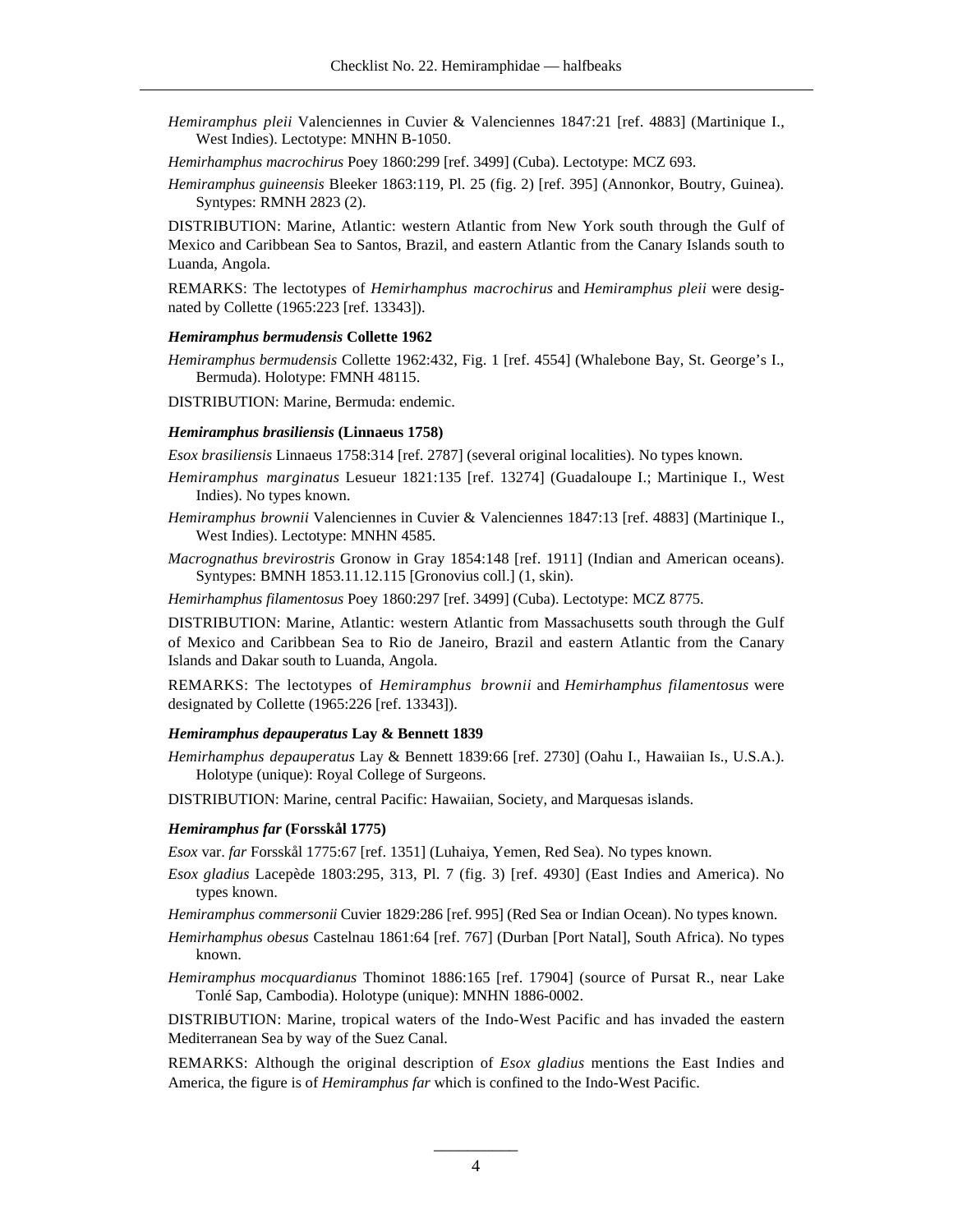#### *Hemiramphus lutkei* **Valenciennes 1847**

- *Hemiramphus lutkei* Valenciennes in Cuvier & Valenciennes 1847:49 [ref. 4883] (Borou [Indonesia]). Lectotype: MNHN 4339.
- *Hemiramphus fasciatus* Bleeker 1853:89 [ref. 16911] (Lawajong, Solor I., Indonesia). Holotype (unique): BMNH 1866.5.2.19.
- *Hemiramphus japonicus* Brevoort 1856:280 [28 of separate] [ref. 17284] (Ryukyu Is., Japan). Holotype (unique): whereabouts unknown.
- DISTRIBUTION: Marine, Indo-West Pacific: East Africa to Japan, the Gilbert Islands, and Samoa.
- REMARKS: The lectotype of *H. lutkei* was selected by Parin et al. (1980:115 [ref. 6895]).

#### *Hemiramphus marginatus* **(Forsskål 1775)**

*Esox marginatus* Forsskål 1775:67, xiii [ref. 1351] (Djedda, Red Sea). Holotype (unique): ZMUC P342523 (dry skin).

DISTRIBUTION: Marine, western Indian Ocean: restricted to the Red Sea and Persian Gulf.

#### *Hemiramphus robustus* **Günther 1866**

- *Hemirhamphus robustus* Günther 1866:270 [ref. 1983] (Long I., Hogan Group, Tasmania, Australia). Holotype (unique): BMNH uncat.
- *Hemirhamphus welsbyi* Ogilby 1908:91 [ref. 3287] (Moreton Bay, Queensland, Australia). Holotype: QM I.1542 [ex AFAQ 648].

DISTRIBUTION: Marine, tropical and subtropical waters of Australia and southern Papua New Guinea.

#### *Hemiramphus saltator* **Gilbert & Starks 1904**

*Hemirhamphus saltator* Gilbert & Starks 1904:53, Pl. 9 (fig. 16) [ref. 1639] (Panama Bay, (Pacific) Panama). Holotype: SU 6806.

DISTRIBUTION: Marine, eastern tropical Pacific: Baja California to northern Peru and the Galápagos Islands.

# **Genus** *Hyporhamphus* **Gill 1859**

- *Hyporhamphus* Gill 1859:131 [ref. 1759]. Type species *Hyporhamphus tricuspidatus* Gill 1859. Type by monotypy.
- *Eulepidorhamphus* Fowler 1919:7 [ref. 1397]. Subgenus of *Hyporhamphus.* Type species *Hemiramphus sajori* Temminck & Schlegel 1846. Type by original designation (also monotypic).
- *Reporhamphus* Whitley 1931:314 [ref. 4672]. Type species *Hemiramphus australis* Steindachner 1866. Type by original designation.
- *Odontorhamphus* Weed 1933:47, 51 [ref. 6557]. Type species *Odontorhamphus chancellori* Weed 1933. Type by original designation (also monotypic).
- *Ichthyacus* Fernández-Yépez 1948:[1] [ref. 1318]. Type species *Ichthyacus breederi* Fernández-Yépez 1948. Type by original designation (also monotypic).

REMARKS: Two subgenera were recognized by Parin et al. (1980 [ref. 6895]): *Hyporhamphus* Gill 1859, with 25 species found in all oceans, some species occurring in freshwater (synonyms *Eulepidorhamphus* Fowler 1919 and *Ichthyacus* Fernández-Yépez 1948); and *Reporhamphus* Whitley 1931, with 11 Indo-West Pacific marine species (synonym *Odontorhamphus* Weed 1933). See Remarks under *Hyporhamphus brederi* for comments about the spelling of the type species of the genus *Ichthyacus.*

# *Hyporhamphus acutus* **(Günther 1872)**

*Hemirhamphus acutus* Günther 1872:671 [ref. 1997] (Rarotonga I., Cook Is.). Holotype (unique): BMNH 1871.9.13.156.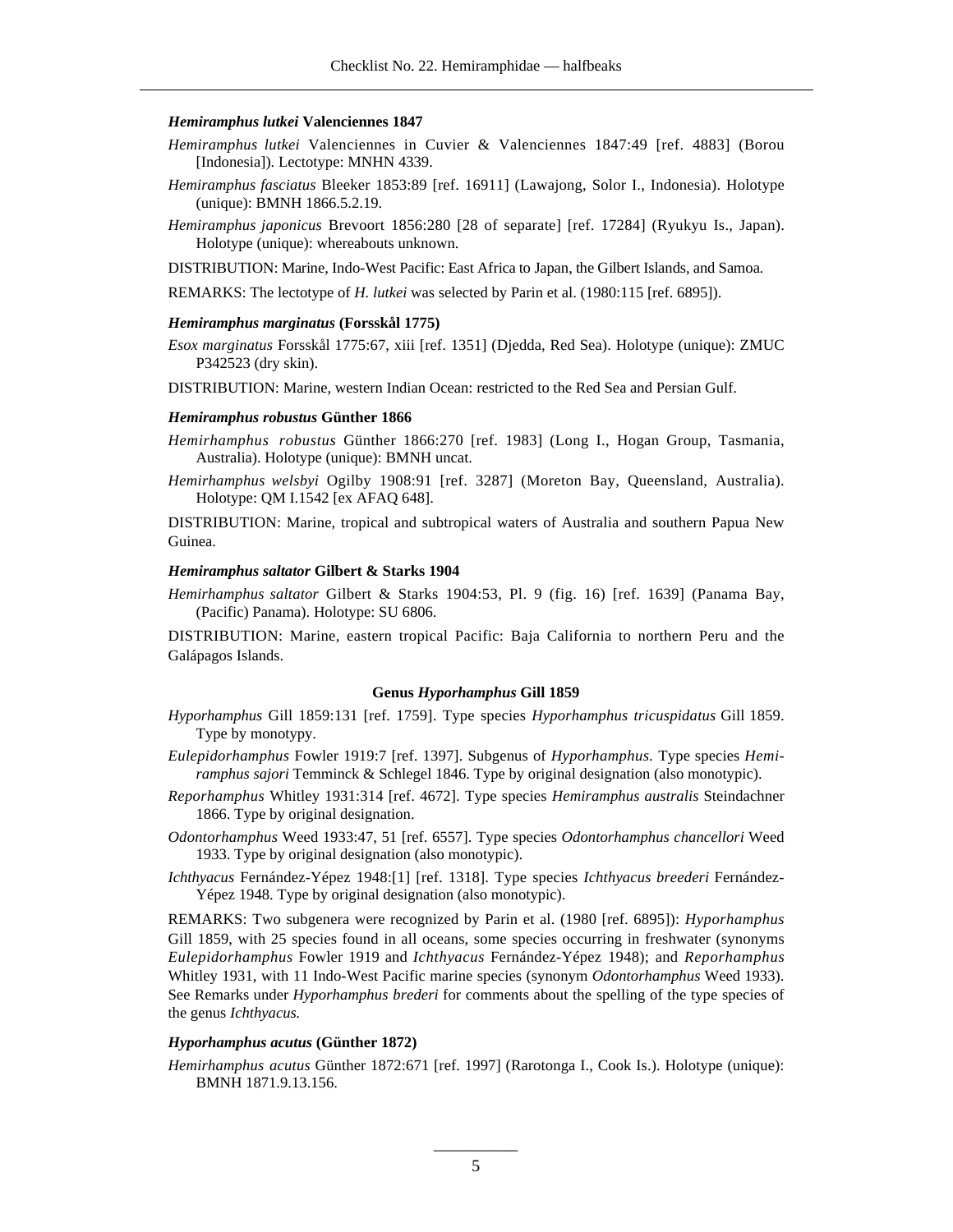- *Hemiramphus furcatus* Philippi 1876:263 [ref. 12724] (Easter I., se. Pacific). Holotype (unique): whereabouts unknown.
- *Hemirhamphus pacificus* Steindachner 1900:177 [ref. 20498] (Laysan I., Hawaiian Is., U.S.A.). Holotype (unique): UMB (not found).
- *Odontorhamphus chancellori* Weed 1933:52, Fig. 1 [ref. 6557] (Aitutaki I., Cook Is.). Holotype (unique): FMNH 16208.
- *Hemirhamphus arnoldorum* Curtiss 1938:42 [ref. 18057] (lagoon near Tautira, Tahiti, Society Is.). No types known.

DISTRIBUTION: Marine, central Pacific. See Remarks.

REMARKS: In the subgenus *Reporhamphus.* Two subspecies were recognized by Collette (1974 [ref. 12723]): *Hyporhamphus a. acutus* (Günther 1872) from Wake Island across the Pacific Plate to Easter Island and *Hy. a. pacificus* (Steindachner 1900) from Johnston Island and the Hawaiian Islands.

# *Hyporhamphus affinis* **(Günther 1866)**

*Hemirhamphus affinis* Günther 1866:267 [ref. 1983] (South Seas). Lectotype: BMNH uncat.

- *Hemiramphus australensis* Seale 1906:12, Fig. 2 [ref. 3999] (Tubuai, Austral Is. [Tubuai Is.], French Polynesia). Holotype (unique): BPBM 746.
- *Hemirhamphus* (*Hyporhamphus*) *delagoae* Barnard 1925:498 [ref. 12730] (Delagoa Bay, se. Mozambique). Lectotype: SAM 12303.

DISTRIBUTION: Marine, widespread in tropical waters of the Indo-West Pacific.

REMARKS: In the subgenus *Reporhamphus.* The lectotypes of *Hemirhamphus affinis* and *H. delagoae* were selected by Collette (1974:86 [ref. 12930] and 1982:720 [ref. 12729], respectively).

# *Hyporhamphus australis* **(Steindachner 1866)**

- *Hemiramphus australis* Steindachner 1866:471 [48 of separate] [ref. 4210] (Port Jackson, N.S.W., Australia). Holotype (unique): NMW 5560.
- *Hemiramphus trilineatus* Steindachner 1866:53 [ref. 20460] (Port Jackson, N.S.W., Australia). Holotype (unique): NMW 5560.

DISTRIBUTION: Marine; an eastern Australian endemic found from Moreton Bay, Queensland south to Eden, N.S.W., and also found at Lord Howe and Norfolk islands.

REMARKS: In the subgenus *Reporhamphus.* The name *Hemiramphus trilineatus* Steindachner 1866 was used for this species in an abstract [ref. 20460] that apparently predates the name *Hemiramphus australis* Steindachner 1866 which appeared in the main paper [ref. 4210]. Because *H. trilineatus* has not been used, whereas *H. australis* is currently used for this commercially important species, continued usage of *H. australis* is maintained. The name *Hemiramphus australis* might qualify as a nomen protectum under Article 23.9 of the Code.

# *Hyporhamphus balinensis* **(Bleeker 1859)**

*Hemiramphus balinensis* Bleeker 1859:170 [ref. 16982] (Boleling, n. Bali, Indonesia). Lectotype: BMNH 1866.5.2.14.

DISTRIBUTION: Marine, tropical waters of the Indo-West Pacific.

REMARKS: In the subgenus *Reporhamphus.* The lectotype of *Hemiramphus balinensis* was selected by Parin et al. (1980:58 [ref. 6895]).

# *Hyporhamphus brederi* **(Fernández-Yépez 1948)**

*I chthyacus breederi* Fernández-Yépez 1948:[2], Fig. [ref. 1318] (Río Orinoco, Boca del Caño Orupe, between mouths of Río Meta and Río Apure, Venezuela). Holotype (unique): AFY 48051.

DISTRIBUTION: Freshwater; Orinoco River, Venezuela and Amazon River, Brazil.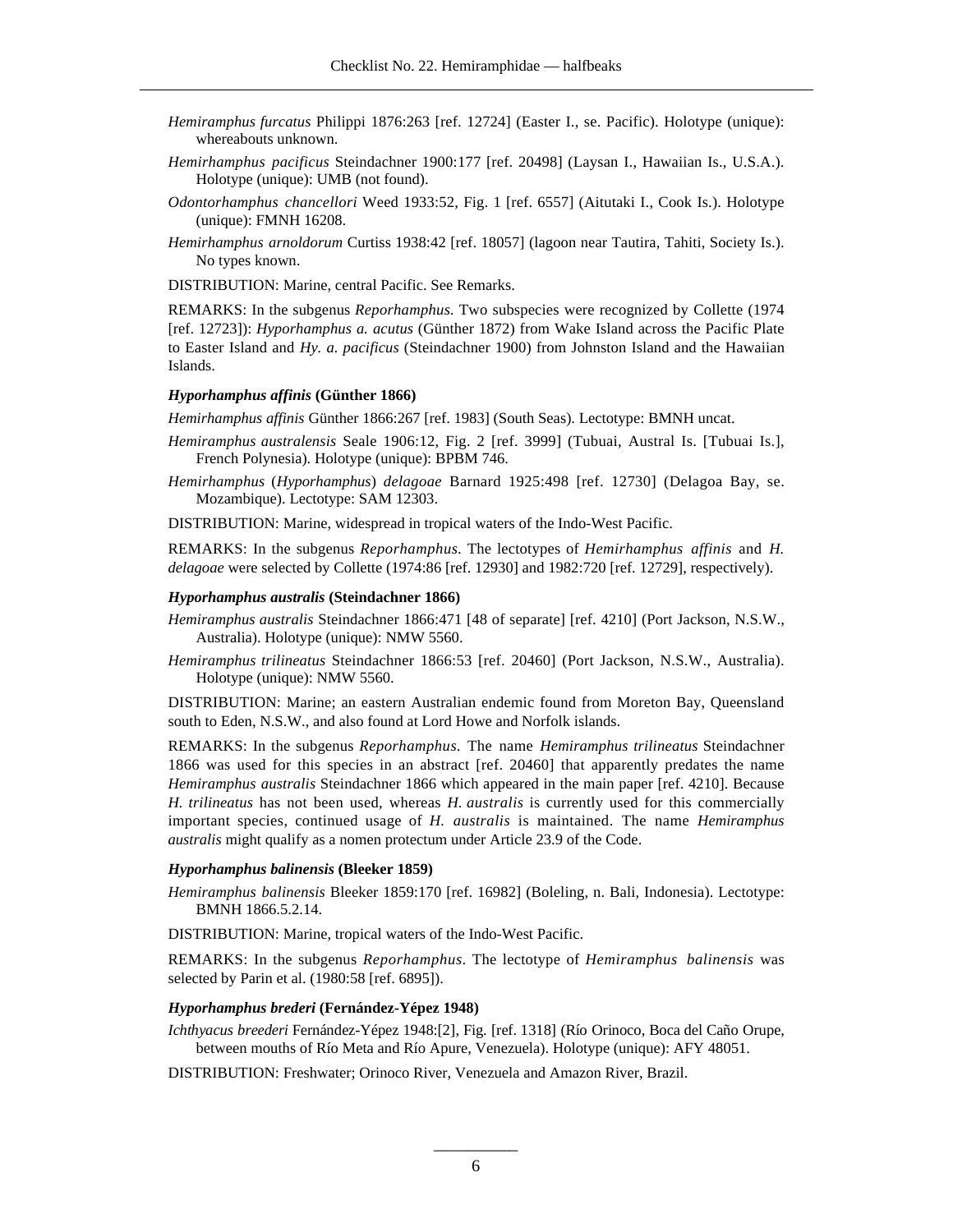REMARKS: In the subgenus *Hyporhamphus.* Originally described as *breederi* but named after Charles M. Breder (misspelled as Breeder); therefore, the spelling has been emended to *brederi* by authors.

# *Hyporhamphus capensis* **(Thominot 1886)**

- *Hemiramphus capensis* Thominot 1886:166 [ref. 17904] (Cape of Good Hope, South Africa). Holotype (unique): MNHN A-7601.
- *Hemirhamphus knysnaensis* Smith 1933:144, Pls. 10 (fig. b), 11 (fig. 2), Fig. 1a [ref. 12731] (Knysna, Cape Prov., South Africa). Syntypes: RUSI 127 [ex AMG] (2), 137 [ex AMG] (1); ZMA 114582 (6) [? ZMA 114584 according to Parin et al. (1980:46 [ref. 6895]).

DISTRIBUTION: Marine, western Indian Ocean: a southern African endemic found from False Bay, South Africa north to Lake Piti, southern Mozambique.

REMARKS: In the subgenus *Hyporhamphus.*

# *Hyporhamphus dussumieri* **(Valenciennes 1847)**

- *Hemiramphus dussumieri* Valenciennes in Cuvier & Valenciennes 1847:33, Pl. 554 [not 520] [ref. 4883] (Seychelles). Holotype (unique): MNHN B-1063.
- *Hemiramphus reynaldi* Valenciennes in Cuvier & Valenciennes 1847:39 [ref. 4883] (Trincomalee, Sri Lanka; Calcutta, India). Syntypes: MNHN B-1064 (2) Sri Lanka, A-7631 (1) Calcutta.

*Hemirhamphus laticeps* Günther 1866:267 [ref. 1983] (Fiji Is.). Lectotype: BMNH 1856.9.4.105.

*Hyporhamphus samoensis* Steindachner 1906:1418 [50 of separate] [ref. 4242] (Upolu, Samoa Is.). Syntypes: (2) NMW 84639 (3).

DISTRIBUTION: Marine, widespread in tropical waters of the Indo-West Pacific.

REMARKS: In the subgenus *Reporhamphus*. The lectotype of *Hemirhamphus laticeps* was selected by Parin et al. (1980:83 [ref. 6895]).

# *Hyporhamphus erythrorinchus* **(Lesueur 1821)**

*Hemiramphus erythrorinchus* Lesueur 1821:137 [ref. 13274] (Mauritius). Neotype: MNHN B-1038.

DISTRIBUTION: Marine, western Indian Ocean: Mauritius and the Cargados-Carahos Islands.

REMARKS: In the subgenus *Reporhamphus.* A neotype for *Hemiramphus erythrorinchus* was selected by Parin et al. (1980:79 [ref. 6895]).

# *Hyporhamphus gamberur* **(Rüppell 1837)**

*Hemiramphus gamberur* Rüppell 1837:74 [ref. 3844] (Massaua, Red Sea). Syntypes: RMNH 4342 (1), SMF 699 (1), both from Red Sea.

DISTRIBUTION: Marine, Red Sea and Gulf of Aden.

REMARKS: In the subgenus *Reporhamphus.* RMNH 4342 was designated as neotype by Parin et al. (1980 [ref. 6895]), but that designation is now set aside because of the existence of an additional syntype at SMF.

# *Hyporhamphus gernaerti* **(Valenciennes 1847)**

*Hemiramphus gernaerti* Valenciennes in Cuvier & Valenciennes 1847:43 [ref. 4883] (China; Macao). Syntypes: MNHN 4342 (1, primary specimen) Macao, B-1046 (1) Ogasawara Is.

*Hemirhamphus peitaihoensis* van Dam 1926:342 [ref. 17874] (Peitaiho, China). Lectotype: ZMA 109165.

DISTRIBUTION: Marine, western North Pacific: coastal waters of continental China, Taiwan, and Korea.

REMARKS: In the subgenus *Hyporhamphus.* Parin et al. (1980 [ref. 6895]) referred to MNHN 4342 as holotype, but this does not constitute lectotype designation, nor does use of the terms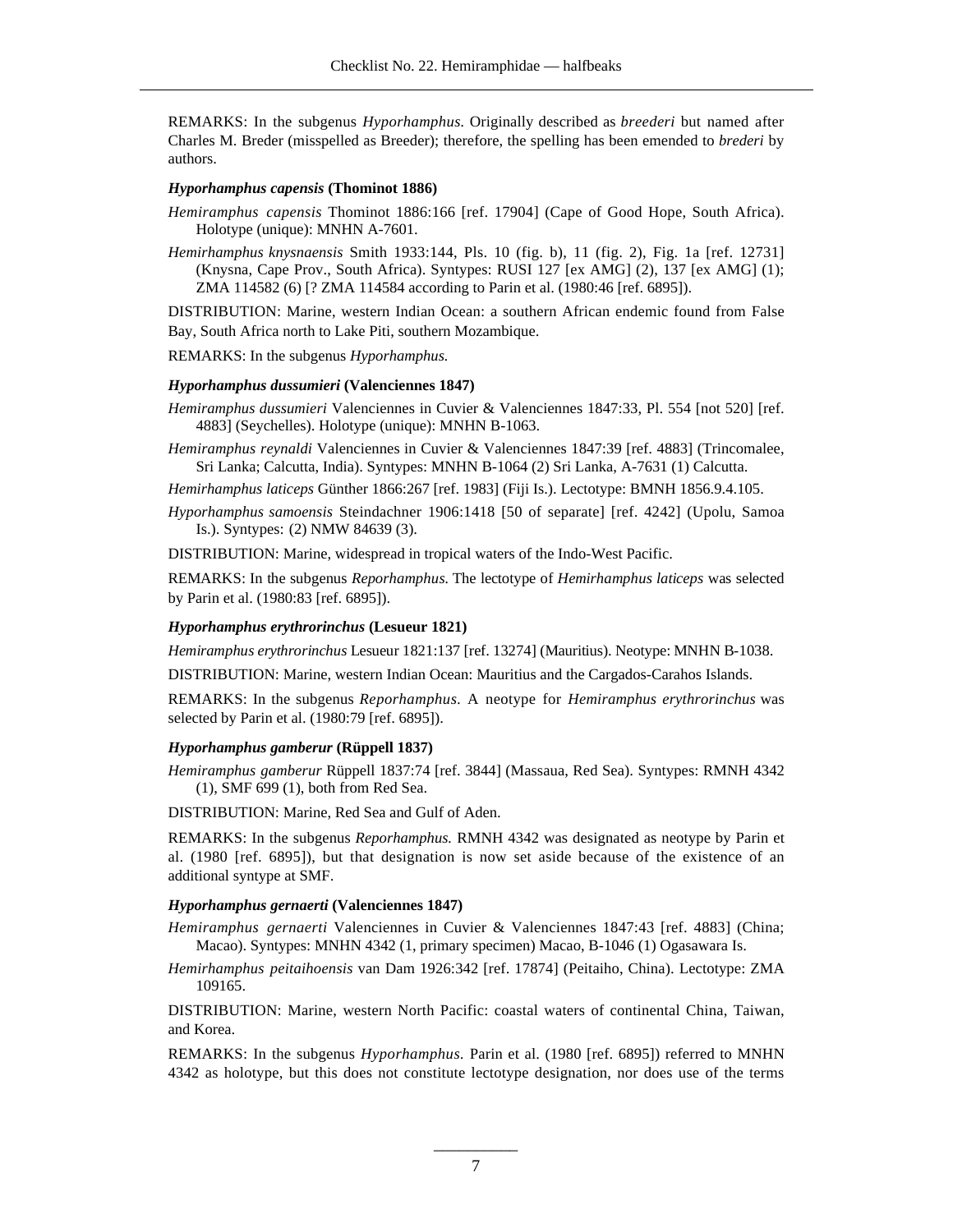"holotype" and "paratype" by Collette et al. (1997 [ref. 22813] because the original description mentions two specimens (see Art. 74.5 of the Code). The lectotype of *Hemirhamphus peitaihoensis* was selected by Parin et al. (1980:45 [ref. 6895]).

# *Hyporhamphus gilli* **Meek & Hildebrand 1923**

*Hyporhamphus gilli* Meek & Hildebrand 1923:240, Pl. 17 (fig. 1) [ref. 2963] (Balboa, Canal Zone, Pacific coast of Panama). Holotype: USNM 81736.

DISTRIBUTION: Marine, eastern tropical Pacific: Baja California to Gulf of Guayaquil, Ecuador.

REMARKS: In the subgenus *Hyporhamphus.*

# *Hyporhamphus ihi* **Phillipps 1932**

*Hyporhamphus ihi* Phillipps 1932:230 [ref. 16393] (Wellington, New Zealand). No types known.

DISTRIBUTION: Marine, restricted to New Zealand and Chatham Islands.

REMARKS: In the subgenus *Reporhamphus.*

# *Hyporhamphus improvisus* **(Smith 1933)**

*Hemirhamphus improvisus* Smith 1933:142, Pl. 11 (fig. 1); Fig. 1b [ref. 12731] (Delagoa Bay, Mozambique). Holotype (unique): SAM 16368.

DISTRIBUTION: Marine, western Indian Ocean: a southern African endemic occurring from Delagoa Bay to Quelimane, Mozambique.

REMARKS: In the subgenus *Hyporhamphus.*

### *Hyporhamphus intermedius* **(Cantor 1842)**

- *Hemirhamphus intermedius* Cantor 1842:485 [ref. 17344] (Chusan I., China). Lectotype: BMNH 1860.3.19.124.
- *Hemirhamphus occipitalis* Gill 1859:148 [ref. 1762] (Japan). Holotype (unique): whereabouts unknown.
- *Hyporhamphus kurumeus* Jordan & Starks 1903:534, Fig. 1 [ref. 10663] (Chikugo R., Kurume, Kiusiu I., Japan). Holotype: SU 7126.

DISTRIBUTION: Marine, western North Pacific: southern China to Korea and Japan; also in freshwater lakes and rivers in China and Japan.

REMARKS: In the subgenus *Hyporhamphus.* The lectotype of *Hemirhamphus intermedius* was selected by Parin et al. (1980:50 [ref. 6895]).

### *Hyporhamphus limbatus* **(Valenciennes 1847)**

- *Hemiramphus limbatus* Valenciennes in Cuvier & Valenciennes 1847:44 [ref. 4883] (Malabar coast, India). Lectotype: MNHN B-1060.
- *Hemiramphus tridentifer* Cantor 1849:1231 [249 of separate] [ref. 715] (Sea of Pinang [Penang], Malaysia). Syntypes: BMNH 1860.3.19.487–488 (2, skins).
- *Hemirhamphus sinensis* Günther 1866:265 [ref. 1983] (China). Lectotype: BMNH 1851.12.27.224.
- *Hemiramphus gorakhpurensis* Srivastava 1967:93, Figured [ref. 19818] (Maheshera Tal, Gorakhpur, Uttar Pradesh, India). Holotype: ZSI F4203/2.

DISTRIBUTION: Marine and freshwater, Persian Gulf to China along the mainland of Asia.

REMARKS: In the subgenus *Hyporhamphus.* Lectotypes of *Hemiramphus limbatus* and *Hemirhamphus sinensis* were designated by Parin et al. (1980:17–18 [ref. 6895]).

#### *Hyporhamphus meeki* **Banford & Collette 1993**

*Hyporhamphus meeki* Banford & Collette 1993:371, Fig. 2A [ref. 20875] (Morehead City, North Carolina, U.S.A.). Holotype: USNM 294369.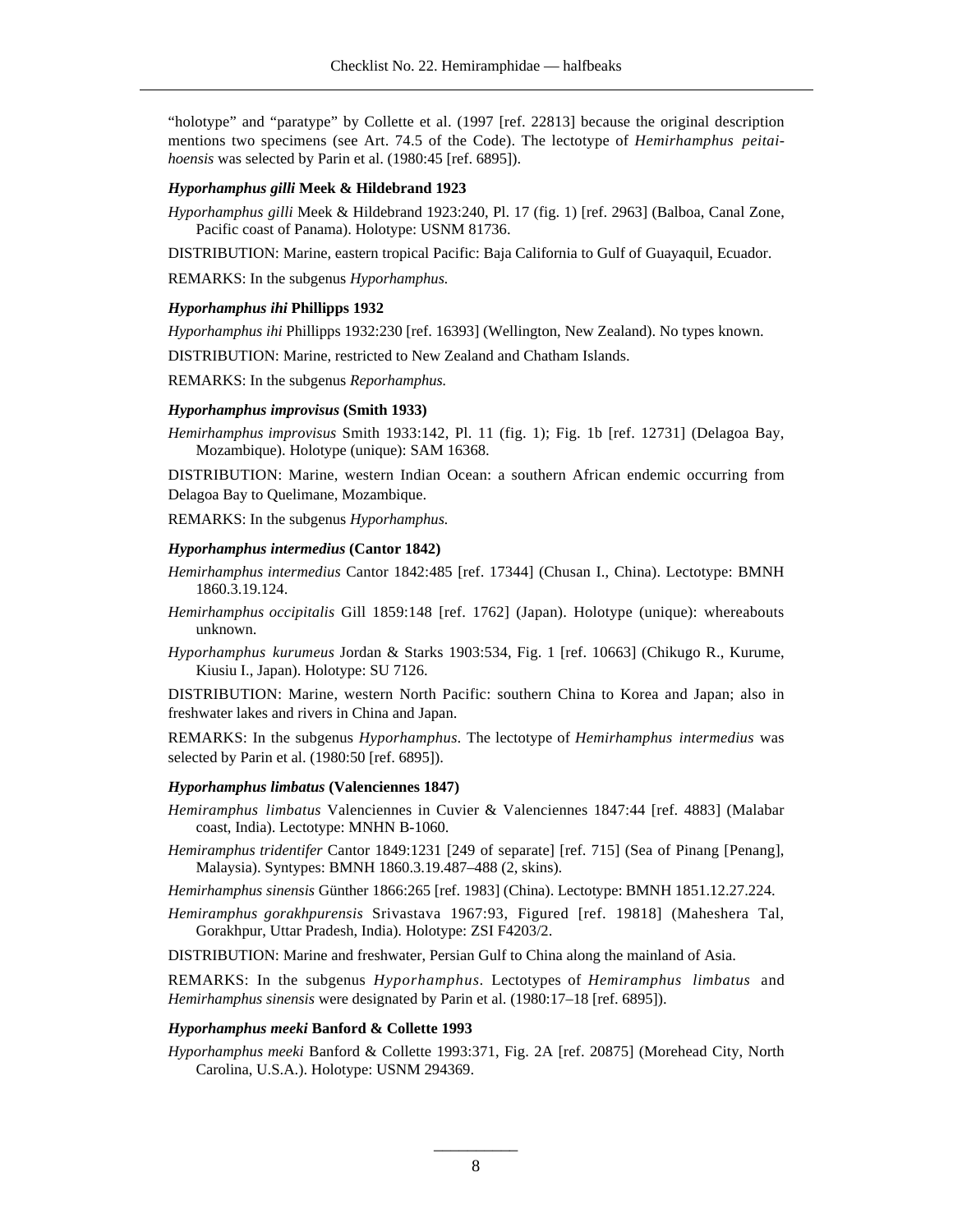DISTRIBUTION: Marine, western Atlantic: New Brunswick, Canada south along the Atlantic coast of the United States to Miami; Gulf of Mexico from Everglades Park to Galveston, Texas; also at Yucatan.

REMARKS: In the subgenus *Hyporhamphus.*

# *Hyporhamphus melanochir* **(Valenciennes 1847)**

*Hemiramphus melanochir* Valenciennes in Cuvier & Valenciennes 1847:41 [ref. 4883] (Port Western [Adelaide], South Australia). Lectotype: MNHN B-1066.

DISTRIBUTION: Marine, Australia: Victoria and Tasmania west and north to Perth, Western Australia.

REMARKS: In the subgenus *Reporhamphus.* The lectotype was designated by Collette (1974:71 [ref. 12930]). The species name was spelled as *malanochir* on page 41 but as *melanochir* in the table on page xi. The latter spelling has been adopted by subsequent authors (e.g., Collette 1974 [ref. 12930]).

# *Hyporhamphus melanopterus* **Collette & Parin 1978**

*Hyporhamphus* (*Hyporhamphus*) *melanopterus* Collette & Parin 1978:738, Fig. 2a [ref. 8943] (Sandakan Harbor, n. Borneo). Holotype: USNM 218363.

DISTRIBUTION: Marine, western Pacific: Malaysia, Gulf of Thailand, East Indies, and North Borneo.

REMARKS: In the subgenus *Hyporhamphus.*

### *Hyporhamphus mexicanus* **Alvarez 1959**

*Hyporhamphus mexicanus* Alvarez 1959:71 [ref. 11974] (Rancho San Carlos, Río Coatzacoalcos, Palomares, Oaxaca, Mexico). Holotype (unique): PNCB 403.

DISTRIBUTION: Freshwater streams of Guatemala and Mexico draining into Campeche Bay, Gulf of Mexico.

REMARKS: In the subgenus *Hyporhamphus.*

# *Hyporhamphus naos* **Banford & Collette 2001**

*Hyporhamphus naos* Banford & Collette 2001:41, Fig. 1 [ref. 25778] (Punta Chame, Gulf of Panama). Holotype: USNM 361382.

DISTRIBUTION: Marine, tropical eastern Pacific: San Diego, California south to Paita, Peru; also in the Galápagos Islands.

REMARKS: In the subgenus *Hyporhamphus.*

# *Hyporhamphus neglectissimus* **Parin, Collette & Shcherbachev 1980**

*Hyporhamphus* (*Hyporhamphus*) *neglectissimus* Parin, Collette & Shcherbachev 1980:34, Fig. 5 [ref. 6895] (Port Lae, New Guinea). Holotype: ZIN 44886.

DISTRIBUTION: Marine, western Pacific: northern Australia and southern Papua New Guinea.

REMARKS: In the subgenus *Hyporhamphus.*

#### *Hyporhamphus neglectus* **(Bleeker 1866)**

*Hemirhamphus neglectus* Bleeker 1866:157 [ref. 419] (East Indies [no specific locality]). Lectotype: BMNH 1866.5.2.18.

DISTRIBUTION: Marine, western Pacific: Philippine Islands, Borneo, and East Indies.

REMARKS: In the subgenus *Hyporhamphus.* The lectotype was designated by Collette (1974:59 [ref. 12930]).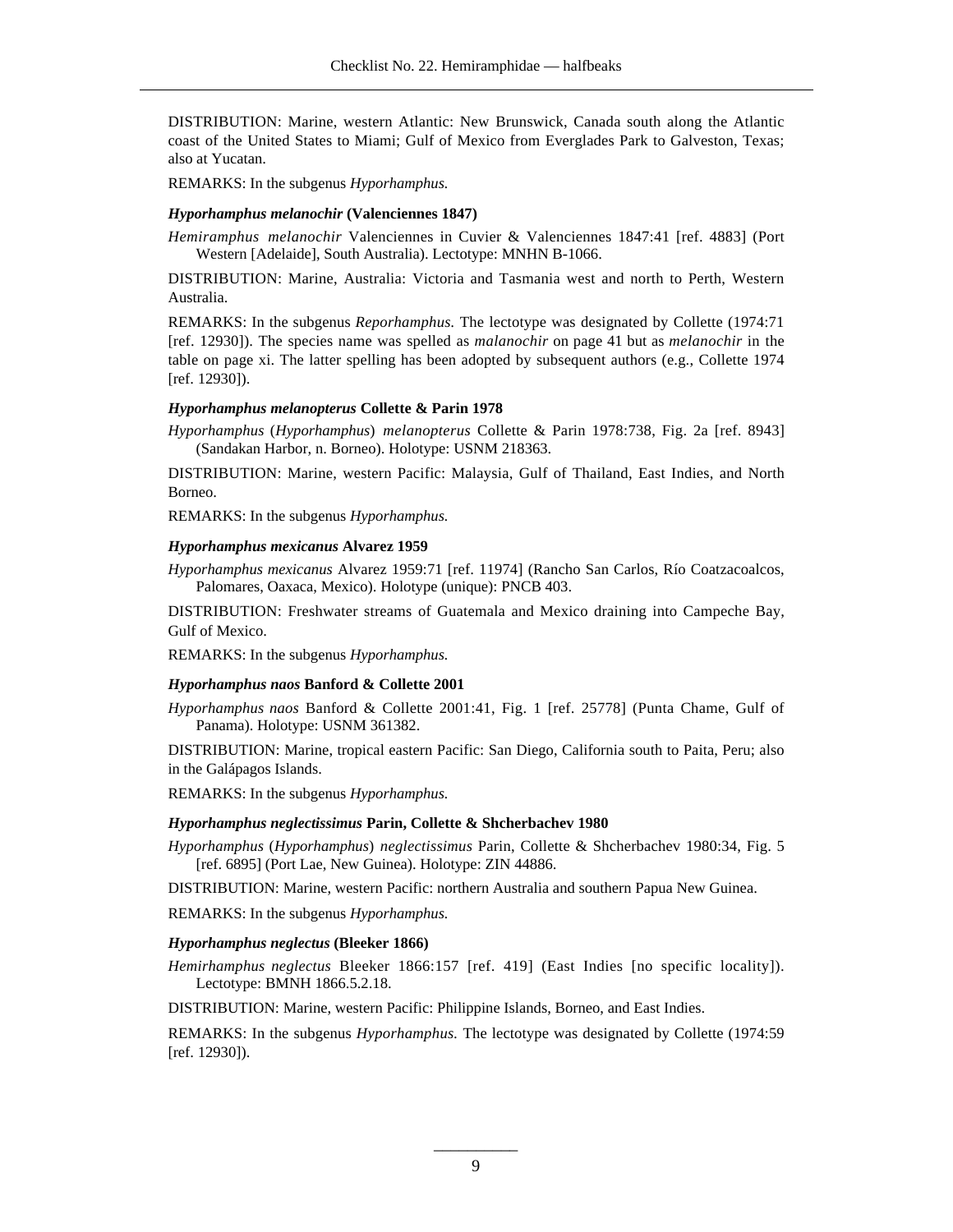# *Hyporhamphus paucirastris* **Collette & Parin 1978**

*Hyporhamphus* (*Hyporhamphus*) *paucirastris* Collette & Parin 1978:742, Fig. 2b [ref. 8943] (San-Tu, Fukien Prov., China). Holotype: ANSP 84959.

DISTRIBUTION: Marine, western North Pacific: South China Sea.

REMARKS: In the subgenus *Hyporhamphus.*

#### *Hyporhamphus picarti* **(Valenciennes 1847)**

- *Hemiramphus picarti* Valenciennes in Cuvier & Valenciennes 1847:25 [ref. 4883] (Bône, Algiers). Lectotype: MNHN B-1069.
- *Hemiramphus schlegeli* Bleeker 1863:120, Pl. 25 (fig. 1) [ref. 395] (Ghana). Syntypes: RMNH 2828 (9).
- *Hemirhamphus calabaricus* Günther 1866:266 [ref. 1983] (Old Calabar, Nigeria). Lectotype: BMNH 1861.12.29.6.

DISTRIBUTION: Marine, eastern Atlantic: southern Mediterranean Sea and coast of West Africa from Morocco to Luanda, Angola.

REMARKS: In the subgenus *Hyporhamphus.* The lectotypes of *Hemiramphus picarti* and *Hemirhamphus calabaricus* were designated by Collette (1965:230 [ref. 13343]).

# *Hyporhamphus quoyi* **(Valenciennes 1847)**

- *Hemiramphus quoyi* Valenciennes in Cuvier & Valenciennes 1847:35 [ref. 4883] (Port Dorey, New Guinea). Holotype (unique): MNHN B-1068.
- *Hemiramphus gaimardi* Valenciennes in Cuvier & Valenciennes 1847:36 [ref. 4883] (New Guinea). Lectotype: MNHN B-1058.
- *Hemiramphus melanurus* Valenciennes in Cuvier & Valenciennes 1847:42 [ref. 4883] (Sulawesi [Celebes], Indonesia). Holotype (unique): MNHN B-1057.
- *Hemiramphus mioprorus* Jordan & Dickerson 1908:111, Fig. [ref. 10568] (Nagasaki, Japan). Holotype (unique): USNM 61053.
- *Reporhamphus caudalis* Whitley 1951:393 [ref. 4715] (Cape York, Queensland, Australia). Holotype: AMS I.444.

DISTRIBUTION: Marine, tropical Indo-West Pacific, chiefly along the coasts of the continents and large islands.

REMARKS: In the subgenus *Reporhamphus.* The lectotype of *Hemiramphus gaimardi* was selected by Collette (1974:81 [ref. 12930]).

# *Hyporhamphus regularis* **(Günther 1866)**

- *Hemirhamphus regularis* Günther 1866:261 [ref. 1983] (Western Australia). Lectotype: BMNH 1843.5.19.91.
- *Reporhamphus ardelio* Whitley 1931:314 [ref. 4672] (Iluka, near mouth of Clarence R., N.S.W., Australia). Lectotype: AMS I.12744.

DISTRIBUTION: Marine, Australia. See Remarks.

REMARKS: In the subgenus *Hyporhamphus.* Two subspecies were recognized by Collette (1974 [ref. 12930]): *Hy. r. regularis* from Western Australia; and *Hy. r. ardelio* off eastern Australia from Gladstone, Queensland south to Lakes Entrance, Victoria. The lectotypes of *Hemirhamphus regularis* and *Reporhamphus ardelio* were selected by Whitley (1931:314 [ref. 4672] and 1959:310 [ref. 4729], respectively). *Reporhamphus ardelio* was based on *H. regularis* described and figured by Stead (1908:37, Pl. 11 [ref. 18743]).

### *Hyporhamphus roberti* **(Valenciennes 1847)**

*Hemiramphus roberti* Valenciennes in Cuvier & Valenciennes 1847:24 [ref. 4883] (Cayenne, French Guiana). Lectotype: MNHN 5634.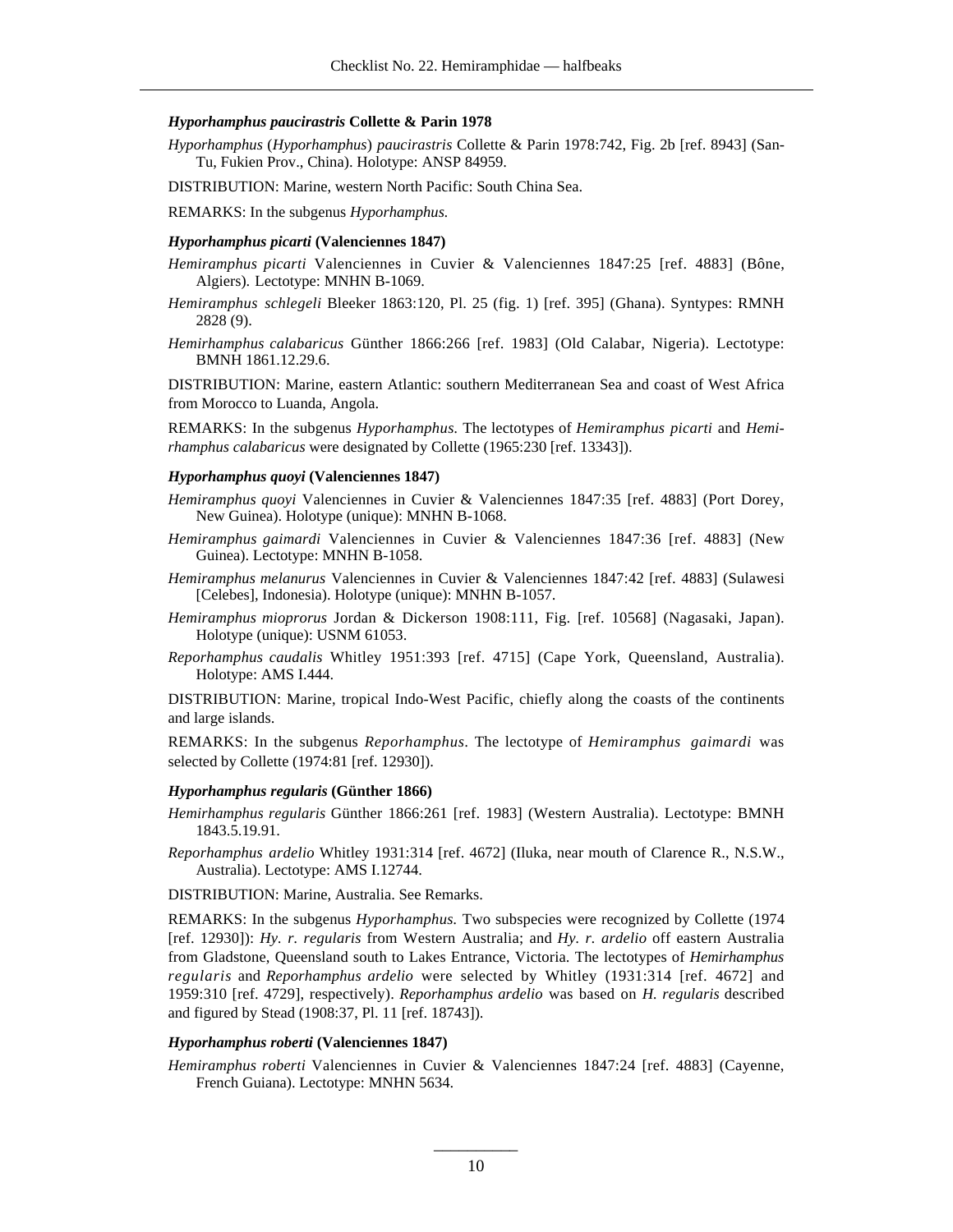- *Hyporhamphus kronei* Miranda-Ribeiro 1915:Hemirhamphidae [sic] p. 3 [ref. 3711] (Iguape, Estado de São Paulo, Brazil). Holotype (unique): MNRJ 1970.
- *Hyporhamphus salvatoris* Fowler & Bean 1923:9 [ref. 1474] (Rio de Janeiro, Brazil). Holotype (unique): USNM 83286.
- *Hyporhamphus hildebrandi* Jordan & Evermann 1927:503 [ref. 2453] (Fox Bay at Toro Point, Colón, Atlantic coast of Panama). Lectotype: FMNH 8260.

DISTRIBUTION: Marine and estuarine, western Atlantic. See Remarks.

REMARKS: In the subgenus *Hyporhamphus.* Two subspecies were recognized by Collette (2003 [ref. 26981]): *Hyporhamphus r. roberti* from Lake Maracaibo, Venezuela east and south to Iguape, Brazil; and *H. r. hildebrandi* from the Gulf of Uraba, Colombia north and west to Belize. The lectotypes of *Hemiramphus roberti* and *Hyporhamphus hildebrandi* were designated by Collette (in Collette et al. 1997:19 [ref. 22813]) and Weed (1933:61 [ref. 6557]), respectively.

# *Hyporhamphus rosae* **(Jordan & Gilbert 1880)**

- *Hemirhamphus rosae* Jordan & Gilbert 1880:335 [ref. 10590] (San Diego, California, U.S.A.). Lectotype: USNM 24917.
- *Hyporhamphus patris* Miller 1945:187, Pl. 11 [ref. 13149] (Río del Fuerte, 1/2 mile upriver from El Fuerte, Sinaloa, Mexico). Holotype: USNM 129956.

DISTRIBUTION: Marine, eastern tropical Pacific: southern California through the Gulf of California to Mazatlan and Teacapan, Mexico.

REMARKS: In the subgenus *Hyporhamphus.* The lectotype of *Hemirhamphus rosae* was selected by Collette et al. (1992:9 [ref. 19410]).

# *Hyporhamphus sajori* **(Temminck & Schlegel 1846)**

*Hemiramphus sajori* Temminck & Schlegel 1846:246, Pl. 110 (fig. 2) [ref. 4374] (Nagasaki Bay, Japan). Lectotype: RMNH 2822a.

DISTRIBUTION: Marine, western North Pacific: Yellow Sea north to Sakhalin and Vladivostok.

REMARKS: In the subgenus *Hyporhamphus.* The lectotype of *Hemiramphus sajori* was selected by Boeseman (1947:180 [ref. 12876]).

### *Hyporhamphus sindensis* **(Regan 1905)**

*Hemirhamphus sindensis* Regan 1905:318 [ref. 15386] (Karachi, Pakistan). Holotype (unique): BMNH 1898.11.18.48.

DISTRIBUTION: Marine, western Indian Ocean: Persian Gulf and Arabian Sea (Pakistan).

REMARKS: In the subgenus *Hyporhamphus.*

### *Hyporhamphus snyderi* **Meek & Hildebrand 1923**

*Hyporhamphus snyderi* Meek & Hildebrand 1923:240, Pl. 17 (fig. 2) [ref. 2963] (Balboa, Panama Bay, Pacific coast of Panama). Holotype: USNM 81760.

DISTRIBUTION: Marine, eastern tropical Pacific: Chiapas, Mexico south to Talora, Peru.

REMARKS: In the subgenus *Hyporhamphus.*

# *Hyporhamphus taiwanensis* **Collette & Su 1986**

*Hyporhamphus* (*Hyporhamphus*) *taiwanensis* Collette & Su 1986:276, Fig. 2D [ref. 5998] (Keelung R., Shih-lin, Taipei Hsien, Taiwan). Holotype: USNM 191155.

DISTRIBUTION: Marine, endemic to Taiwan.

REMARKS: In the subgenus *Hyporhamphus.*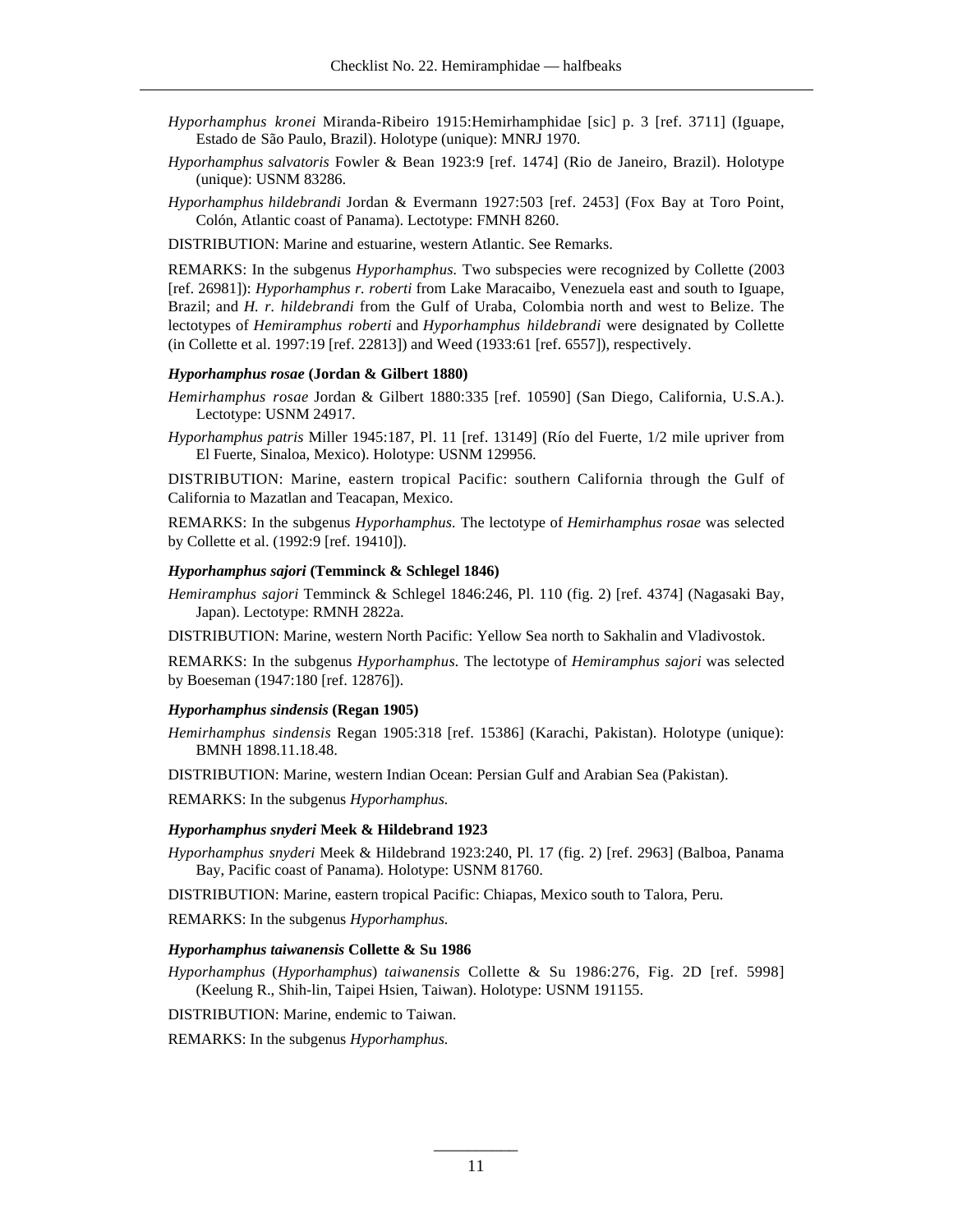### *Hyporhamphus unicuspis* **Collette & Parin 1978**

*Hyporhamphus* (*Hyporhamphus*) *unicuspis* Collette & Parin 1978:743, Fig. 2c [ref. 8943] (south tip of Ko Talibong, Thailand, 7°11'60"N, 99°22'05"E). Holotype: USNM 218364.

DISTRIBUTION: Marine, northern Indian Ocean: Persian Gulf, eastern and southwestern coasts of India, and the coasts of Thailand in the Andaman Sea.

REMARKS: In the subgenus *Hyporhamphus.*

# *Hyporhamphus unifasciatus* **(Ranzani 1841)**

*Hemiramphus unifasciatus* Ranzani 1841:63 [ref. 24074] (Brazilian seas). Holotype (unique): MZUB 932.

- *Hemiramphus richardi* Valenciennes in Cuvier & Valenciennes 1847:26 [ref. 4883] (St. Croix, Antilles). Lectotype: MNHN B-1072.
- *Hyporhamphus tricuspidatus* Gill 1859:131 [ref. 1759] (Barbados, West Indies). Syntypes: (2) USNM 3407 (1).

*Hemirhamphus poeyi* Günther (ex Poey) 1866:262 [ref. 1983] (Havana, Cuba). No types known.

DISTRIBUTION: Marine, western Atlantic: Bermuda and southern Florida south through the West Indies to Uruguay.

REMARKS: In the subgenus *Hyporhamphus.* The genus in the original description was misspelled *Hemiranphus* by Ranzani; appeared in more detail in Ranzani (1842:326, Pl. 25 [ref. 18607]). *Hemirhamphus poeyi* is based on *Hemirhamphus fasciatus* of Poey (not Bleeker). The lectotype of *Hemiramphus richardi* was selected by Collette (in Collette et al. 1997:19 [ref. 22813]).

### *Hyporhamphus xanthopterus* **(Valenciennes 1847)**

*Hemiramphus xanthopterus* Valenciennes in Cuvier & Valenciennes 1847:47 [ref. 4883] (freshwaters of Alipey, Malabar coast, India). Holotype (unique): MNHN (not found).

DISTRIBUTION: Freshwater; lakes in Kerala, southwestern India.

REMARKS: In the subgenus *Hyporhamphus.*

# *Hyporhamphus yuri* **Collette & Parin 1978**

*Hyporhamphus* (*Reporhamphus*) *yuri* Collette & Parin 1978:737, Fig. 1b [ref. 8943] (Naha market, Okinawa, Japan). Holotype: USNM 218481.

DISTRIBUTION: Marine, western North Pacific: known only from Okinawa and the adjacent island of Ie.

REMARKS: In the subgenus *Reporhamphus.*

#### **Genus** *Melapedalion* **Fowler 1934**

*Melapedalion* Fowler 1934:326 [ref. 1416]. Type species *Oxyporhamphus brevis* Seale 1910. Type by original designation (also monotypic).

#### *Melapedalion breve* **(Seale 1910)**

- *Oxyporhamphus brevis* Seale 1910:495, Pl. 2 [ref. 4000] (Paawacan, Palawan I., Philippines). Holotype: BSMP 5301 (apparently destroyed).
- DISTRIBUTION: Marine, western Pacific: Sulu and South China seas.

### **Genus** *Oxyporhamphus* **Gill 1864**

- *Oxyporhamphus* Gill 1864:273 [ref. 1693]. Type species *Hemiramphus cuspidatus* Valenciennes 1847. Type by original designation (also monotypic).
- *Evolantia* Heller & Snodgrass 1903:189 [ref. 2089]. Type species *Exocoetus micropterus* Valenciennes 1847. Type by monotypy.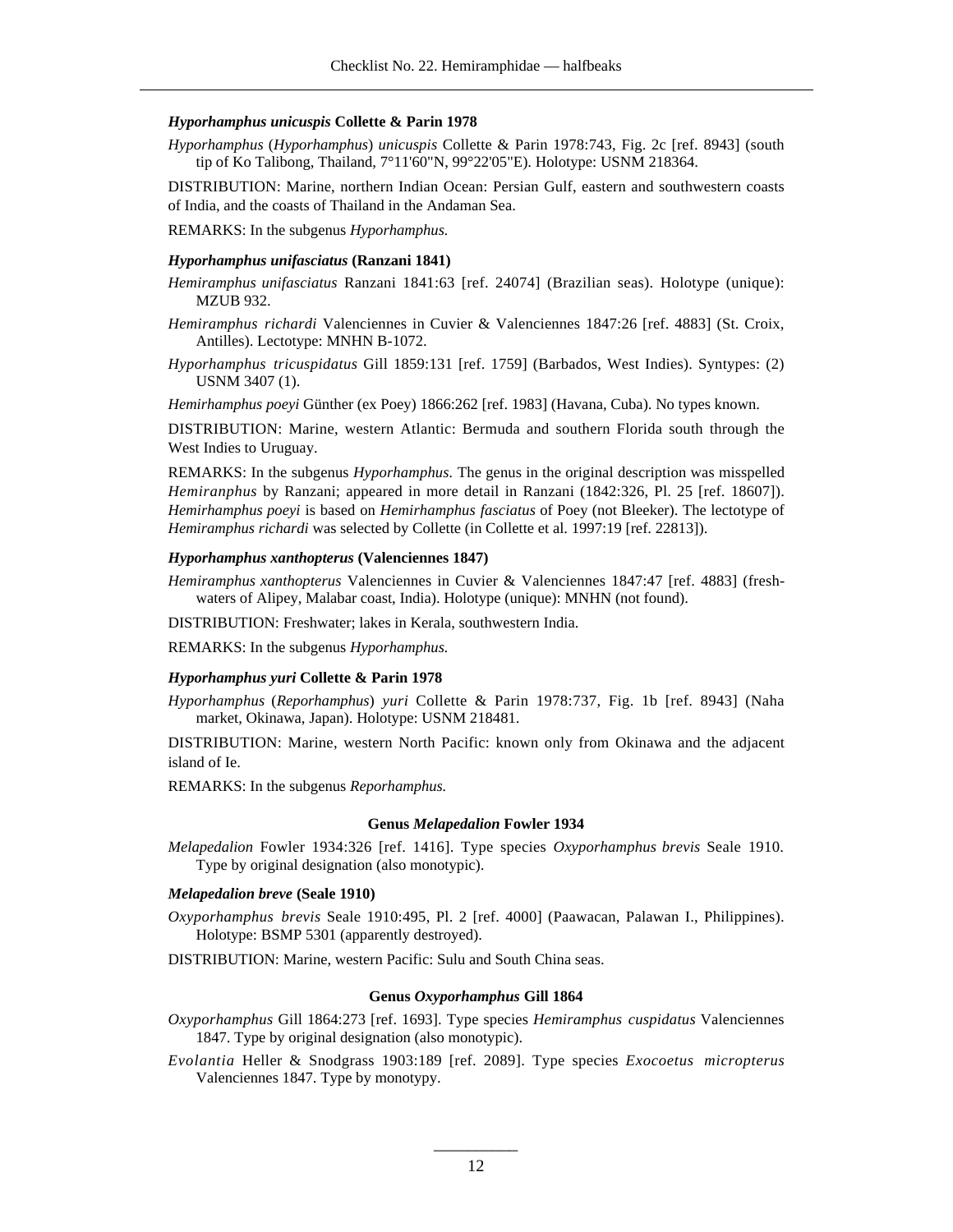REMARKS: Included in Hemiramphidae by Collette (2003 [ref. 26981]) but placed in Exocoetidae by Dasilao et al. (1997 [ref. 22938]).

### *Oxyporhamphus convexus* **(Weber & de Beaufort 1922)**

- *Hemirhamphus convexus* Weber & de Beaufort 1922:159 [ref. 4598] (Timor I., s. Malay Archipelago). Lectotype: ZMA 109672.
- *Oxyporhamphus meristocystis* Parin 1961:391, Fig. B [ref. 2993] (Solomon Sea, Moluccas Is., *Vityaz sta.* 3663, 6°15'S, 153°44'E, surface). Holotype: ZIN 36805 (159 mm SL).
- *Oxyporhamphus convexus bruuni* Parin, Collette & Shcherbachev 1980:159, Figs. 42, 43 [ref. 6895] (Arabian Sea, 16°49'N, 62°03'E, surface). Holotype: ZIN 42670.

DISTRIBUTION: Marine, Indo-West Pacific. See Remarks.

REMARKS: Two subspecies were recognized by Parin et al. (1980 [ref. 6895]): *O. c. convexus* (Weber & de Beaufort 1922), widespread in the Indo-West Pacific; and *O. c. bruuni* Parin, Collette & Shcherbachev 1980, restricted to the Red Sea, Gulf of Aden, and northern Arabian Sea. The lectotype of *Hemirhamphus convexus* was designated by Parin et al. (1980:157 [ref. 6895]).

# *Oxyporhamphus micropterus* **(Valenciennes 1847)**

- *Exocoetus micropterus* Valenciennes in Cuvier & Valenciennes 1847:127, Pl. 563 [not 529] [ref. 4883] (King George Sound, Western Australia). Lectotype: MNHN A-9925.
- *Hemiramphus cuspidatus* Valenciennes in Cuvier & Valenciennes 1847:56, Pl. 557 [not 523] [ref. 4883] (Indian Ocean [stomach content]). Lectotype: MNHN 4593.
- *Oxyporhamphus micropterus similis* Bruun 1935:17, Pl. 1 (fig. 1) [ref. 5130] (Atlantic). Holotype: ZMUC 345 (apparently lost).

DISTRIBUTION: Marine, worldwide offshore in tropical and subtropical seas. See Remarks.

REMARKS: Two subspecies were recognized by Parin et al. (1980 [ref. 6895]): *O. m. micropterus* (Valenciennes 1847), widespread in Indo-Pacific tropical and subtropical waters; and *O. m. similis* Bruun 1935 in Atlantic tropical and subtropical waters. The lectotypes of *Exocoetus micropterus* and *Hemiramphus cuspidatus* were designated by Bruun (1937 [ref. 12982]).

# **Genus** *Rhynchorhamphus* **Fowler 1928**

- *Rhynchorhamphus* Fowler 1928:75 [ref. 5596]. Subgenus of *Hemiramphus.* Type species *Hemiramphus georgii* Valenciennes 1847. Type by original designation (also monotypic).
- *Loligorhamphus* Whitley 1931:105 [ref. 4673]. Type species *Loligorhamphus normani* Whitley 1931. Type by original designation (also monotypic).

# *Rhynchorhamphus arabicus* **Parin & Shcherbachev 1972**

*Rhynchorhamphus arabicus* Parin & Shcherbachev 1972:569, Fig. [ref. 7634] (Aden Roads, Yemen). Holotype: ZIN 40642.

DISTRIBUTION: Marine, western Indian Ocean: Gulf of Aden.

# *Rhynchorhamphus georgii* **(Valenciennes 1847)**

- *Hemiramphus georgii* Valenciennes in Cuvier & Valenciennes 1847:37, Pl. 555 [not 521] [ref. 4883] (Bombay and Coromandel, India). Syntypes: MNHN B-1061 (1), B-1062 (1, primary specimen but not holotype).
- *Hemiramphus russeli* Valenciennes in Cuvier & Valenciennes 1847:32 [ref. 4883] (Pondicherry, India). Holotype (unique): MNHN B-1067 (poor condition).
- *Hemiramphus leucopterus* Valenciennes in Cuvier & Valenciennes 1847:48 [ref. 4883] (Bombay, India). Holotype (unique): MNHN B-1065.
- *Hemiramphus eclancheri* Valenciennes in Cuvier & Valenciennes 1847:51 [ref. 4883] ("Marquesas Is."). Holotype: MNHN 4592.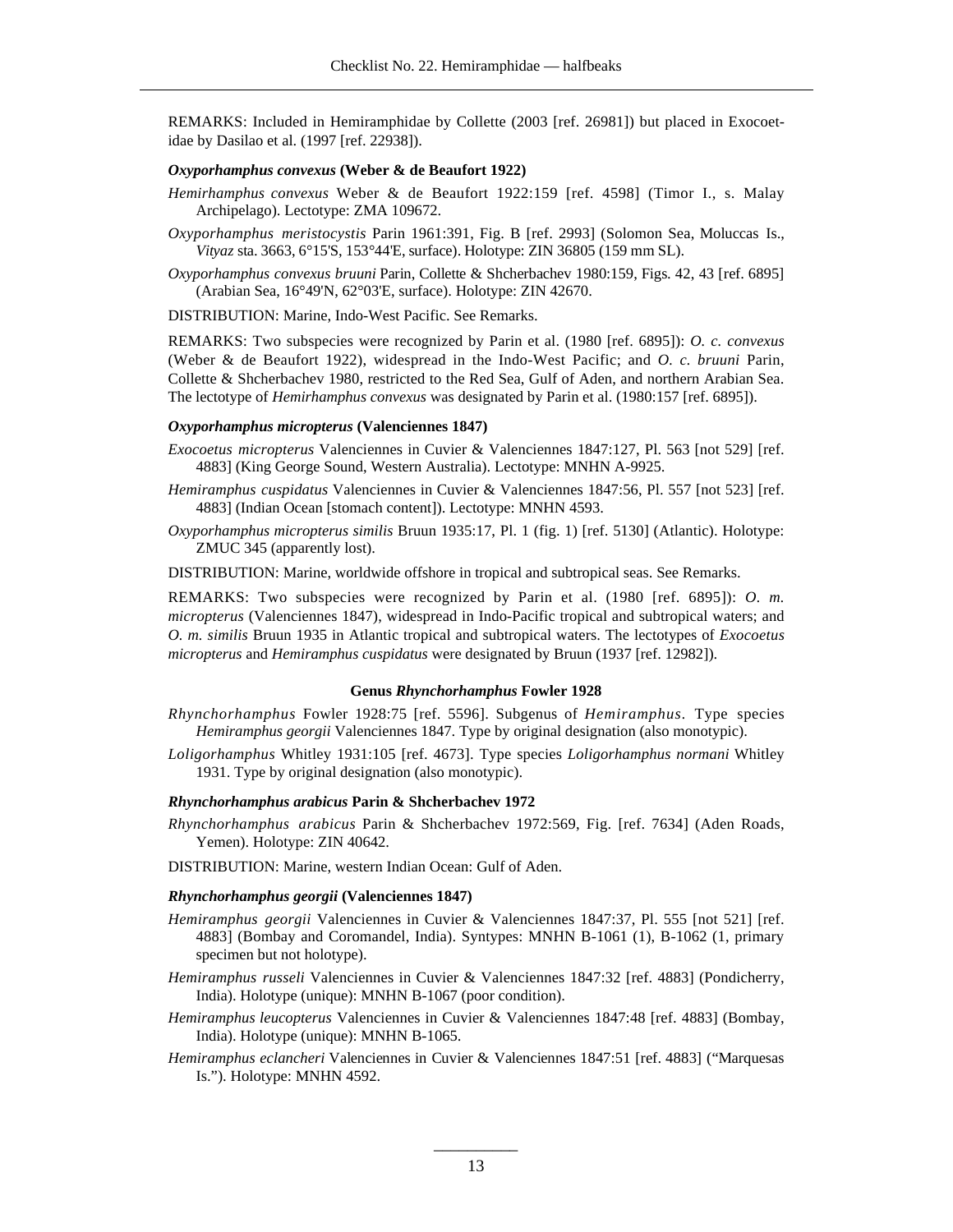*Hemirhamphus plumatus* Blyth 1858:288 [ref. 476] (Sri Lanka). Lectotype: ZSI 625.

*Hemirhamphus cantori* Bleeker 1866:145 [ref. 419] (East Indies). Lectotype: BMNH 1866.5.2.16.

*Loligorhamphus normani* Whitley 1931:105, Pl. 12 (figs. 2–3) [ref. 4673] (Townsville, Queensland, Australia). Holotype (unique): AMS IA.2319.

DISTRIBUTION: Marine, widespread in tropical waters of the Indo-West Pacific.

REMARKS: *Hemirhamphus cantori* Bleeker 1866 was unjustifiably emended to *cantoris* by Günther (1866:264 [ref. 1983]). The lectotypes of *Hemirhamphus cantori* and of *Hemirhamphus plumatus* Blyth 1858 were designated by Collette (1976:92 [ref. 7107]).

# *Rhynchorhamphus malabaricus* **Collette 1976**

*Rhynchorhamphus malabaricus* Collette 1976:84, Fig. 8b [ref. 7107] (Myliddy near Kankesanturai, Sri Lanka). Holotype: USNM 214081.

DISTRIBUTION: Marine, central Indian Ocean: southern third of the Indian peninsula.

### *Rhynchorhamphus naga* **Collette 1976**

*Rhynchorhamphus naga* Collette 1976:87, Fig. 9a [ref. 7107] (Gulf of Thailand, 7°46'N, 103°40'E). Holotype: USNM 214085.

DISTRIBUTION: Marine, western Pacific: Gulf of Thailand into Java and South China seas east to Borneo.

# **Subfamily Zenarchopterinae Fowler 1934**

The subfamily Zenarchopterinae contains almost half of the species in the family, with five genera and about 54 species of small, sexually dimorphic Indo-West Pacific estuarine or freshwater species (Meisner and Collette 1999 [ref. 23950], Meisner 2001 [ref. 25599]): *Zenarchopterus* (about 20 species), *Tondanichthys* (1), *Dermogenys* (13), *Hemirhamphodon* (6), and *Nomorhamphus* (16). Three genera (*Dermogenys, Hemirhamphodon,* and *Nomorhamphus*) are viviparous and have the anal fin of the male modified into an andropodium. Recent papers revising genera of Zenarchopterinae include *Tondanichthys* (Collette 1995 [ref. 21880]), *Dermogenys* and *Nomorhamphus* (Meisner 2001 [ref. 25599]), and *Hemirhamphodon* (Anderson and Collette 1991 [ref. 19112]). The only revision of *Zenarchopterus* was by Mohr (1926 [ref. 15597], 1934 [ref. 16438]) plus regional studies of Australian and New Guinea species by Collette (1974 [ref. 12930], 1982 [ref. 5497], 1985 [ref. 8171]), so an up-to-date revision of the genus is needed. Recent molecular research (Lovejoy 2000 [ref. 26767]) indicates that the Zenarchopterinae (as Indo-West Pacific freshwater halfbeaks) should be grouped as the sister clade to the needlefishes (Belonidae) rather than with other halfbeaks but any such action requires morphological confirmation.

### **Genus** *Dermogenys* **Kuhl & van Hasselt 1823**

*Dermogenys* Kuhl & van Hasselt in van Hasselt 1823:131 [ref. 5963]. Type species *Dermogenys pusillus* van Hasselt 1823. Type by monotypy.

# *Dermogenys bispina* **Meisner & Collette 1998**

*Dermogenys bispina* Meisner & Collette 1998:375, Figs. 1–4 [ref. 23906] (Kuamut drainage of the Kinabatangan basin, Danum Valley, Sabah, Borneo). Holotype: ZRC 40391a (male).

DISTRIBUTION: Freshwater; Sabah, Borneo and Busuanga, Philippine Islands.

# *Dermogenys brachynotopterus* **(Bleeker 1854)**

*Hemiramphus brachijnotopterus* Bleeker 1854:146 [ref. 341] (Hooghly R., Calcutta, India). Holotype (unique): RMNH 6964 (female).

DISTRIBUTION: Freshwater; Hooghly River, India.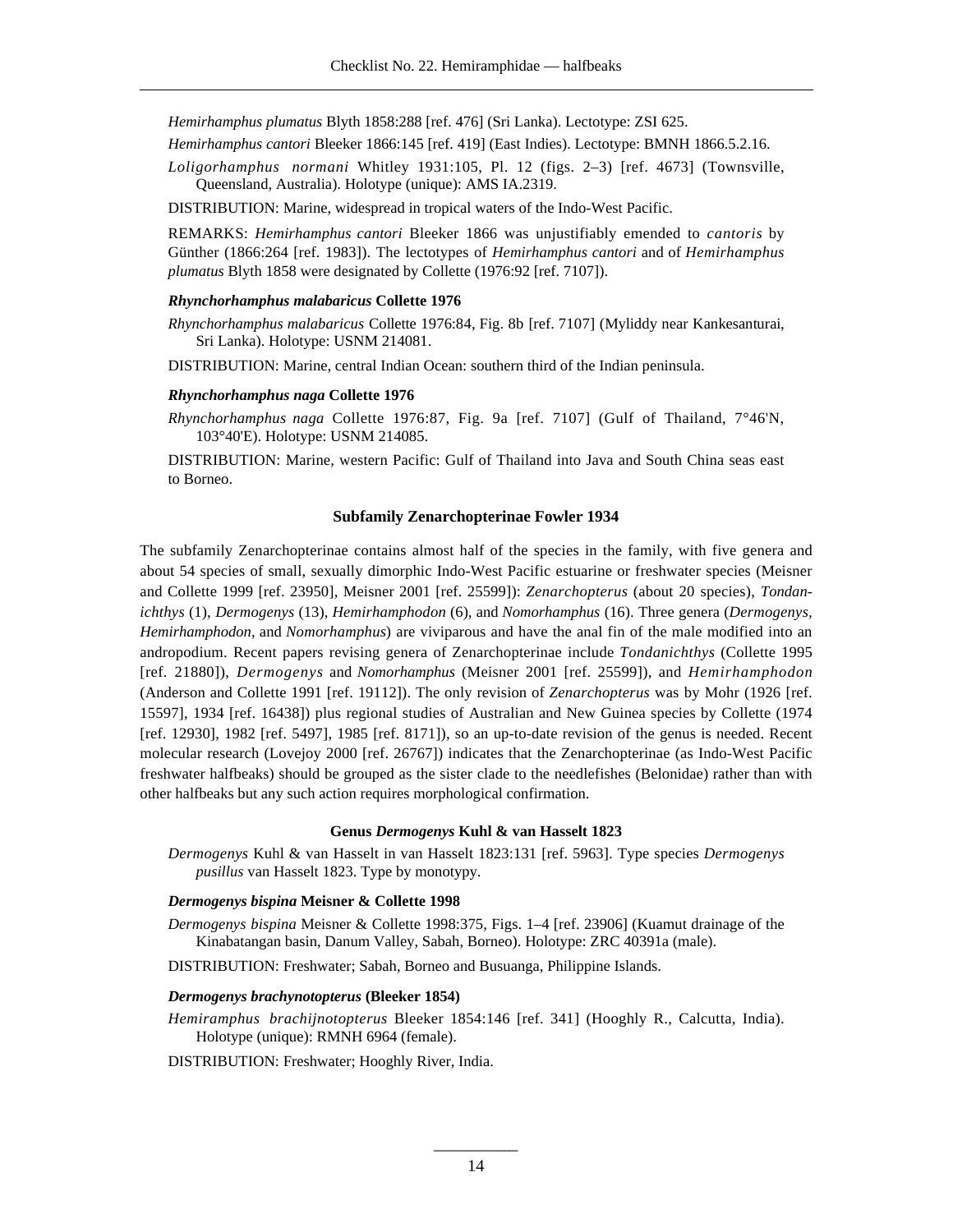REMARKS: Originally described as *brachijnotopterus* on page 146, with Dutch *ij* equivalent to *y* in Latin, but appeared as *brachynotopterus* on page 163 (index).

# *Dermogenys bruneiensis* **Meisner 2001**

*Dermogenys bruneiensis* Meisner 2001:235, Figs. 32–33 [ref. 25599] (Dolhakim R., tributary of Brunei R. near Bandar Seri Begawan, nw. Borneo). Holotype: USNM 320493 (male).

DISTRIBUTION: Freshwater; Brunei, northwestern Borneo.

# *Dermogenys burmanica* **Mukerji 1935**

*Dermogenys burmanicus* Mukerji 1935:213, Fig. [ref. 13905] (Myagaing village, Kyaukatan township, Hanthawaddy district, lower Burma [Myanmar]). Syntypes: ZSI F 11778/1 (male), F 11780/1 (female).

DISTRIBUTION: Freshwater; Burma (Myanmar) and Bangladesh.

# *Dermogenys collettei* **Meisner 2001**

*Dermogenys collettei* Meisner 2001:238, Figs. 37–38 [ref. 25599] (Kuching, Sarawak). Holotype: ZRC 37790 (male).

DISTRIBUTION: Freshwater; southern Malay Peninsula, Sumatra, and Borneo.

# *Dermogenys orientalis* **(Weber 1894)**

- *Hemiramphus orientalis* Weber 1894:427, 456 [ref. 14569] (river near Maros, Sulawesi [Celebes], Indonesia). Lectotype: ZMA 104.374 (male).
- *Dermogenys montanus* Brembach 1982:54, Fig. [ref. 8506] (above the Ban Timurung waterfalls, Sulawesi, Indonesia). Syntypes: (25) ZMH 7145 (1), 7146 (1), 7147 (?23 of 28).

DISTRIBUTION: Freshwater; Sulawesi, Indonesia.

REMARKS: The lectotype of *Dermogenys orientalis* was selected by Meisner (2001:223 [ref. 25599]). Use of the term "Holotypus" by Brembach (1991:198 [ref. 20227]) with regard to a specimen of *Dermogenys montanus* (ZMH 7145) does not constitute a valid lectotype designation (see Art. 74.5 of the Code).

# *Dermogenys palawanensis* **Meisner 2001**

- *Dermogenys palawanensis* Meisner 2001:237, Figs. 35–36 [ref. 25599] (Estrella falls near Narra, tributary of Malatgao R., ca. 80–100 km south of Puerto Princesa, Palawan, Philippines). Holotype: ZRC 46170 (male).
- DISTRIBUTION: Freshwater; Palawan Island, Philippine Islands.

# *Dermogenys pusilla* **Kuhl & van Hasselt 1823**

- *Dermogenys pusillus* Kuhl & van Hasselt in van Hasselt 1823:131 [ref. 5963] (Buitenzorg [Bogor], Java, Indonesia). Neotype: UMMZ 237500 (male).
- *Hemiramphus fluviatilis* Bleeker 1850:95 [ref. 13402] (Batavia, Tandjong Oost, Buitenzorg, Tjampea, Java, Indonesia). Syntypes: BMNH 1866.5.2.29 (1) plus 25 (whereabouts unknown).

DISTRIBUTION: Freshwater; Java, Indonesia.

REMARKS: The neotype of *Dermogenys pusillus* was designated by Meisner (2001:226 [ref. 25599]). The single specimen in BMNH 1866.5.2.29 is the only known extant syntype of *Hemiramphus fluviatilis* but it is not the holotype, as stated by Meisner (2001:226 [ref. 25599]), because 26 specimens were included in the original description.

# *Dermogenys robertsi* **Meisner 2001**

*Dermogenys robertsi* Meisner 2001:236, Figs. 34–35 [ref. 25599] (Wayan R. at Bario San Nicolas, Busuanga I., Palawan Prov., Philippines). Holotype: CAS 137633 (male).

DISTRIBUTION: Freshwater; Culion and Busuanga, Philippine Islands.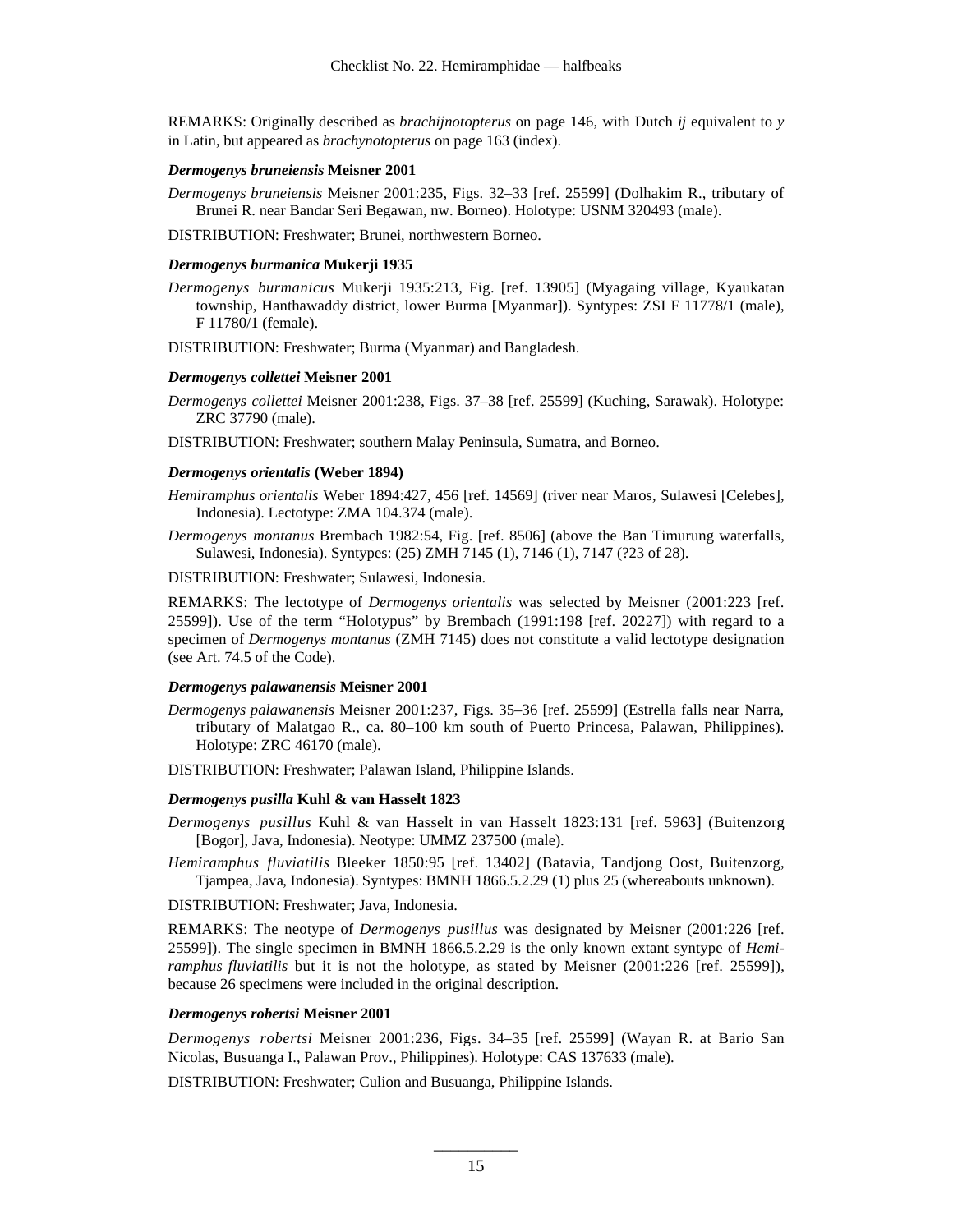#### *Dermogenys siamensis* **Fowler 1934**

- *Demogenys siamensis* Fowler 1934:144, Figs. 83–84 [ref. 1417] (Chieng Mai, n. Thailand). Holotype: ANSP 59860 (female).
- *Dermogenys pusillus borealis* Brembach 1991:166, Fig. [ref. 20227] (Bangkok, Thailand). Holotype: ZMH 7612 (male).

DISTRIBUTION: Freshwater, southeastern Asia: Thailand, Vietnam, and Cambodia.

REMARKS: Although the holotype of *Dermogenys siamensis* was mixed in with the paratypes, Meisner (2001:228 [ref. 25599]) located the largest specimen which had been designated as the holotype by Fowler. The generic name was misspelled in the original description of *D. siamensis.*

#### *Dermogenys sumatrana* **(Bleeker 1853)**

- *Hemiramphus sumatranus* Bleeker 1853:526 [ref. 5965] (Lake Meninju, w. Sumatra, Indonesia). Syntypes: (2) BMNH 1866.5.2.30 (1), RMNH 6965 (1).
- *Dermogenys pusillus borneensis* Brembach 1991:167, Fig. [ref. 20227] (Pontianak, nw. Borneo). Syntypes: ZMA 112571 (13).

DISTRIBUTION: Freshwater; western Sumatra and Kalimantan Barat, Indonesia.

#### *Dermogenys vogti* **Brembach 1982**

*Dermogenys vogti* Brembach 1982:54 [ref. 8506] (swift running river on the highest plain of a limestone mountain at Topobulu, sw. Sulawesi [Celebes], Indonesia). Lectotype: ZMH H7148 (female).

DISTRIBUTION: Freshwater; Topobulu, Sulawesi, Indonesia.

REMARKS: Use of the term "Holotypus" by Brembach (1991:169, 198 [ref. 20227]) with regard to a specimen of *Dermogenys vogti* (ZMH H7148) does not constitute a valid lectotype designation (see Art. 74.5 of the Code); Wilkens and Dohse (1993:414 [ref. 21161]) were first to validly designate the lectotype.

### **Genus** *Hemirhamphodon* **Bleeker 1866**

*Hemirhamphodon* Bleeker 1866:140 [ref. 419]. Type species *Hemirhamphus phaiosoma* Bleeker 1852. Type by original designation.

#### *Hemirhamphodon chrysopunctatus* **Brembach 1978**

*Hemirhamphodon chrysopunctatus* Brembach 1978:342, Figured [ref. 8953] (vicinity of Sebabi, Kalimantan Tengah, Kalimantan, Indonesia). Holotype: ZMH H5952 (male).

DISTRIBUTION: Freshwater; Barito and Mentaya river systems, Kalimantan Tengah, Borneo, Indonesia.

#### *Hemirhamphodon kapuasensis* **Collette 1991**

*Hemirhamphodon kapuasensis* Collette in Anderson & Collette 1991:169, Fig. 7 [ref. 19112] (Insiluk, 16 km west northwest of Sanggau on road to Pontianak, Kalimantan Barat, Borneo). Holotype: ZRC 38461 (male) [ex ZSM 27958].

DISTRIBUTION: Freshwater; Kapuas River basin, Kalimantan Barat, Borneo, Indonesia.

#### *Hemirhamphodon kuekenthali* **Steindachner 1901**

*Hemirhamphodon kuekenthali* Steindachner 1901:450, Pl. 17 (fig. 2) [ref. 14769] (Baram R., Borneo). Lectotype: SMF 785 (male).

DISTRIBUTION: Freshwater; rivers of Sarawak, Borneo.

REMARKS: The lectotype of *Hemirhamphodon kuekenthali* was selected by Anderson and Collette (1991:164 [ref. 19112]).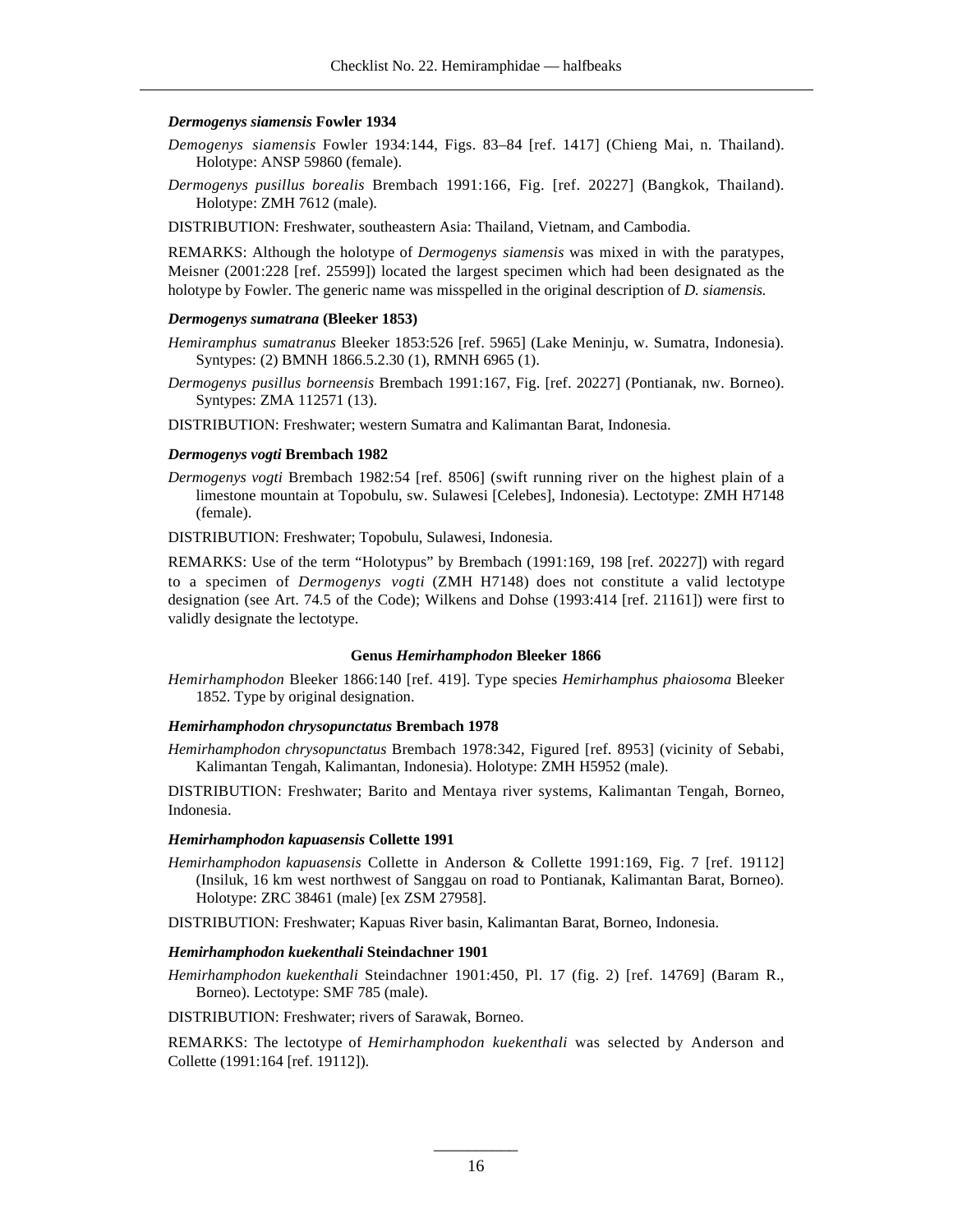# *Hemirhamphodon phaiosoma* **(Bleeker 1852)**

*Hemirhamphus phaiosoma* Bleeker 1852:99 [ref. 16831] (Tjirutjup R., Blitong [Billiton] I., Indonesia). Holotype (unique): BMNH 1866.5.2.21 (female).

DISTRIBUTION: Freshwater; Biliton and Banka islands off west coast of Sumatra.

#### *Hemirhamphodon pogonognathus* **(Bleeker 1853)**

*Hemiramphus pogonognathus* Bleeker 1853:193 [ref. 16902] (Marawang [Banka], Indonesia). Syntypes: (2) BMNH 1866.5.2.20 (1, male).

DISTRIBUTION: Freshwater, southeastern Asia: Malay Peninsula, Sumatra, Java, and Borneo.

REMARKS: Use of the term "holotype" in Anderson and Collette (1991 [ref. 19112]) does not validly designate the lectotype because the original description mentioned two specimens (see Art. 74.5 of the Code).

# *Hemirhamphodon tengah* **Collette 1991**

*Hemirhamphodon tengah* Collette in Anderson & Collette 1991:171, Fig. 9 [ref. 19112] (creek in Palungan, near Sungei Sampit, 75 km northwest of Sampit, Kalimantan Tengah, Kalimantan, Indonesian Borneo). Holotype: ZSM 27902 (male).

DISTRIBUTION: Freshwater; Kalimantan Tengah, Borneo.

### **Genus** *Nomorhamphus* **Weber & de Beaufort 1922**

- *Nomorhamphus* Weber & de Beaufort 1922:141 [ref. 4598]. Type species *Nomorhamphus celebensis* Weber & de Beaufort 1922. Type by subsequent designation.
- *Rhamphodermogenys* Fowler & Bean 1922:15 [ref. 1473]. Subgenus of *Dermogenys*. Type species *Dermogenys bakeri* Fowler & Bean 1922. Type by original designation (also monotypic).
- REMARKS: Jordan (1923:776 [ref. 2421]) selected the type species for *Nomorhamphus.*

# *Nomorhamphus bakeri* **(Fowler & Bean 1922)**

- *Dermogenys (Rhamphodermogenys) bakeri* Fowler & Bean 1922:15, Fig. 3 [ref. 1473] (Zamboanga, Philippines). Holotype (unique): USNM 84275 (male).
- DISTRIBUTION: Freshwater; Zamboanga, Mindanao Island, Philippine Islands.

#### *Nomorhamphus brembachi* **Vogt 1978**

- *Nomorhamphus brembachi* Vogt 1978:227, Fig. [ref. 8773] (Longron, Sulawesi [Celebes], Indonesia). Holotype: ZMH H7165 (female).
- *Nom or hamphus ravnaki* Brembach 1991:183, Fig. [ref. 20227] (mountain stream by Ban Timurung, Maros highlands, s. Sulawesi [Celebes], Indonesia). Holotype: ZMH H7158 (female).
- *Nomorhamphus ravnaki australe* Brembach 1991:185, Fig. [ref. 20227] (mountain stream near Bossolo, Maros highlands, s. Sulawesi, Indonesia). Holotype: ZMH H7161 (female).
- *Nomorhamphus sanussii* Brembach 1991:187, Fig. [ref. 20227] (mountain brook at Segoja, s. South Sulawesi [Celebes], Indonesia). Holotype: ZMH H7614 (female).
- DISTRIBUTION: Freshwater; Sulawesi Selatan, Indonesia.

REMARKS: *Nomorhamphus ravnaki australe* Brembach 1991 should be emended to *Nomorhamphus ravnaki australis.*

### *Nomorhamphus celebensis* **Weber & de Beaufort 1922**

*Nomorhamphus celebensis* Weber & de Beaufort 1922:141, Fig. 53 [ref. 4598] (rivulet at Lappa Kanru, Sulawesi [Celebes], Indonesia). Lectotype: ZAM 104377 (female).

DISTRIBUTION: Freshwater; Lake Poso, Sulawesi Tengah.

REMARKS: The lectotype was designated by Meisner (2001:249 [ref. 25599]).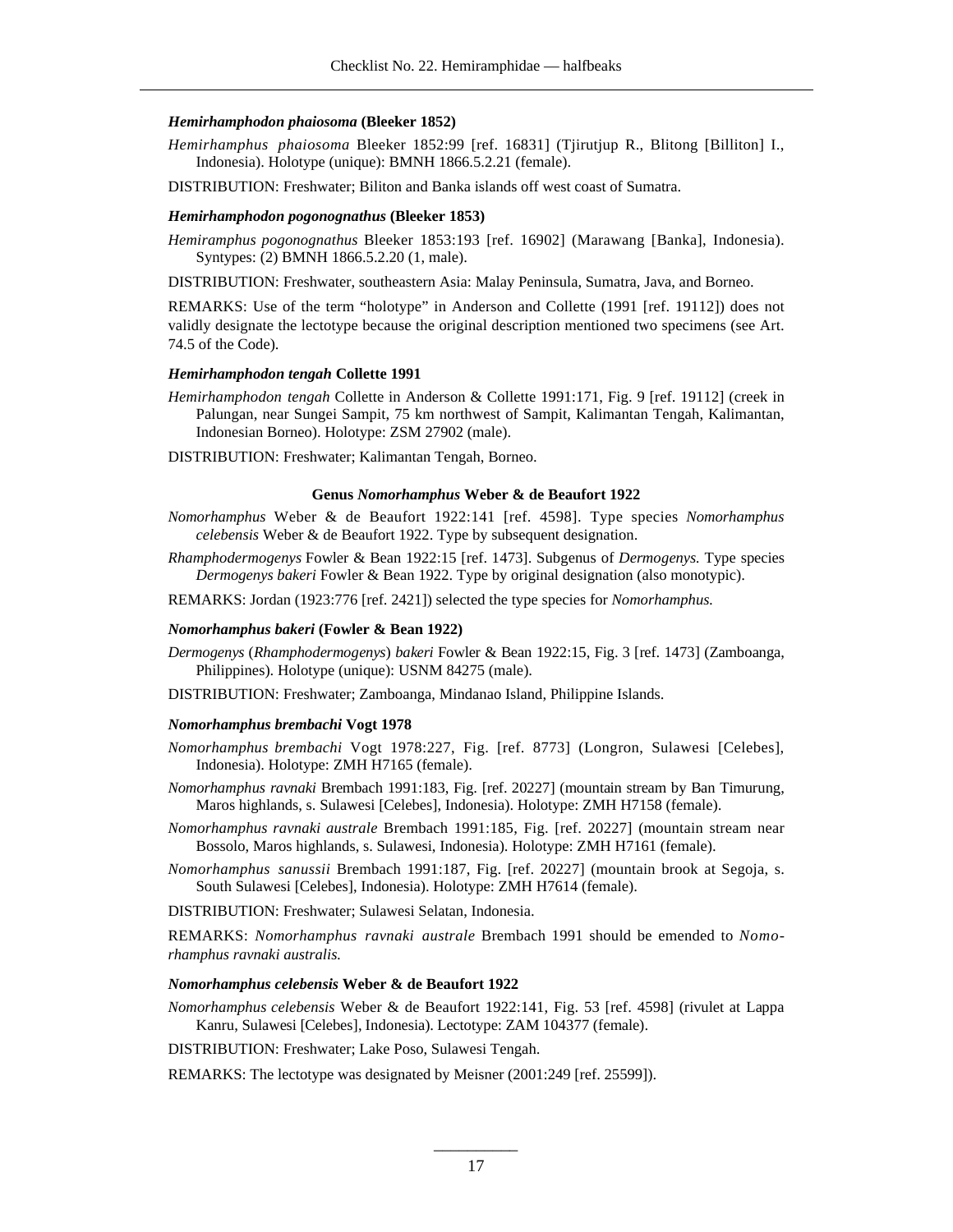# *Nomorhamphus ebrardtii* **(Popta 1912)**

*Hemiramphus* (*Dermatogenus*) *ebrardtii* Popta 1912:187 [ref. 14861] (Kabaena, se. Sulawesi [Celebes], Indonesia). Lectotype: SMF 6495 (female).

DISTRIBUTION: Freshwater, Sulawesi Tenggara.

REMARKS: Subgeneric named misspelled as *Dermatogenus* in original description. The lectotype was designated by Meisner (2001:251 [ref. 25599]), not Brembach (1991:199 [ref. 20227]).

# *Nomorhamphus hageni* **(Popta 1912)**

*Hemiramphus hageni* Popta 1912:190 [ref. 14861] (Penango and Rumbia-Ebene in se. Sulawesi [Celebes], Indonesia). Holotype: SMF 6521.

DISTRIBUTION: Freshwater; Penango, Sulawesi Tenggara.

# *Nomorhamphus kolonodalensis* **Meisner & Louie 2000**

*Nomorhamphus kolonodalensis* Meisner & Louie 2000:363, Fig. 2 [ref. 25079] (stream along road to Tiu, near bridge at home No. 53 in village of Mondowe, dist. of Kolonodale, city of Poso, Sulawesi Tengah). Holotype: MZB 8638 (male).

DISTRIBUTION: Freshwater, Sulawesi Tengah.

# *Nomorhamphus liemi* **Vogt 1978**

*Nomorhamphus liemi* Vogt 1978:8, Fig. [ref. 8865] (Maros, Sulawesi [Celebes], Indonesia). Holotype: ZMH H7617 (female).

*Nomorhamphus liemi snijdersi* Vogt 1978:224, Figured [ref. 8773] (Maros, Sulawesi [Celebes], Indonesia). Holotype: ZMH H7155 (female).

DISTRIBUTION: Freshwater, Sulawesi Selatan.

### *Nomorhamphus manifesta* **Meisner 2001**

*Nomorhamphus manifesta* Meisner 2001:270, Figs. 64–65 [ref. 25599] (Ilokos Norte Prov., Solsona, Luzon, Philippines). Holotype: CAS 129706 (male).

DISTRIBUTION: Freshwater; Ilokos Norte, Luzon Island, Philippine Islands.

### *Nomorhamphus megarrhamphus* **(Brembach 1982)**

*Dermogenys megarrhamphus* Brembach 1982:55, Fig. [ref. 8506] (Lake Towoeti, central Sulawesi [Celebes], Indonesia). Lectotype: ZMH 7151 (female).

DISTRIBUTION: Freshwater; Lakes Towuti and Mahalona, Sulawesi Selatan.

REMARKS: The lectotype was designated by Meisner (2001:256 [ref. 25599]), not Brembach (1991:199 [ref. 20227]).

#### *Nomorhamphus pectoralis* **(Fowler 1934)**

*Dermogenys pectoralis* Fowler 1934:326, Fig. 80 [ref. 1416] (Bubbucan, Luzon I., Philippines). Holotype: USNM 93068 (female) [not 93058].

DISTRIBUTION: Freshwater; Luzon Island, Philippine Islands.

# *Nomorhamphus philippina* **(Ladiges 1972)**

*Dermogenys philippinus* Ladiges 1972:210, Pl. 10 (not 11) [ref. 737] (Cebu I., Kulaman Plateau, Philippines). Holotype: ZMH H4534 (male).

DISTRIBUTION: Freshwater; Cebu and Mindanao, Philippine Islands.

REMARKS: Species name was spelled as *philippinius* in the text and *philippinus* on the plate in the original description, as noted by Brembach (1991 [ref. 20227]) who decided to use the usual spelling of *philippinus.*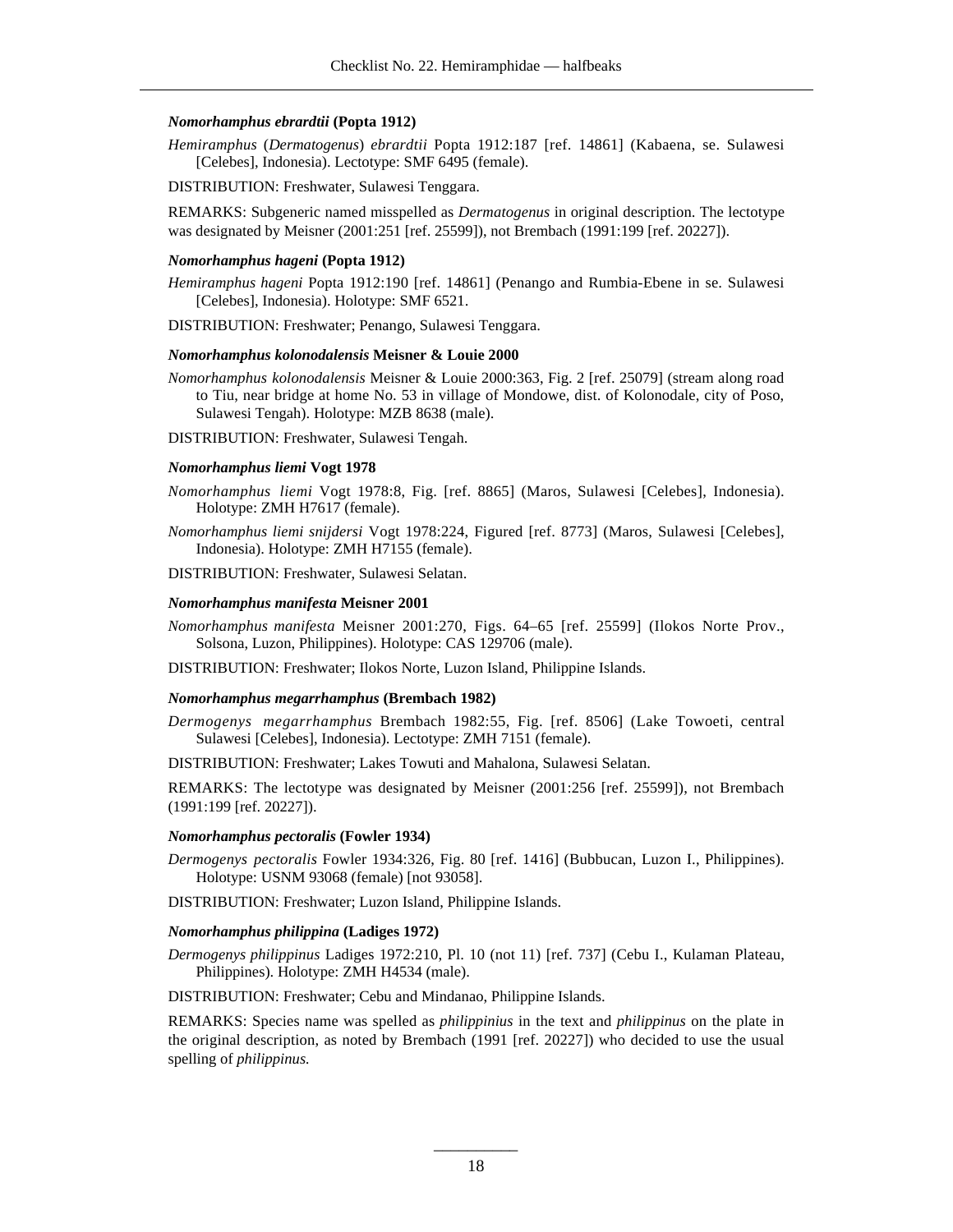### *Nomorhamphus pinnimaculata* **Meisner 2001**

- *Nomorhamphus pinnimaculata* Meisner 2001:271, Figs. 66–67 [ref. 25599] (creek at eastern end of Tunga, Leyte, Philippines). Holotype: ZRC 46173 (male).
- DISTRIBUTION: Freshwater; Leyte, Philippine Islands.

#### *Nomorhamphus rossi* **Meisner 2001**

- *Nomorhamphus rossi* Meisner 2001:272, Figs. 68–69 [ref. 25599] (Intel R., pool in river bordered by waterfall (upriver) and rapids (downriver), Barrovia Barangay hot springs, Baggao Municipality, Luzon, Philippines). Holotype: USNM 333262 (male).
- DISTRIBUTION: Freshwater; Cagayan Province, Luzon Island, Philippine Islands.

# *Nomorhamphus towoetii* **Ladiges 1972**

*Normorhamphus towoetii* Ladiges 1972:207, Pl. 11 (not 10) [ref. 737] (Towoeti [Towuti] Lake, Sulawesi [Celebes], Indonesia). Holotype: ZMH H4532 (female).

DISTRIBUTION: Freshwater; Lakes Towuti and Poso, Sulawesi Selatan and Tengah.

REMARKS: Generic name misspelled as *Normorhamphus* in text of original description.

#### *Nomorhamphus vivipara* **(Peters 1865)**

- *Hemirhamphus viviparus* Peters 1865:132 [ref. 13952] (Basey [Bassey] R., Samar I., Philippines). Syntypes: ZMB 6267 (1). Additional material at ZMB.
- *Dermogenys viviparus* var. *mindanensis* Herre 1944:86 [48 of separate] [ref. 11023] (outlet of Lake Mainit, Jabonga, Agusan Prov., Mindanao, Philippines). Syntypes: (61 + 16 juveniles) CAS-SU 37631 (74, 4 cleared and stained).

DISTRIBUTION: Freshwater; Luzon, Samar, Mindanao, and Jolo, Philippine Islands.

# *Nomorhamphus weberi* **(Boulenger 1897)**

*Hemirhamphus weberi* Boulenger 1897:429, Pl. 28 (fig. 4) [ref. 539] (Lake Matanna [Matano], se. Sulawesi [Celebes], Indonesia). Holotype (unique): NMBA 1065 (female).

DISTRIBUTION: Freshwater; Lakes Matano and Mahalona, Sulawesi Selatan.

### **Genus** *Tondanichthys* **Collette 1995**

*Tondanichthys* Collette 1995:172 [ref. 21880]. Type species *Tondanichthys kottelati* Collette 1995. Type by original designation (also monotypic)

# *Tondanichthys kottelati* **Collette 1995**

- *Tondanichthys kottelati* Collette 1995:172, Figs. 1–2 [ref. 21880] (Lake Tondano, ca. 1°10'N, 124°53'E, Sulawesi [Celebes], Indonesia). Holotype: ZRC 38699 (male).
- DISTRIBUTION: Freshwater; Lake Tondano, Sulawesi.

### **Genus** *Zenarchopterus* **Gill 1864**

- *Zenarchopterus* Gill 1864:273 [ref. 1693]. Type species *Hemiramphus dispar* Valenciennes 1847. Type by original designation (also monotypic).
- *Labidorhamphus* Fowler 1905:493 [ref. 1370]. Type species *Hemirhamphus amblyurus* Bleeker 1849. Type by original designation (also monotypic).
- *Grecarchopterus* Mohsen 1962:119 [ref. 3035]. Type species *Hemiramphus* (*Zenarchopterus*) *novaeguineae* Weber 1913. Type by original designation (also monotypic).

#### *Zenarchopterus alleni* **Collette 1982**

*Zenarchopterus alleni* Collette 1982:268 [ref. 5497] (Mamberamo R., Batavia bivak, Irian Jaya, Indonesia). Holotype (unique): ZMA 116479 (male).

DISTRIBUTION: Freshwater; Mamberamo River, Irian Jaya, New Guinea.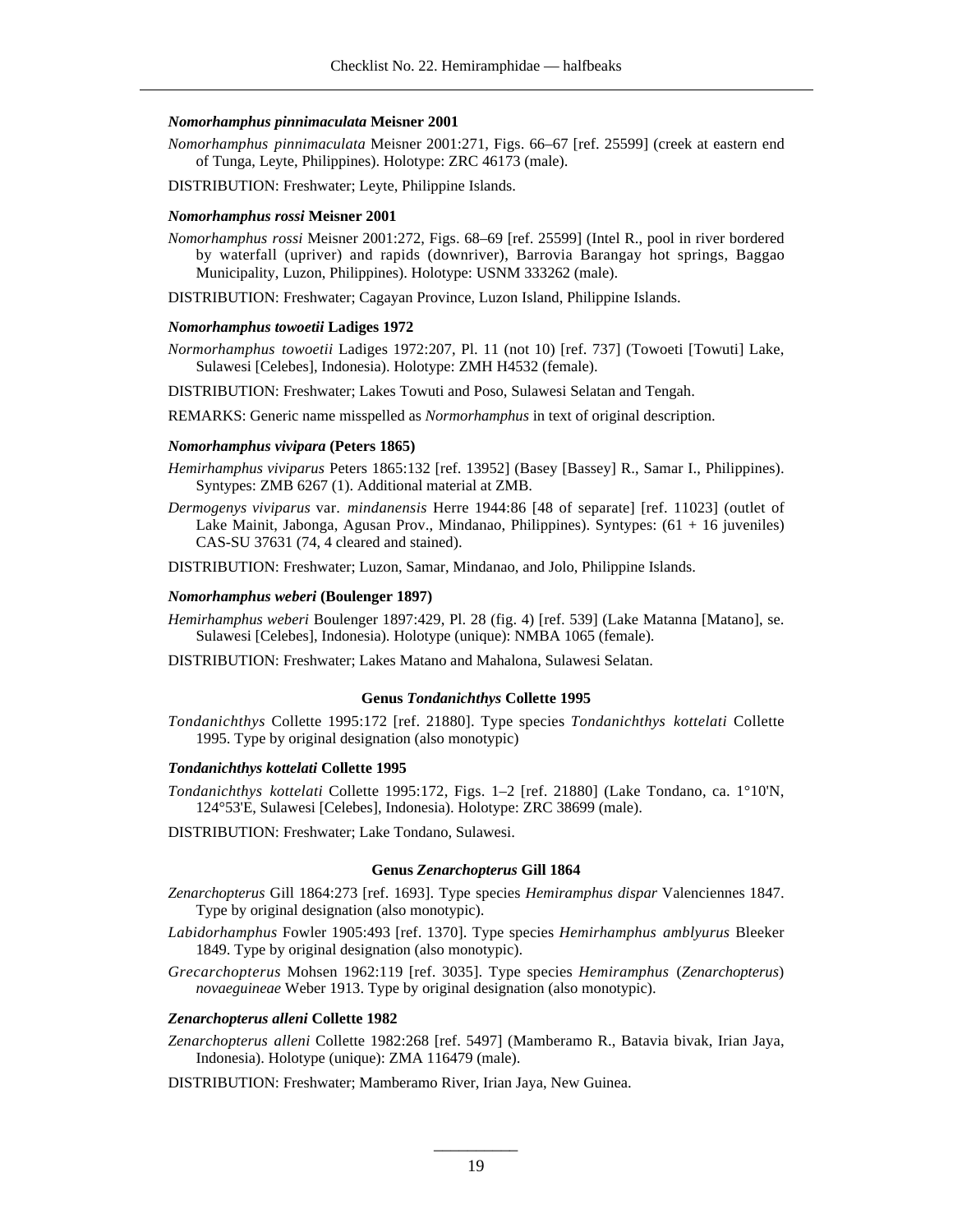# *Zenarchopterus buffonis* **(Valenciennes 1847)**

*Hemiramphus buffonis* Valenciennes in Cuvier & Valenciennes 1847:48 [ref. 4883] (Pulo-Pinan). Syntypes: MNHN B-1076 (6), MNHN B-2186 [not B-2184] (3).

*Hemir hamphus cirrhatus* Day 1874:709 [ref. 18825] (Bombay, India). Holotype (unique): ZSI 1287.

DISTRIBUTION: Marine, Indo-West Pacific: Andaman Islands and Malay Peninsula through the East Indies to the Philippines and Australia.

# *Zenarchopterus caudovittatus* **(Weber 1907)**

*Hemiramphus* (*Zenarchopterus*) *caudovittatus* Weber 1907:229, Pl. 13 (figs. 1a–b). [ref. 4599] (Merauke R. mouth, Irian Jaya, Indonesia). Syntypes: (2) ZMA 111488 (1).

DISTRIBUTION: Freshwater; Merauke River, Irian Jaya and Arnhem Land, Australia.

#### *Zenarchopterus clarus* **Mohr 1926**

*Zenarchopterus clarus* Mohr 1926:241 [ref. 15597] (Malay Peninsula and Archipelago). Syntypes: Mus. Lübeck 1005 (1), ?ZMH 16166 [ex 1005] (1).

DISTRIBUTION: Marine, Thailand and Borneo.

# *Zenarchopterus dispar* **(Valenciennes 1847)**

- *Hemiramphus dispar* Valenciennes in Cuvier & Valenciennes 1847:58, Pl. 558 [not 524] [ref. 4883] (Labouane R., Java, Indonesia; Madagascar; ?Moluccas). Syntypes: MNHN 4594 (3 females) Madagascar, 4595 (2 males) Madagascar.
- *Zenarchopterus maculosus* Garman 1903:239, Pl. 5 (fig. 4) [ref. 15030] (Suva, Fiji Is.). Holotype (unique): MCZ 28299 (partly dry).
- *Zenarchopterus vaisiganus* Jordan & Seale 1906:208, Fig. 11 [ref. 2497] (Vaisigano R. at Apia, Upolu I., Western Samoa). Lectotype: USNM 51718 (male).

DISTRIBUTION: Marine, Indo-West Pacific: Madagascar to Fiji, Samoa, and Tonga.

REMARKS: The lectotype of *Zenarchopterus vaisiganus* was selected by Collette (in Collette et al. 1992:11 [ref. 19410]).

### *Zenarchopterus dunckeri* **Mohr 1926**

*Zenarchopterus dunckeri* Mohr 1926:255 [ref. 15597] (Ambon I., Moluccas Is., Indonesia). No types known.

DISTRIBUTION: Marine, Indo-West Pacific: Andaman Islands to New Guinea, the Philippines, and the Ryuku Islands.

REMARKS: *Zenarchopterus dunckeri* Mohr 1926 is based on *Hemiramphus dispar* of Bleeker 1854:498 [ref. 344]; *H. dispar* of Bleeker 1854 was not an original description but rather a redescription of what he thought was *H. dispar* Valenciennes 1847.

# *Zenarchopterus dux* **Seale 1910**

*Zenarchopterus dux* Seale 1910:267, Pl. 2 (fig. 2) [ref. 14808] (Sandakan, Sabah state, Borneo I., East Malaysia). Holotype (unique): BSMP 2679.

DISTRIBUTION: Probably marine, Borneo.

REMARKS: Status considered uncertain by Mohr (1926 [ref. 15597]) and Collette (1982:266 [ref. 5497]) but treated as a valid species by Kottelat et al. (1993:88 [ref. 23448]).

### *Zenarchopterus ectuntio* **(Hamilton 1822)**

*Esox ectuntio* Hamilton 1822:212, 380 [ref. 2031] (smaller rivers and ponds of Gangetic provinces). No types known.

*Hemirhamphus amblyurus* Bleeker 1849:11 [ref. 320] (Madura Straits near Surabaya and Kammal, Java, Indonesia). Syntypes and/or Bleeker specimens: AMS B.7614 [from Day] (1, male), BMNH 1866.5.2.11 (1, female) [Bleeker coll.], RMNH 6981 (some of 12).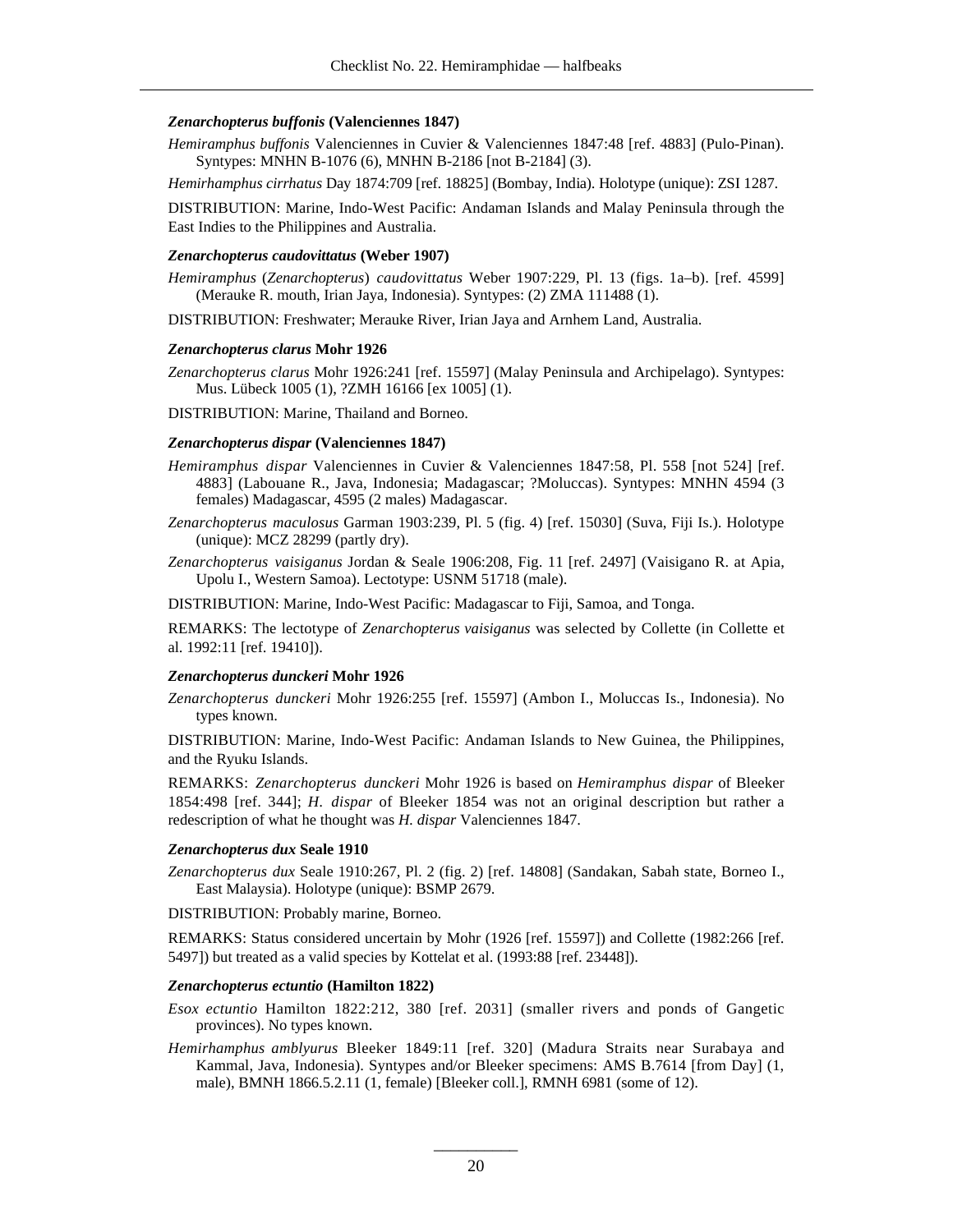- *Hemiramphus borneensis* Bleeker 1851:273 [ref. 325] (Bandjarmasin, Borneo, Indonesia). Holotype (unique): RMNH 6981 (possibly 1 of 12) or SMNS 10598 (1).
- *Hemirhamphus bleekeri* Kner 1860:537, 539–541 [9, 11–13 of separate], Pl. (figs. 4, 4a–b) [ref. 2633] (locality unknown). Syntypes: whereabouts unknown.
- *Zenarchopterus hendersoni* Fowler 1919:8, Fig. 2 [ref. 1397] (Japan). Holotype (unique): ANSP 7584 (female).

DISTRIBUTION: Freshwater; India to Thailand, Java, and Borneo.

REMARKS: The original description of *Esox ectuntio* contains discrepancies, and the figure published later by Hora (1929 [ref. 23132]) further confuses the issue. Several authors (e.g., Mohr 1926 [ref. 15597], Mohr 1934 [ref. 16438], Herre 1944 [ref. 11023]) do not believe that Hamilton's description is of the Indian *Zenarchopterus* with the long upper jaw, and that the name *Z. amblyurus* (Bleeker 1849) should be used for this species. The type locality of *Zenarchopterus hendersoni* is doubtful (Collette and Su 1986:291 [ref. 5998]). The description of *Hemirhamphus bleekeri* Kner 1860 was based on both sexes, but a male was illustrated.

# *Zenarchopterus gilli* **Smith 1945**

*Zenarchopterus gilli* Smith 1945:432 [ref. 4056] (East Indies). Syntypes: whereabouts unknown.

- *Hemirhamphus brevirostris* Günther (ex Kner) 1866:274 [ref. 1983] (East Indies). Syntypes: whereabouts unknown.
- *Zenarchopterus kneri* Fowler 1934:325, Fig. 78 [ref. 1416] (East Indies). Syntypes: whereabouts unknown.

DISTRIBUTION: Marine, Indo-West Pacific: Andaman Islands, Thailand, and the Moluccas to New Guinea, Australia, and the New Hebrides.

REMARKS: *Hemirhamphus brevirostris* Günther 1866 is based on *Hemirhamphus dispar* of Kner (1860:537, fig. 3 [ref. 2633]), but Günther's name is preoccupied by *H. brevirostris* Cuvier 1829. Fowler (1934 [ref. 1416]) replaced *Hemirhamphus brevirostris* Günther 1866 before Smith (1945 [ref. 4056]) did so, but no one seems to have followed him, and the name *Z. gilli* has been widely accepted and should continue to be used for this species. Kner (1860:537, fig. 3 [ref. 2633]) apparently had at least two specimens; therefore, the subsequent proposals of names citing his description would be based on the same syntypes.

# *Zenarchopterus kampeni* **(Weber 1913)**

- *Hemiramphus* (*Zenarchopterus*) *kampeni* Weber 1913:554 [ref. 4603] (Kaiserin Augusta R. [= Sepik R.], n. New Guinea). Lectotype: ZMA 116220 (male).
- *Zenarchopterus basudensis* Fowler 1934:326, Fig. 79 [ref. 1416] (Basud R., Luzon I., Philippines). Holotype: USNM 93061 (male).
- *Zenarchopterus sepikensis* Herre 1935:391 [ref. 2109] (Sepik R. at Koragu, New Guinea). Holotype: FMNH 17213 (male).

DISTRIBUTION: Freshwater; Papua New Guinea, Luzon (Philippine Islands), and Caroline Islands.

REMARKS: The lectotype of *Hemiramphus kampeni* was selected by Collette (1982:275 [ref. 5497]).

### *Zenarchopterus novaeguineae* **(Weber 1913)**

*Hemiramphus* (*Zenarchopterus*) *novaeguineae* Weber 1913:553 [ref. 4603] (Lorentz R., New Guinea). Lectotype: ZMA 116221 (male).

DISTRIBUTION: Freshwater; restricted to rivers draining the southern half of Papua New Guinea, such as the Laloki, Fly, and Lorenz.

REMARKS: The lectotype of *Hemiramphus novaeguinae* was selected by Collette (1982:275 [ref. 5497]).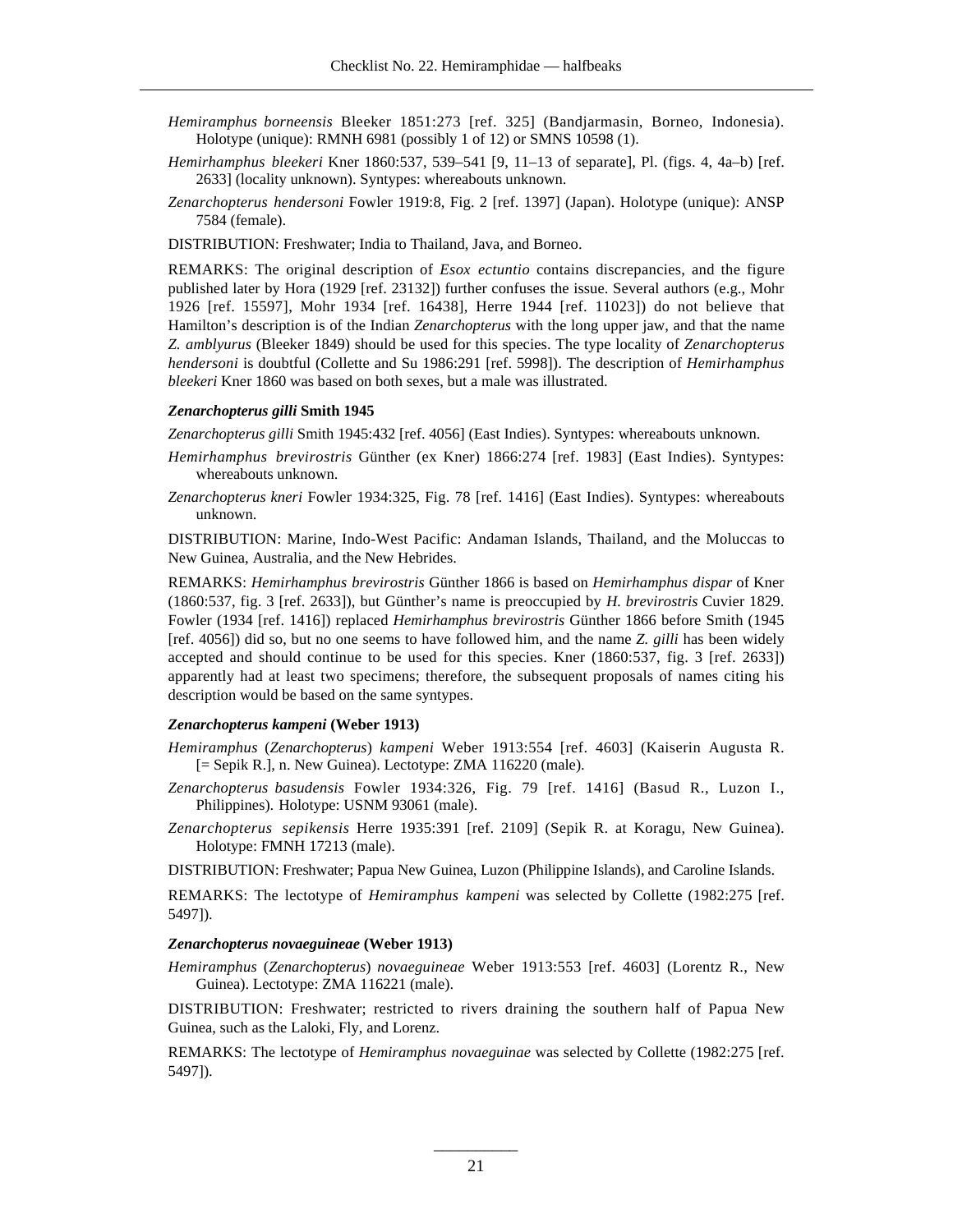# *Zenarchopterus ornithocephala* **Collette 1985**

- *Zenarchopterus ornithocephala* Collette 1985:107, Fig. 2 [ref. 8171] (stream at Fruata, Vogelkop Peninsula, Irian Jaya, 2°59'S, 133°32'E). Holotype: NCIP 5419 (male).
- DISTRIBUTION: Freshwater; streams of the Vogelkop Peninsula, Irian Jaya.

# *Zenarchopterus pappenheimi* **Mohr 1926**

- *Zenarchopterus pappenheimi* Mohr 1926:258, Fig. 20 [ref. 15597] (Bangkok, Malay Peninsula and Archipelago). Syntypes: ZMB 7524 (2), ZMH 16167 [ex ZMB 7524] (1).
- *Zenarchopterus atrodorsalis* Fowler 1934:323, Fig. 77 [ref. 1416] (Sandakan, Borneo). Holotype (unique): USNM 93060 (male).
- DISTRIBUTION: Marine, Indo-West Pacific: Thailand and Borneo.

# *Zenarchopterus philippinus* **(Peters 1868)**

- *Hemirhamphus* (*Zenarchopterus*) *philippinus* Peters 1868:273 [ref. 3442] (Boco R. and Quingoa R., Luzon I.; Calbigan, Samar, Philippines). Syntypes: ZMB 5110 (4) Luzon, 5111 (2) Calbigan, 6719 (3) Luzon.
- *Zenarchopterus cagayensis* Herre 1926:537 [ref. 2122] (Pinacanauan R., Tuguegarao, Cagayan, Luzon I., Philippines). Syntypes: (9) whereabouts unknown.
- *Zenarchopterus magatensis* Herre 1934:26 [ref. 2108] (branches of Magat R. and its tributary creeks at Bagabag, Nueva Vizcaya Prov., Luzon I., Philippines). Holotype: SU 25509 (included with paratypes).

DISTRIBUTION: Freshwater rivers, Philippine Islands.

REMARKS: *Zenarchopterus cagayensis* is included tentatively in the synonymy of *Z. philippinus,* but its status is still in doubt (Collette 1982 [ref. 5497]).

# *Zenarchopterus quadrimaculatus* **Mohr 1926**

*Zenarchopterus quadrimaculatus* Mohr 1926:257, Figs. 18–19 [ref. 15597] (Malay Peninsula and Archipelago). Syntypes: ZMH 8529 (1) Muar R., 16154 (1) Kwala Selangor; Mus. Lübeck 698 (6) Selangor.

DISTRIBUTION: Freshwater, Malay Peninsula.

# *Zenarchopterus rasori* **(Popta 1912)**

*Hemiramphus rasori* Popta 1912:192 [ref. 14861] (Raha, Muna I., Sunda Is., Indonesia). Holotype (unique): SMF 6520 (female).

DISTRIBUTION: Marine; Muna Island, Sulawesi and Arnhem Land, Australia.

# *Zenarchopterus robertsi* **Collette 1982**

- *Zenarchopterus robertsi* Collette 1982:266, Fig. 2 [ref. 5497] (Ovi Creek, tributary. to Kumusi R., Papua New Guinea, elevation 280–320 m). Holotype: AMS I.22029-001 (male) [ex USNM 219299].
- DISTRIBUTION: Freshwater; Kumusi River draining into Solomon Sea, Papua New Guinea.

# *Zenarchopterus striga* **(Blyth 1858)**

*Hemirhamphus striga* Blyth 1858:288 [ref. 476] (Calcutta fish market, India). No types known.

*Zenarchopterus beauforti* Mohr 1926:259, Fig. 21 [ref. 15597] (Muar R., Selangor, Malaysia). Syntypes: ZMA 101820 (2) [ex ZMH 8530]; ZMB 31452 [ex ZMH 8528] (2); ZMH H8528 (8, lost), ZMH H8530 (4, lost).

DISTRIBUTION: Freshwater; Goa and Calcutta, India and Malay Peninsula.

REMARKS: *Zenarchopterus beauforti* was placed in synonymy with *Z. striga* by Tilak (1972 [ref. 7655]).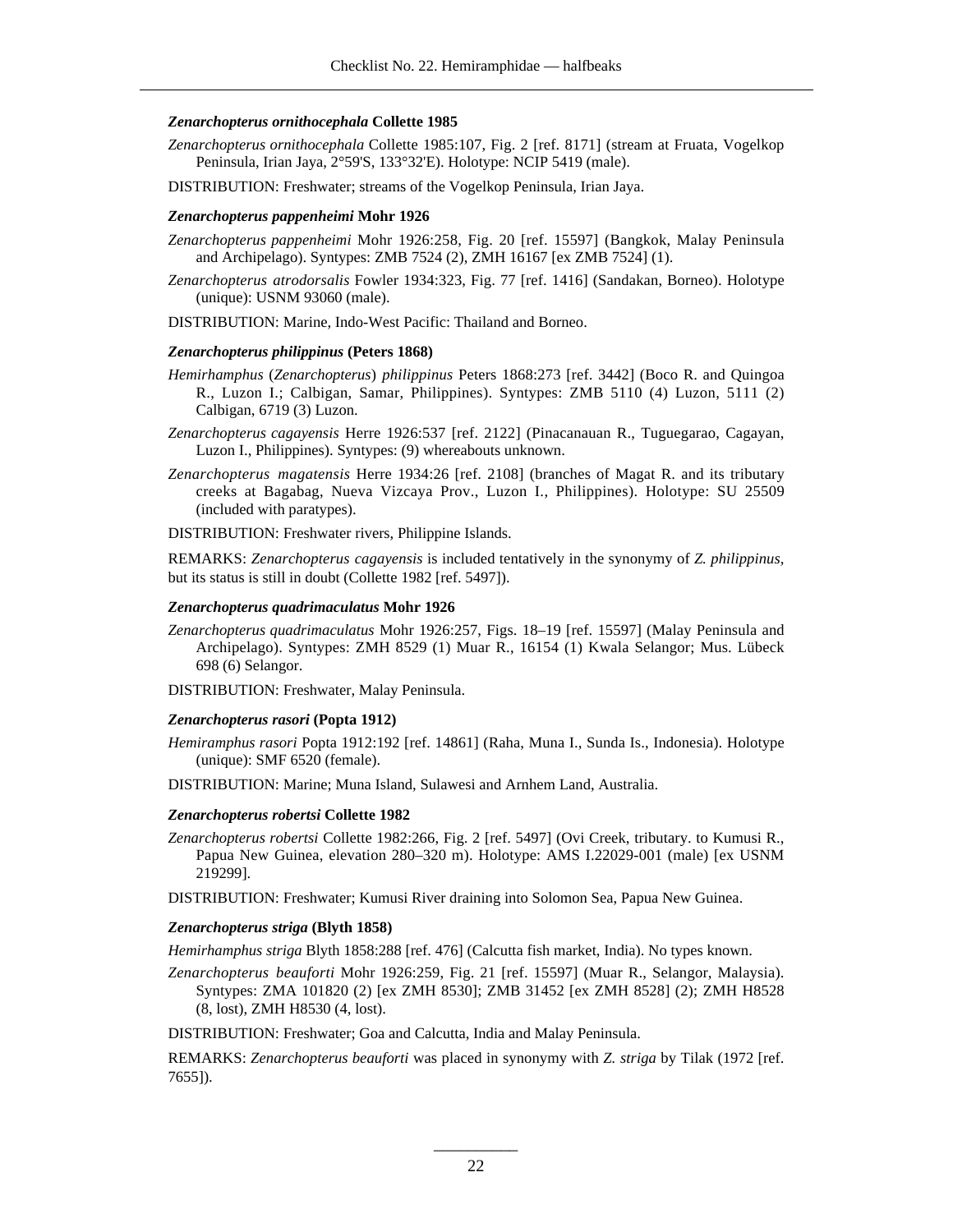# *Zenarchopterus xiphophorus* **Mohr 1934**

*Zenarchopterus xiphophorus* Mohr 1934:11, Figs. 1–2 [ref. 16438] (Belawan-Deli at mouth of Deli River, Sumatra, Indonesia). Syntypes: (6) RMNH 15837 (5, both sexes).

DISTRIBUTION: Marine; mouth of Deli River, Sumatra.

# **Summary Lists**

# **Genus-Group Names of Family Hemiramphidae**

*Ardeapiscis* Whitley 1931 = *Hemiramphus* Cuvier 1816 *Arrhamphus* Günther 1866 = *Arrhamphus* Günther 1866 *Chriodorus* Goode & Bean 1882 = *Chriodorus* Goode & Bean 1882 *Demogenys* Kuhl & van Hasselt 1823 = *Dermogenys* Kuhl & van Hasselt 1823 *Eulepidorhamphus* Fowler 1919 = *Hyporhamphus* Gill 1859 *Euleptorhamphus* Gill 1859 = *Euleptorhamphus* Gill 1859 *Farhians* Whitley 1930 = *Hemiramphus* Cuvier 1816 *Grecarchopterus* Mohsen 1962 = *Zenarchopterus* Gill 1864 *Hemiramphus* Cuvier 1816 = *Hemiramphus* Cuvier 1816 *Hemirhamphodon* Bleeker 1866 = *Hemirhamphodon* Bleeker 1866 *Hyporhamphus* Gill 1859 = *Hyporhamphus* Gill 1859 *Ichthyacus* Fernández-Yépez 1948 = *Hyporhamphus* Gill 1859 *Labidorhamphus* Fowler 1905 = *Zenarchopterus* Gill 1864 *Loligorhamphus* Whitley 1931 = *Rhynchorhamphus* Fowler 1928 *Melapedalion* Fowler 1934 = *Melapedalion* Fowler 1934 *Normorhamphus* Weber & de Beaufort 1922 = *Nomorhamphus* Weber & de Beaufort 1922 *Odontorhamphus* Weed 1933 = *Hyporhamphus* Gill 1859 *Oxyporhamphus* Gill 1864 = *Oxyporhamphus* Gill 1864 *Reporhamphus* Whitley 1931 = *Hyporhamphus* Gill 1859 *Rhamphodermogenys* Fowler & Bean 1922 = *Nomorhamphus* Weber & de Beaufort 1922 *Rhynchorhamphus* Fowler 1928 = *Rhynchorhamphus* Fowler 1928 *Tondanichthys* Collette 1995 = *Tondanichthys* Collette 1995 *Zenarchopterus* Gill 1864 = *Zenarchopterus* Gill 1864 **Incertae Sedis Genus-Group Names** None

# **Unavailable Genus-Group Names**

None

# **Species-Group Names of Family Hemiramphidae**

*acutus, Hemirhamphus* Günther 1872 = *Hyporhamphus acutus acutus* (Günther 1872) *affinis, Hemirhamphus* Günther 1866 = *Hyporhamphus affinis* (Günther 1866) *alleni, Zenarchopterus* Collette 1982 = *Zenarchopterus alleni* Collette 1982 *amblyurus, Hemirhamphus* Bleeker 1849 = *Zenarchopterus ectuntio* (Hamilton 1822) *arabicus, Rhynchorhamphus* Parin & Shcherbachev 1972 = *Rhynchorhamphus arabicus* Parin & Shcherbachev 1972 *archipelagicus, Hemiramphus* Collette & Parin 1978 = *Hemiramphus archipelagicus* Collette & Parin 1978 *ardelio, Reporhamphus* Whitley 1931 = *Hyporhamphus regularis ardelio* (Whitley 1931) *arnoldorum, Hemirhamphus* Curtiss 1938 = *Hyporhamphus acutus acutus* (Günther 1872)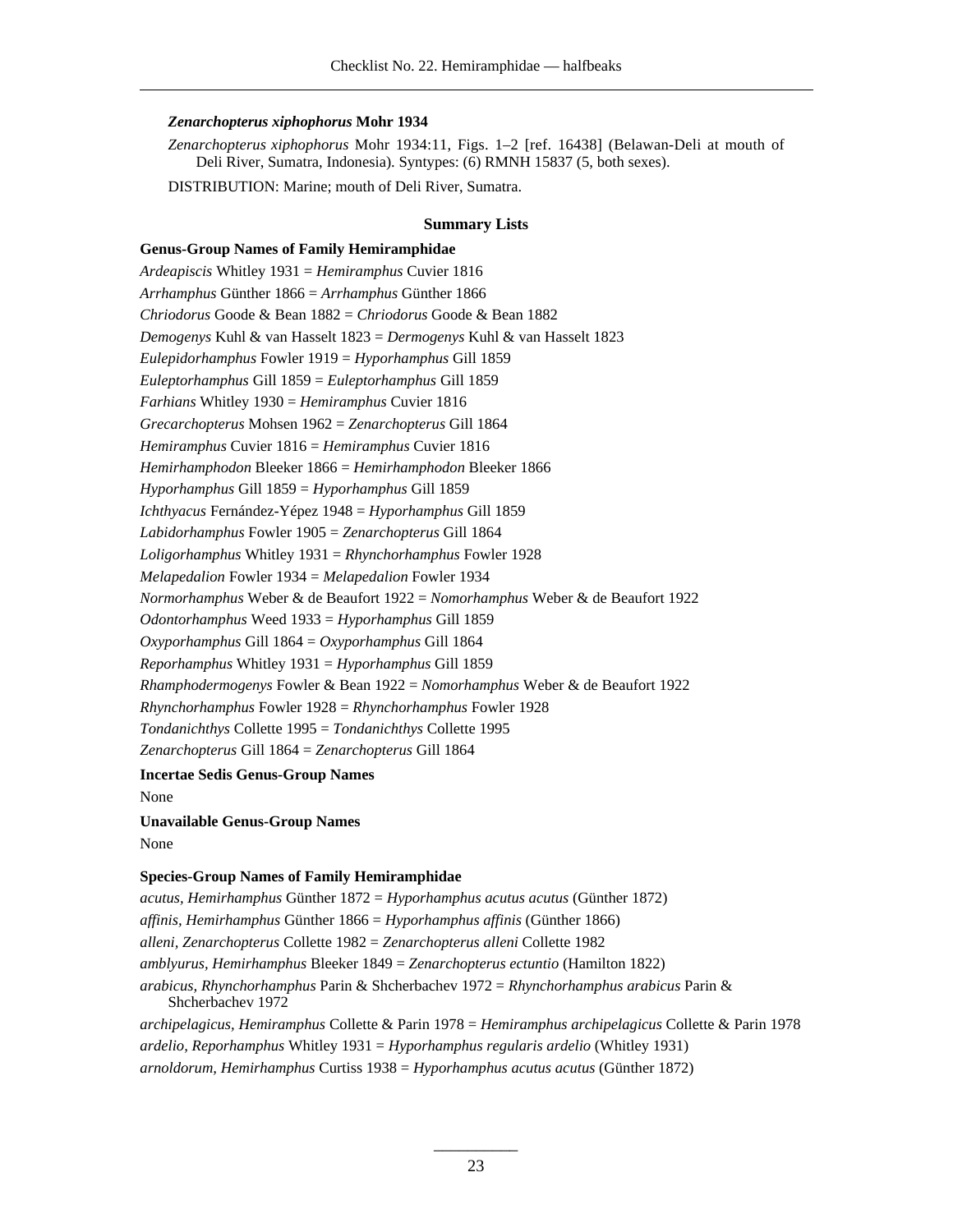*atherinoides, Chriodorus* Goode & Bean 1882 = *Chriodorus atherinoides* Goode & Bean 1882 *atrodorsalis, Zenarchopterus* Fowler 1934 = *Zenarchopterus pappenheimi* Mohr 1926 *australe, Nomorhamphus ravnaki* Brembach 1991 = *Nomorhamphus brembachi* Vogt 1978 *australensis, Hemiramphus* Seale 1906 = *Hyporhamphus affinis* (Günther 1866) *australis, Hemiramphus* Steindachner 1866 = *Hyporhamphus australis* (Steindachner 1866) *bakeri, Dermogenys* (*Rhamphodermogenys*) Fowler & Bean 1922 = *Nomorhamphus bakeri* (Fowler & Bean 1922) *balao, Hemiramphus* Lesueur 1821 = *Hemiramphus balao* Lesueur 1821 *balinensis, Hemiramphus* Bleeker 1859 = *Hyporhamphus balinensis* (Bleeker 1859) *basudensis, Zenarchopterus* Fowler 1934 = *Zenarchopterus kampeni* (Weber 1913) *beauforti, Zenarchopterus* Mohr 1926 = *Zenarchopterus striga* (Blyth 1858) *bermudensis, Hemiramphus* Collette 1962 = *Hemiramphus bermudensis* Collette 1962 *bispina, Dermogenys* Meisner & Collette 1998 = *Dermogenys bispina* Meisner & Collette 1998 *bleekeri, Hemirhamphus* Kner 1860 = *Zenarchopterus ectuntio* (Hamilton 1822) *borealis, Dermogenys pusillus* Brembach 1991 = *Dermogenys siamensis* Fowler 1934 *borneensis, Dermogenys pusillus* Brembach 1991 = *Dermogenys sumatrana* (Bleeker 1853) *borneensis, Hemiramphus* Bleeker 1851 = *Zenarchopterus ectuntio* (Hamilton 1822) *brachynotopterus, Hemiramphus* Bleeker 1854 = *Dermogenys brachynotopterus* (Bleeker 1854) *brasiliensis, Esox* Linnaeus 1758 = *Hemiramphus brasiliensis* (Linnaeus 1758) *breederi, Ichthyacus* Fernández-Yépez 1948 = *Hyporhamphus brederi* (Fernández-Yépez 1948) *brembachi, Nomorhamphus* Vogt 1978 = *Nomorhamphus brembachi* Vogt 1978 *breviceps, Hemirhamphus* Castelnau 1878 = *Arrhamphus sclerolepis krefftii* (Steindachner 1867) *brevirostris, Hemirhamphus* Günther 1866 = *Zenarchopterus gilli* Smith 1945 *brevirostris, Macrognathus* Gronow 1854 = *Hemiramphus brasiliensis* (Linnaeus 1758) *brevis, Oxyporhamphus* Seale 1910 = *Melapedalion breve* (Seale 1910) *brevoortii, Euleptorhamphus* Gill 1859 = *Euleptorhamphus viridis* (van Hasselt 1823) *brownii, Hemiramphus* Valenciennes 1847 = *Hemiramphus brasiliensis* (Linnaeus 1758) *bruneiensis, Dermogenys* Meisner 2001 = *Dermogenys bruneiensis* Meisner 2001 *bruuni, Oxyporhamphus convexus Parin, Collette & Shcherbachev 1980 = Oxyporhamphus convexus bruuni* Parin, Collette & Shcherbachev 1980 *buffonis, Hemiramphus* Valenciennes 1847 = *Zenarchopterus buffonis* (Valenciennes 1847) *burmanicus, Dermogenys* Mukerji 1935 = *Dermogenys burmanica* Mukerji 1935 *cagayensis, Zenarchopterus* Herre 1926 = *Zenarchopterus philippinus* (Peters 1868) *calabaricus, Hemirhamphus* Günther 1866 = *Hyporhamphus picarti* (Valenciennes 1847) *cantori, Hemirhamphus* Bleeker 1866 = *Rhynchorhamphus georgii* (Valenciennes 1847) *capensis, Hemiramphus* Thominot 1886 = *Hyporhamphus capensis* (Thominot 1886) *caudalis, Reporhamphus* Whitley 1951 = *Hyporhamphus quoyi* (Valenciennes 1847) *caudovittatus, Hemiramphus* (*Zenarchopterus*) Weber 1907 = *Zenarchopterus caudovittatus* (Weber 1907) *celebensis, Nom orhamp hus* Weber & de Beaufort 1922 = *Nom orhamp hus celebens is* Weber & de Beaufort 1922 *chancellori, Odontorhamphus* Weed 1933 = *Hyporhamphus acutus acutus* (Günther 1872) *chrysopunctatus, Hemirhamphodon* Brembach 1978 = *Hemirhamphodon chrysopunctatus* Brembach 1978 *cirrhatus, Hemirhamphus* Day 1874 = *Zenarchopterus buffonis* (Valenciennes 1847) *clarus, Zenarchopterus* Mohr 1926 = *Zenarchopterus clarus* Mohr 1926 *collettei, Dermogenys* Meisner 2001 = *Dermogenys collettei* Meisner 2001 *commersonii, Hemiramphus* Cuvier 1829 = *Hemiramphus far* (Forsskål 1775)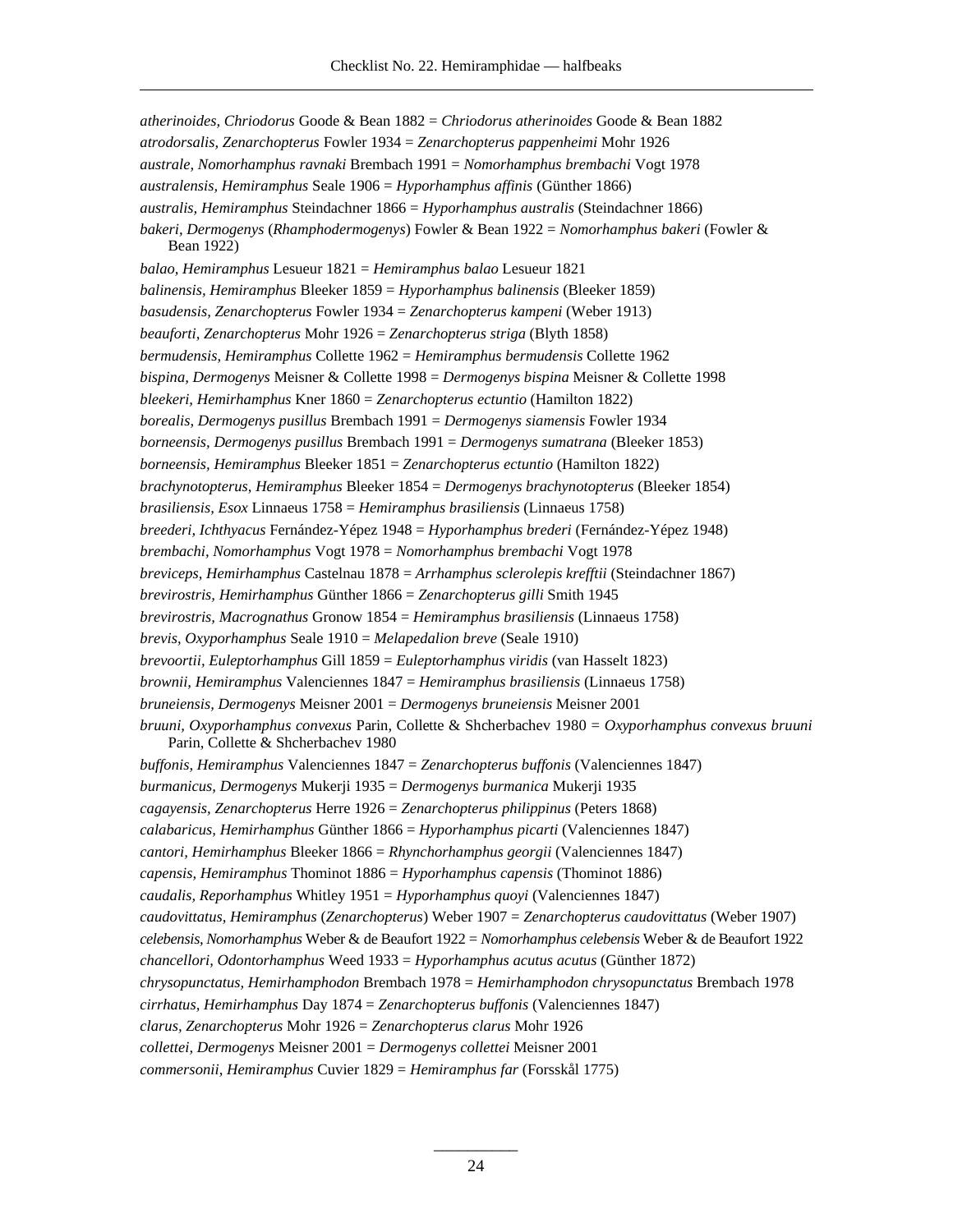| convexus, Hemirhamphus Weber & de Beaufort $1922 = Oxy$ porhamphus convexus convexus (Weber & de<br>Beaufort 1922) |
|--------------------------------------------------------------------------------------------------------------------|
| cuspidatus, Hemiramphus Valenciennes $1847 = Oxy$ porhamphus micropterus micropterus (Valenciennes 1847)           |
| $delagoae$ , Hemirhamphus (Hyporhamphus) Barnard 1925 = Hyporhamphus affinis (Günther 1866)                        |
| depauperatus, Hemiramphus Lay & Bennett 1839 = Hemiramphus depauperatus Lay & Bennett 1839                         |
| dispar, Hemiramphus Valenciennes $1847 = Zenarchopterus$ dispar (Valenciennes 1847)                                |
| dunckeri, Zenarchopterus Mohr 1926 = Zenarchopterus dunckeri Mohr 1926                                             |
| dussumieri, Hemiramphus Valenciennes $1847 = Hyporhamphus$ dussumieri (Valenciennes 1847)                          |
| dux, Zenarchopterus Seale 1910 = Zenarchopterus dux Seale 1910                                                     |
| ebrardtii, Hemiramphus (Dermatogenus) Popta 1912 = Nomorhamphus ebrardtii (Popta 1912)                             |
| eclancheri, Hemiramphus Valenciennes $1847 = Rh$ ynchorhamphus georgii (Valenciennes 1847)                         |
| ectuntio, Esox Hamilton $1822 = Zenarchopterus$ ectuntio (Hamilton 1822)                                           |
| elongatus, Hemirhamphus Tanaka 1911 = Euleptorhamphus viridis (van Hasselt 1823)                                   |
| erythrorinchus, Hemiramphus Lesueur $1821 = Hyporhamphus$ erythrorinchus (Lesueur 1821)                            |
| far, Esox Forsskål 1775 = Hemiramphus far (Forsskål 1775)                                                          |
| fasciatus, Hemiramphus Bleeker 1853 = Hemiramphus lutkei Valenciennes 1847                                         |
| filamentosus, Hemirhamphus Poey 1860 = Hemiramphus brasiliensis (Linnaeus 1758)                                    |
| fluviatilis, Hemiramphus Bleeker $1850 = Dermogenys pusilla Kuhl & van Hasselt 1823$                               |
| furcatus, Hemiramphus Philippi 1876 = Hyporhamphus acutus acutus (Günther 1872)                                    |
| gaimardi, Hemiramphus Valenciennes 1847 = Hyporhamphus quoyi (Valenciennes 1847)                                   |
| gamberur, Hemiramphus Rüppell $1837 = Hyporhamphus gamberur$ (Rüppell 1837)                                        |
| georgii, Hemiramphus Valenciennes $1847 = Rhynchorhamphus georgii$ (Valenciennes 1847)                             |
| gernaerti, Hemiramphus Valenciennes $1847 = Hyporhamphus gernaerti$ (Valenciennes 1847)                            |
| gilli, Hyporhamphus Meek & Hildebrand 1923 = Hyporhamphus gilli Meek & Hildebrand 1923                             |
| gilli, Zenarchopterus Smith $1945 = Zenarchopterus$ gilli Smith 1945                                               |
| gladius, Esox Lacepède 1803 = Hemiramphus far (Forsskål 1775)                                                      |
| gorakhpurensis, Hemiramphus Srivastava 1967 = Hyporhamphus limbatus (Valenciennes 1847)                            |
| guineensis, Hemiramphus Bleeker $1863 =$ Hemiramphus balao Lesueur 1821                                            |
| hageni, Hemiramphus Popta 1912 = Nomorhamphus hageni (Popta 1912)                                                  |
| hendersoni, Zenarchopterus Fowler 1919 = Zenarchopterus ectuntio (Hamilton 1822)                                   |
| hildebrandi, Hyporhamphus Jordan & Evermann 1927 = Hyporhamphus roberti hildebrandi Jordan &<br>Evermann 1927      |
| ihi, Hyporhamphus Phillipps $1932 = Hyporhamphus ihi$ Phillipps 1932                                               |
| $improvisus$ , Hemirhamphus Smith 1933 = Hyporhamphus improvisus (Smith 1933)                                      |
| intermedius, Hemirhamphus Cantor $1842 = Hyporhamphus$ intermedius (Cantor 1842)                                   |
| japonicus, Hemiramphus Brevoort 1856 = Hemiramphus lutkei Valenciennes 1847                                        |
| kampeni, Hemiramphus (Zenarchopterus) Weber 1913 = Zenarchopterus kampeni (Weber 1913)                             |
| kapuasensis, Hemirhamphodon Collette 1991 = Hemirhamphodon kapuasensis Collette 1991                               |
| kneri, Zenarchopterus Fowler 1934 = Zenarchopterus gilli Smith 1945                                                |
| $knysnaensis$ , Hemirhamphus Smith 1933 = Hyporhamphus capensis (Thominot 1886)                                    |
| kolonodalensis, Nomorhamphus Meisner & Louie 2000 = Nomorhamphus kolonodalensis Meisner & Louie 2000               |
| kottelati, Tondanichthys Collette 1995 = Tondanichthys kottelati Collette 1995                                     |
| kreftii, Hemiramphus Steindachner 1867 = Arrhamphus sclerolepis krefftii (Steindachner 1867)                       |
| kronei, Hyporhamphus Miranda-Ribeiro 1915 = Hyporhamphus roberti roberti (Valenciennes 1847)                       |
| kuekenthali, Hemirhamphodon Steindachner 1901 = Hemirhamphodon kuekenthali Steindachner 1901                       |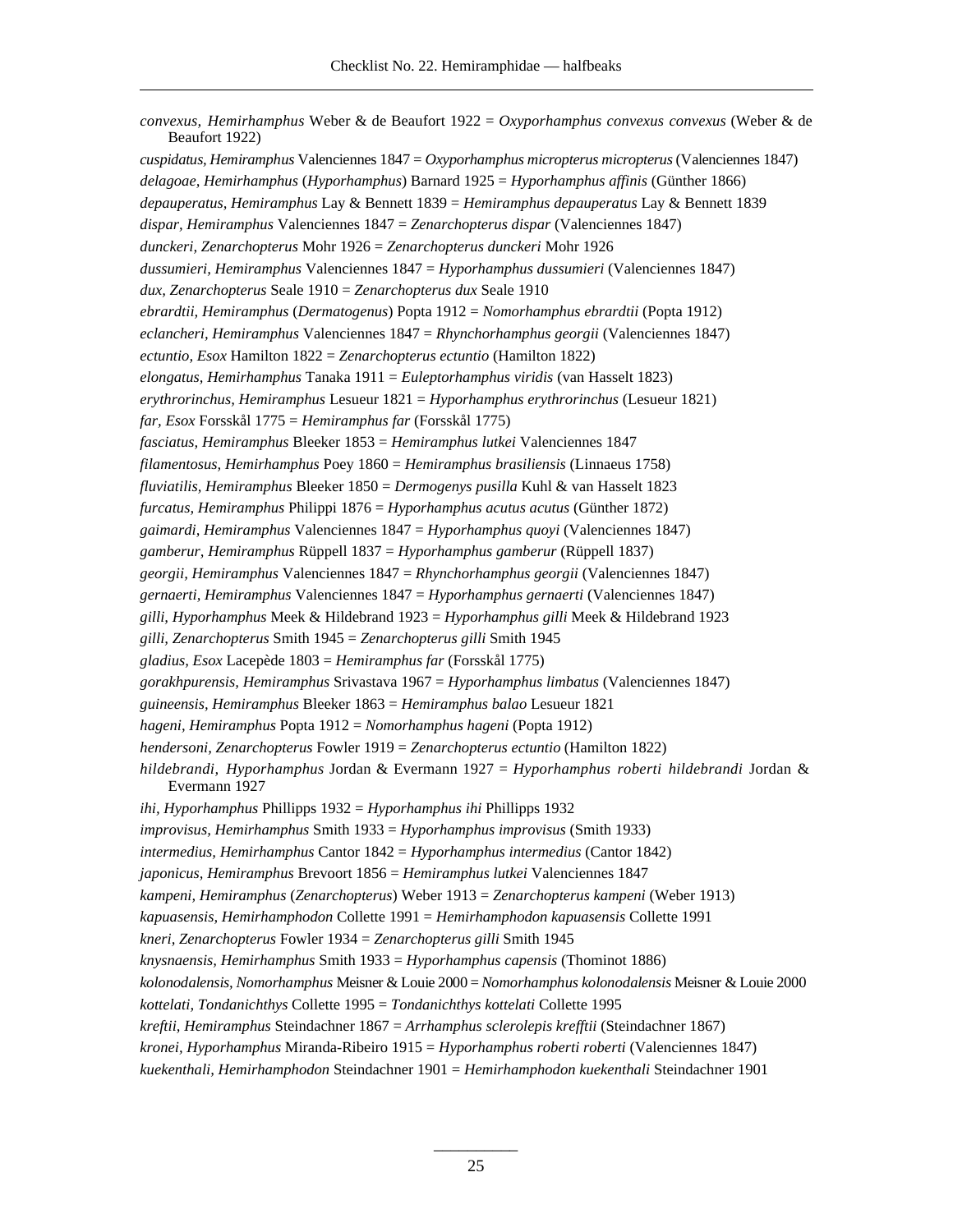*kurumeus, Hyporhamphus* Jordan & Starks 1903 = *Hyporhamphus intermedius* (Cantor 1842) *laticeps, Hemirhamphus* Günther 1866 = *Hyporhamphus dussumieri* (Valenciennes 1847) *leucopterus, Hemiramphus* Valenciennes 1847 = *Rhynchorhamphus georgii* (Valenciennes 1847) *liemi, Nomorhamphus* Vogt 1978 = *Nomorhamphus liemi* Vogt 1978 *limbatus, Hemiramphus* Valenciennes 1847 = *Hyporhamphus limbatus* (Valenciennes 1847) *longirostris, Hemiramphus* Cuvier 1829 = *Euleptorhamphus viridis* (van Hasselt 1823) *lutkei, Hemiramphus* Valenciennes 1847 = *Hemiramphus lutkei* Valenciennes 1847 *macrochirus, Hemirhamphus* Poey 1860 = *Hemiramphus balao* Lesueur 1821 *macrorhynchus, Hemiramphus* Valenciennes 1847 = *Euleptorhamphus viridis* (van Hasselt 1823) *maculosus, Zenarchopterus* Garman 1903 = *Zenarchopterus dispar* (Valenciennes 1847) *magatensis, Zenarchopterus* Herre 1934 = *Zenarchopterus philippinus* (Peters 1868) *malabaricus, Rhynchorhamphus* Collette 1976 = *Rhynchorhamphus malabaricus* Collette 1976 *manifesta, Nomorhamphus* Meisner 2001 = *Nomorhamphus manifesta* Meisner 2001 *marginatus, Esox* Forsskål 1775 = *Hemiramphus marginatus* (Forsskål 1775) *marginatus, Hemiramphus* Lesueur 1821 = *Hemiramphus brasiliensis* (Linnaeus 1758) *meeki, Hyporhamphus* Banford & Collette 1993 = *Hyporhamphus meeki* Banford & Collette 1993 *megarrhamphus, Dermogenys* Brembach 1982 = *Nomorhamphus megarrhamphus* (Brembach 1982) *melanochir, Hemiramphus* Valenciennes 1847 = *Hyporhamphus melanochir* (Valenciennes 1847) *melanopterus, Hyporhamphus* (*Hyporhamphus*) Collette & Parin 1978 = *Hyporhamphus melanopterus* Collette & Parin 1978 *melanurus, Hemiramphus* Valenciennes 1847 = *Hyporhamphus quoyi* (Valenciennes 1847) *meristocystis, Oxyporhamphus Parin 1961 = Oxyporhamphus convexus convexus* (Weber & de Beaufort 1922) *mexicanus, Hyporhamphus* Alvarez 1959 = *Hyporhamphus mexicanus* Alvarez 1959 *micropterus, Exocoetus Valenciennes 1847 = Oxyporhamphus micropterus micropterus (Valenciennes 1847) mindanensis, Dermogenys viviparus* Herre 1944 = *Nomorhamphus vivipara* (Peters 1865) *mioprorus, Hemiramphus* Jordan & Dickerson 1908 = *Hyporhamphus quoyi* (Valenciennes 1847) *mocquardianus, Hemiramphus* Thominot 1886 = *Hemiramphus far* (Forsskål 1775) *montanus, Dermogenys* Brembach 1982 = *Dermogenys orientalis* (Weber 1894) *naga, Rhynchorhamphus* Collette 1976 = *Rhynchorhamphus naga* Collette 1976 *naos, Hyporhamphus* Banford & Collette 2001 = *Hyporhamphus naos* Banford & Collette 2001 *neglectissimus, Hyporhamphus* (*Hyporhamphus*) Parin, Collette & Shcherbachev 1980 = *Hyporhamphus neglectissimus* Parin, Collette & Shcherbachev 1980 *neglectus, Hemirhamphus* Bleeker 1866 = *Hyporhamphus neglectus* (Bleeker 1866) *normani, Loligorhamphus* Whitley 1931 = *Rhynchorhamphus georgii* (Valenciennes 1847) *novaeguineae, Hemiramphus* (*Zenarchopterus*) Weber 1913 = *Zenarchopterus novaeguineae* (Weber 1913) *obesus, Hemirhamphus* Castelnau 1861 = *Hemiramphus far* (Forsskål 1775) *occipitalis, Hemirhamphus* Gill 1859 = *Hyporhamphus intermedius* (Cantor 1842) *orientalis, Hemiramphus* Weber 1894 = *Dermogenys orientalis* (Weber 1894) *ornithocephala, Zenarchopterus* Collette 1985 = *Zenarchopterus ornithocephala* Collette 1985 *pacificus, Hemirhamphus* Steindachner 1900 = *Hyporhamphus acutus pacificus* (Steindachner 1900) *palawanensis, Dermogenys* Meisner 2001 = *Dermogenys palawanensis* Meisner 2001 *pappenheimi, Zenarchopterus* Mohr 1926 = *Zenarchopterus pappenheimi* Mohr 1926 *patris, Hyporhamphus* Miller 1945 = *Hyporhamphus rosae* (Jordan & Gilbert 1880) *paucir astris, Hyporhamphus (Hyporhamphus)* Collette & Parin 1978 = *Hyporhamphus paucir astris* Collette

& Parin 1978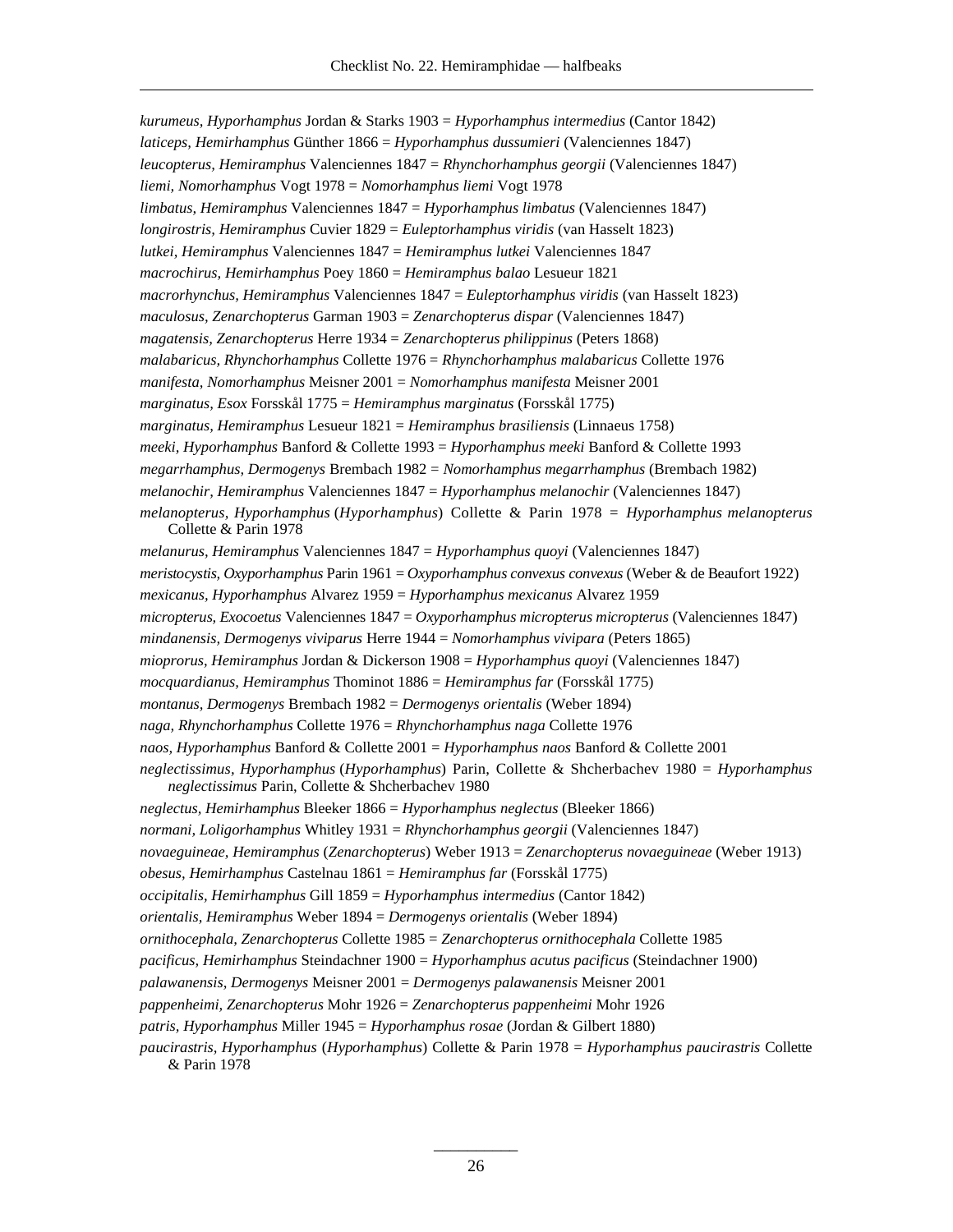*pectoralis, Dermogenys* Fowler 1934 = *Nomorhamphus pectoralis* (Fowler 1934) *peitaihoensis, Hemirhamphus* van Dam 1926 = *Hyporhamphus gernaerti* (Valenciennes 1847) *phaiosoma, Hemirhamphus* Bleeker 1852 = *Hemirhamphodon phaiosoma* (Bleeker 1852) *philippinus, Dermogenys* Ladiges 1972 = *Nomorhamphus philippina* (Ladiges 1972) *philippinus, Hemirhamphus* (*Zenarchopterus*) Peters 1868 = *Zenarchopterus philippinus* (Peters 1868) *picarti, Hemiramphus* Valenciennes 1847 = *Hyporhamphus picarti* (Valenciennes 1847) *pinnimaculata, Nomorhamphus* Meisner 2001 = *Nomorhamphus pinnimaculata* Meisner 2001 *pleii, Hemiramphus* Valenciennes 1847 = *Hemiramphus balao* Lesueur 1821 *plumatus, Hemirhamphus* Blyth 1858 = *Rhynchorhamphus georgii* (Valenciennes 1847) *poeyi, Hemirhamphus* Günther 1866 = *Hyporhamphus unifasciatus* (Ranzani 1841) *pogonognathus, Hemiramphus* Bleeker 1853 = *Hemirhamphodon pogonognathus* (Bleeker 1853) *pusillus, Dermogenys* Kuhl & van Hasselt 1823 = *Dermogenys pusilla* Kuhl & van Hasselt 1823 *quadrimaculatus, Zenarchopterus* Mohr 1926 = *Zenarchopterus quadrimaculatus* Mohr 1926 *quoyi, Hemiramphus* Valenciennes 1847 = *Hyporhamphus quoyi* (Valenciennes 1847) *rasori, Hemiramphus* Popta 1912 = *Zenarchopterus rasori* (Popta 1912) *ravnaki, Nomorhamphus* Brembach 1991 = *Nomorhamphus brembachi* Vogt 1978 *regularis, Hemirhamphus* Günther 1866 = *Hyporhamphus regularis regularis* (Günther 1866) *reynaldi, Hemiramphus* Valenciennes 1847 = *Hyporhamphus dussumieri* (Valenciennes 1847) *richardi, Hemiramphus* Valenciennes 1847 = *Hyporhamphus unifasciatus* (Ranzani 1841) *roberti, Hemiramphus* Valenciennes 1847 = *Hyporhamphus roberti roberti* (Valenciennes 1847) *robertsi, Zenarchopterus* Collette 1982 = *Zenarchopterus robertsi* Collette 1982 *robertsi, Dermogenys* Meisner 2001 = *Dermogenys robertsi* Meisner 2001 *robustus, Hemirhamphus* Günther 1866 = *Hemiramphus robustus* Günther 1866 *rosae, Hemirhamphus* Jordan & Gilbert 1880 = *Hyporhamphus rosae* (Jordan & Gilbert 1880) *rossi, Nomorhamphus* Meisner 2001 = *Nomorhamphus rossi* Meisner 2001 *russeli, Hemiramphus* Valenciennes 1847 = *Rhynchorhamphus georgii* (Valenciennes 1847) *sajori, Hemiramphus* Temminck & Schlegel 1846 = *Hyporhamphus sajori* (Temminck & Schlegel 1846) *saltator, Hemirhamphus* Gilbert & Starks 1904 = *Hemiramphus saltator* Gilbert & Starks 1904 *salvatoris, Hyporhamphus* Fowler & Bean 1923 = *Hyporhamphus roberti roberti* (Valenciennes 1847) *samoensis, Hyporhamphus* Steindachner 1906 = *Hyporhamphus dussumieri* (Valenciennes 1847) *sanussii, Nomorhamphus* Brembach 1991 = *Nomorhamphus brembachi* Vogt 1978 *schlegeli, Hemiramphus* Bleeker 1863 = *Hyporhamphus picarti* (Valenciennes 1847) *sclerolepis, Arrhamphus* Günther 1866 = *Arrhamphus sclerolepis sclerolepis* Günther 1866 *sepikensis, Zenarchopterus* Herre 1935 = *Zenarchopterus kampeni* (Weber 1913) *siamensis, Demogenys* Fowler 1934 = *Dermogenys siamensis* Fowler 1934 *similis, Oxyporhamphus micropterus* Bruun 1935 = *Oxyporhamphus micropterus similis* Bruun 1935 *sindensis, Hemirhamphus* Regan 1905 = *Hyporhamphus sindensis* (Regan 1905) *sinensis, Hemirhamphus* Günther 1866 = *Hyporhamphus limbatus* (Valenciennes 1847) *snijdersi, Nomorhamphus liemi* Vogt 1978 = *Nomorhamphus liemi* Vogt 1978 *snyderi, Hyporhamphus* Meek & Hildebrand 1923 = *Hyporhamphus snyderi* Meek & Hildebrand 1923 *striga, Hemirhamphus* Blyth 1858 = *Zenarchopterus striga* (Blyth 1858) *sumatranus, Hemiramphus* Bleeker 1853 = *Dermogenys sumatrana* (Bleeker 1853) *taiwanensis, Hyporhamphus* (*Hyporhamphus*) Collette & Su 1986 = *Hyporhamphus taiwanensis* Collette & Su 1986 *tengah, Hemirhamphodon* Collette 1991 = *Hemirhamphodon tengah* Collette 1991

*towoetii, Normorhamphus* Ladiges 1972 = *Nomorhamphus towoetii* Ladiges 1972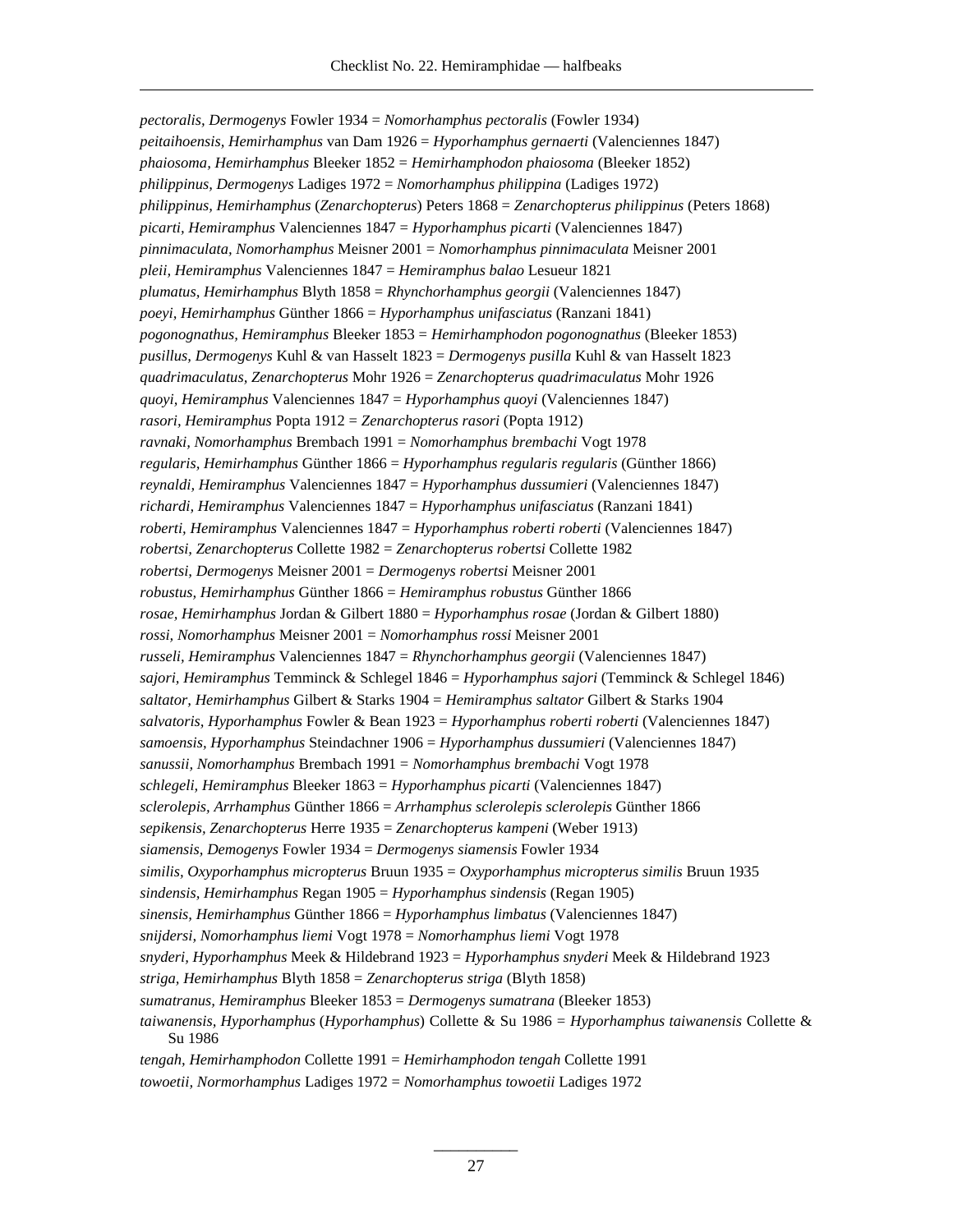*tricuspidatus, Hyporhamphus* Gill 1859 = *Hyporhamphus unifasciatus* (Ranzani 1841) *tridentifer, Hemiramphus* Cantor 1849 = *Hyporhamphus limbatus* (Valenciennes 1847) *trilineatus, Hemiramphus* Steindachner 1866 = *Hyporhamphus australis* (Steindachner 1866) *tweediei, Hemiramphus* Herre 1936 = *Euleptorhamphus viridis* (van Hasselt 1823) *unicuspis, Hyporhamphus* (*Hyporhamphus*) Collette & Parin 1978 = *Hyporhamphus unicuspis* Collette & Parin 1978 *unifasciatus, Hemiramphus* Ranzani 1841 = *Hyporhamphus unifasciatus* (Ranzani 1841) *vaisiganus, Zenarchopterus* Jordan & Seale 1906 = *Zenarchopterus dispar* (Valenciennes 1847) *velox, Euleptorhamphus* Poey 1868 = *Euleptorhamphus velox* Poey 1868 *viridis, Hemiramphus* van Hasselt 1823 = *Euleptorhamphus viridis* (van Hasselt 1823) *vittatus, Hemiramphus* Valenciennes 1843 = *Hemiramphus balao* Lesueur 1821 *viviparus, Hemirhamphus* Peters 1865 = *Nomorhamphus vivipara* (Peters 1865) *vogti, Dermogenys* Brembach 1982 = *Dermogenys vogti* Brembach 1982 *weberi, Hemirhamphus* Boulenger 1897 = *Nomorhamphus weberi* (Boulenger 1897) *welsbyi, Hemirhamphus* Ogilby 1908 = *Hemiramphus robustus* Günther 1866 *xanthopterus, Hemiramphus* Valenciennes 1847 = *Hyporhamphus xanthopterus* (Valenciennes 1847) *xiphophorus, Zenarchopterus* Mohr 1934 = *Zenarchopterus xiphophorus* Mohr 1934 *yuri, Hyporhamphus* (*Reporhamphus*) Collette & Parin 1978 = *Hyporhamphus yuri* Collette & Parin 1978 **Incertae Sedis Species-Group Names** *argenteus, Hemiramphus* Bennett 1840:269, Fig. [ref. 260].

# *beccarii, Zenarchopterus* Vinciguerra 1926:601 [70 of separate] [ref. 15609] (Borneo).

*brevirostris, Hemiramphus* Cuvier 1829:286 [ref. 995].

*cotnog, Hemirhamphus* Smith 1902:170, Pl. 21 [ref. 10225].

*fasciatus, Hemirhamphus* Poey 1860:299 [ref. 3499].

*lucens, Hemiramphus* Valenciennes 1847:62 [ref. 4883].

*marginatus, Hemiramphus* Cuvier 1829:286 [ref. 995].

*microstoma, Belone* Basilewsky 1855:260 [ref. 200]. Publication date requires additional research.

*moar, Hemiramphus* Montrouzier 1857:483 [205 of reprint] [ref. 17789].

*neglectus, Hemirhamphus* Day 1870:526 [ref. 18819].

*occidentalis, Hemirhamphus balinensis* Weber & de Beaufort 1922:153 [ref. 4598].

*rossica, Dermatogenys* Gratzianov 1907:243, 244 [ref. 1871].

*russelii, Hemiramphus* Cuvier in van Hasselt 1823:131 [ref. 5963].

# **Unavailable Species-Group Names**

*angulatus, Esox* Hamilton in Day 1877:516 [ref. 4886]. Nomen nudum.

gambarur, Esox Lacepède 1803:295, 313, Pl. 7 (fig. 2) [ref. 4930]. *Hyporhamphus gambarur* is of uncertain validity. See *Hyporhamphus gamberur,* attributed to Rüppell 1837.

# **Literature Cited**

- Alvarez, J. 1959 (15 July) [ref. 11974]. Nuevas especies de *Xiphophorus* e *Hyporamphus* procedentes del Río Coatzacoalcos (Pisc., Poeciliidae y Hemiramphidae). Ciencia (Méx. City) v. 19 (nos. 4–5): 69–73.
- Anderson, W. D., III and B. B. Collette. 1991 (July) [ref. 19112]. Revision of the freshwater viviparous halfbeaks of the genus *Hemirhamphodon* (Teleostei: Hemiramphidae). Ichthyol. Explor. Freshwaters v. 2 (no. 2): 151–176.
- Banford, H. M. and B. B. Collette. 1993 (11 June) [ref. 20875]. *Hyporhamphus meeki,* a new species of halfbeak (Teleostei: Hemiramphidae) from the Atlantic and Gulf coasts of the United States. Proc. Biol. Soc. Wash. v. 106 (no. 2): 369–384.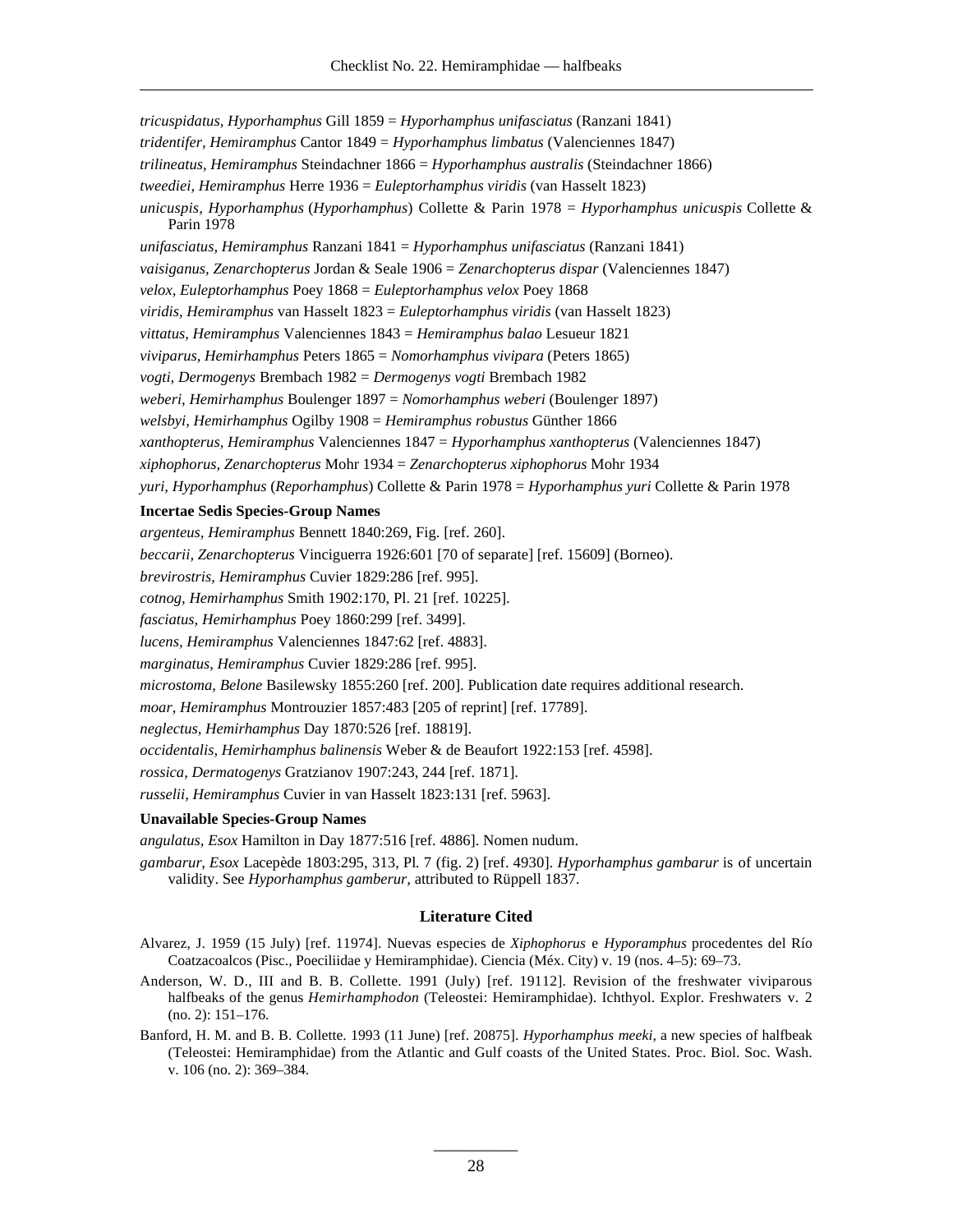- Banford, H. M. and B. B. Collette. 2001 [ref. 25778]. A new species of halfbeak, *Hyporhamphus naos* (Beloniformes: Hemiramphidae), from the tropical eastern Pacific. Rev. Biol. Trop. v. 49 (Suppl. 1): 39–49.
- Barnard, K. H. 1925 (for Apr.) [ref. 12730]. Descriptions of new species of marine fishes from S. Africa. Ann. Mag. Nat. Hist. (Ser. 9) v. 15 (no. 88): 498–504.
- Basilewsky, S. 1855 [ref. 200]. Ichthyographia Chinae Borealis. Nouv. Mém. Soc. Imp. Natur. Moscou v. 10: 215–263, Pls. 1–9.
- Bennett, F. D. 1840 [ref. 260]. Narrative of a whaling voyage round the globe, from the year 1833 to 1836. London. v. 2: 1–395.
- Bleeker, P. 1849 [ref. 320]. Bijdrage tot de kennis der ichthyologische fauna van het eiland Madura, met beschrijving van eenige neiuwe soorten. Verh. Batav. Genootsch. Kunst. Wet. v. 22: 1–16.
- Bleeker, P. 1850 [ref. 13402]. Over eenige nieuwe soorten van *Belone* en *Hemiramphus* van Java. Natuurkd. Tijdschr. Neder. Indië v. 1: 93–95.
- Bleeker, P. 1851 [ref. 325]. Nieuwe bijdrage tot de kennis der ichthyologische fauna van Borneo met beschrijving van eenige nieuwe soorten van zoetwatervisschen. Natuurkd. Tijdschr. Neder. Indië v. 1: 259–275.
- Bleeker, P. 1852 [ref. 16831]. Bijdrage tot de kennis der ichthyologische fauna van Blitong (Billiton), met beschrijving van eenige nieuwe soorten van zoetwatervisschen. Natuurkd. Tijdschr. Neder. Indië v. 3: 87–100.
- Bleeker, P. 1853 [ref. 16911]. Bijdrage tot de kennis der ichthyologische fauna van Solor. Natuurkd. Tijdschr. Neder. Indië v. 5: 67–96.
- Bleeker, P. 1853 [ref. 16902]. Nalezingen op de ichthyologische fauna van het eiland Banka. Natuurkd. Tijdschr. Neder. Indië v. 5: 175–194.
- Bleeker, P. 1853 [ref. 5965]. Nieuwe tientallen diagnostische beschrijvingen van nieuwe of weinig bekende vischsoorten van Sumatra. Natuurkd. Tijdschr. Neder. Indië v. 5: 495–534.
- Bleeker, P. 1854 [ref. 341]. Nalezingen op de ichthyologische fauna van Bengalen en Hindostan. Verh. Batav. Genootsch. Kunst. Wet. v. 25: 1–164, Pls. 1–6.
- Bleeker, P. 1854 [ref. 344]. Vijfde bijdrage tot de kennis der ichthyologische fauna van Amboina. Natuurkd. Tijdschr. Neder. Indië v. 6: 455–508.
- Bleeker, P. 1859 [ref. 16982]. Derde bijdrage tot de kennis der ichthyologische fauna van Bali. Natuurkd. Tijdschr. Neder. Indië v. 17: 141–175.
- Bleeker, P. 1863 [ref. 395]. Mémoire sur les poissons de la côte de Guinée. Natuurk. Verh. Holland. Maatsch. Wet. Haarlem (Ser. 2) v. 18: 1–136, color Pls. 1–28.
- Bleeker, P. 1866 [ref. 419]. Révision des Hémirhamphes de l'Inde archipélagique. Neder. Tijdschr. Dierk. v. 3: 136–170.
- Blyth, E. 1858 [ref. 476]. Report of Curator, Zoological Department, for May, 1858. J. Asiatic Soc. Bengal v. 27 (no. 3): 267–290.
- Boeseman, M. 1947 [ref. 12876]. Revision of the fishes collected by Burger and Von Siebold in Japan. Zool. Meded. (Leiden) v. 28: i–vii + 1–242, Pls. 1–5.
- Boulenger, G. A. 1897 (Aug.) [ref. 539]. An account of the freshwater fishes collected in Celebes by Drs. P. & F. Sarasin. Proc. Zool. Soc. Lond. 1897 (pt. 2): 426–429, Pl. 28.
- Brembach, M. 1978 (Aug.) [ref. 8953]. Ein neuer Halbschnäbler aus Kalimantan (Süd Borneo). Vorläufige Beschreibung von *Hemirhamphodon chrysopunctatus* spec. nov. Aquarium Aqua Terra v. 12 (no. 110): 340–344.
- Brembach, M. 1982 [ref. 8506]. Drei neue *Dermogenys*-Arten aus Sulawesi: *D. montanus, D. vogti, D. megarrhamphus.* Aquar. Terrar. Z. v. 35 (no. 2): 51–55.
- Brembach, M. 1991 [ref. 20227]. Lebendgebärende Halbschnäbler. Untersuchungen zur Verbreitung, Morphologie, Systematik und Fortpflanzungsbiologie der lebendgebärenden Halbschnäbler der Gattungen *Dermogenys* und *Nomorhamphus* (Hemirhamphidae: Pisces). Verlag Natur & Wissenschaft Harro Hieronimus & Jürgen Schmidt, Solingen. 1–201.
- Brevoort, J. C. 1856 [ref. 17284]. Notes on some figures of Japanese fish taken from recent specimens by the artists of the U. S. Japan Expedition. In: M. C. Perry, Narrative of the Expedition of an American Squadron to the China Seas and Japan, performed in the years 1852, 1853, and 1854 under the command of Commodore M. C. Perry, United States Navy, by order of the Government of the United States. U.S. Senate Ex. Doc. No. 79, 33rd Congress, 2nd Session. Beverley Tucker, Washington, D.C. v. 2: 253–288, Pls. 3–12. [Also as a separate, pp.  $1-36$ , Pls.  $3-12$  + corrigenda.]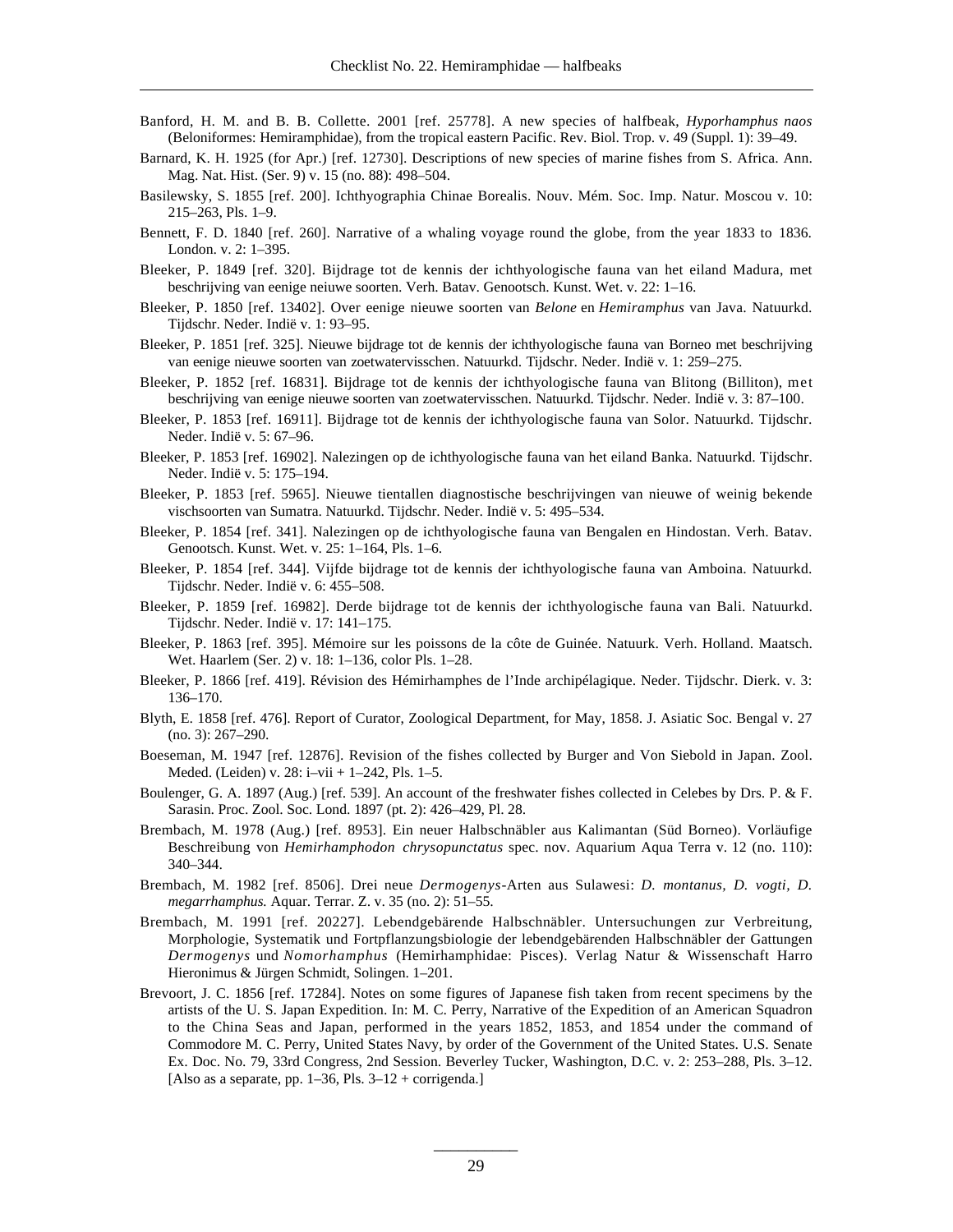- Bruun, A. F. 1935 (5 Aug.) [ref. 5130]. Flying-fishes (Exocoetidae) of the Atlantic. Systematic and biological studies. Dana Rep. No. 6: 1–106, Pls. 1–7.
- Bruun, A. F. 1937 [ref. 12982]. Notes sur les types des exocets décrits par Cuvier et Valenciennes. Bull. Mus. Natl. Hist. Nat. (Sér. 2) v. 9 (no. 3): 180–187.
- Cantor, T. E. 1842 (for June, July, Aug.) [ref. 17344]. General features of Chusan, with remarks on the flora and fauna of that island. Ann. Mag. Nat. Hist. (N. S.) v. 9 (nos. 58, 59, 60): 265–278, 361–370, 481–493.
- Cantor, T. E. 1849 (Oct.–Dec.) [ref. 715]. Catalogue of Malayan fishes. J. Asiatic Soc. Bengal v. 18 (pt. 2): i–xii  $+ 983 - 1443$ , Pls. 1–14. [Also as a separate, J. Thomas, Calcutta, i–xii + 1–461.]
- Castelnau, F. L. 1861 [ref. 767]. Mémoire sur les poissons de l'Afrique australe. Paris. i–vii + 1–78.
- Castelnau, F. L. 1878 (May) [ref. 761]. Australian fishes. New or little known species. Proc. Linn. Soc. N.S.W. v. 2 (pt. 3): 225–248, Pls. 2–3.
- Collette, B. B. 1962 (Sept.) [ref. 4554]. *Hemiramphus bermudensis,* a new halfbeak from Bermuda, with a survey of endemism in Bermudian shore fishes. Bull. Mar. Sci. Gulf Caribb. v. 12 (no. 3): 432–449.
- Collette, B. B. 1965 (20 May) [ref. 13343]. Hemiramphidae (Pisces, Synentognathi) from tropical West Africa. Atl. Rep. No. 8: 217–235.
- Collette, B. B. 1974 (12 Mar.) [ref. 12930]. The garfishes (Hemiramphidae) of Australia and New Zealand. Rec. Aust. Mus. v. 29 (no. 2): 11–105.
- Collette, B. B. 1974 (Apr.) [ref. 12723]. Geographic variation in the central Pacific halfbeak, *Hyporhamphus acutus* (Günther). Pac. Sci. v. 28 (no. 2): 111–122.
- Collette, B. B. 1976 (Jan.) [ref. 7107]. Indo-West Pacific halfbeaks (Hemiramphidae) of the genus *Rhynchorhamphus* with descriptions of two new species. Bull. Mar. Sci. v. 26 (no. 1): 72–98.
- Collette, B. B. 1982 (28 May) [ref. 5497]. Two new species of freshwater halfbeaks (Pisces: Hemiramphidae) of the genus *Zenarchopterus* from New Guinea. Copeia 1982 (no. 2): 265–276.
- Collette, B. B. 1982 [ref. 12729]. Status of two names for South African halfbeaks, *Hyporhamphus delagoae* (Barnard) and *Hyporhamphus improvisus* (Smith). Copeia 1982 (no. 3): 719–721.
- Collette, B. B. 1985 (20 Mar.) [ref. 8171]. *Zenarchopterus ornithocephala,* a new species of freshwater halfbeak (Pisces: Hemiramphidae) from the Vogelkop Peninsula of New Guinea. Proc. Biol. Soc. Wash. v. 98 (no. 1): 107–111.
- Collette, B. B. 1995 (Aug.) [ref. 21880]. *Tondanichthys kottelati,* a new genus and species of freshwater halfbeak (Teleostei: Hemiramphidae) from Sulawesi. Ichthyol. Explor. Freshwaters v. 6 (no. 2): 171–174.
- Collette, B. B. 2003 [ref. 26981]. Hemiramphidae, halfbeaks. In: K. E. Carpenter, ed. The living marine resources of the western central Atlantic. FAO Species Identification Guide for Fishery Purposes and Am. Soc. Ichthyol. Herpetol. Spec. Publ. 5. FAO, Rome. v. 2: 1135–1144. [2002 on title page, actually distributed in 2003.]
- Collette, B. B., G. E. McGowen, N. V. Parin and S. Mito. 1984 [ref. 11422]. Beloniformes: development and relationships. In: H. G. Moser et al., eds. Ontogeny and systematics of fishes. Am. Soc. Ichthyol. Herpetol. Spec. Publ. No. 1: 335–354.
- Collette, B. B. and N. V. Parin. 1978 (6 Dec.) [ref. 8943]. Five new species of halfbeaks (Hemiramphidae) from the Indo-west Pacific. Proc. Biol. Soc. Wash. v. 91 (no. 3): 731–747.
- Collette, B. B., N. V. Parin, M.-L. Bauchot and M. Beaunier. 1997 (8 Apr.) [ref. 22813]. Catalogue critique des types de poissons du Muséum National d'Histoire Naturelle (suite). Ordre des Beloniformes. Cybium v. 21 (no. 1): 5–35.
- Collette, B. B., N. V. Parin and M. S. Nizinski. 1992 [ref. 19410]. Catalog of type specimens of Recent fishes in the National Museum of Natural History, Smithsonian Institution, 3: Beloniformes (Teleostei). Smithsonian Contrib. Zool. No. 525: 1–16.
- Collette, B. B. and J.-X. Su. 1986 [ref. 5998]. The halfbeaks (Pisces, Beloniformes, Hemiramphidae) of the Far East. Proc. Acad. Nat. Sci. Phila. v. 138: 250–302.
- Curtiss, A. 1938 [ref. 18057]. A short zoology of Tahiti in the Society islands. Guide Printing Company, Inc., Brooklyn, New York. i–xvi + 1–193.
- Cuvier, G. 1816 (Nov.) [ref. 993]. Le Règne Animal distribué d'après son organisation pour servir de base à l'histoire naturelle des animaux et d'introduction à l'anatomie comparée. Les reptiles, les poissons, les mollusques et les annélides. Edition 1. v. 2: i–xviii + 1–532, [Pls. 9–10, in v. 4].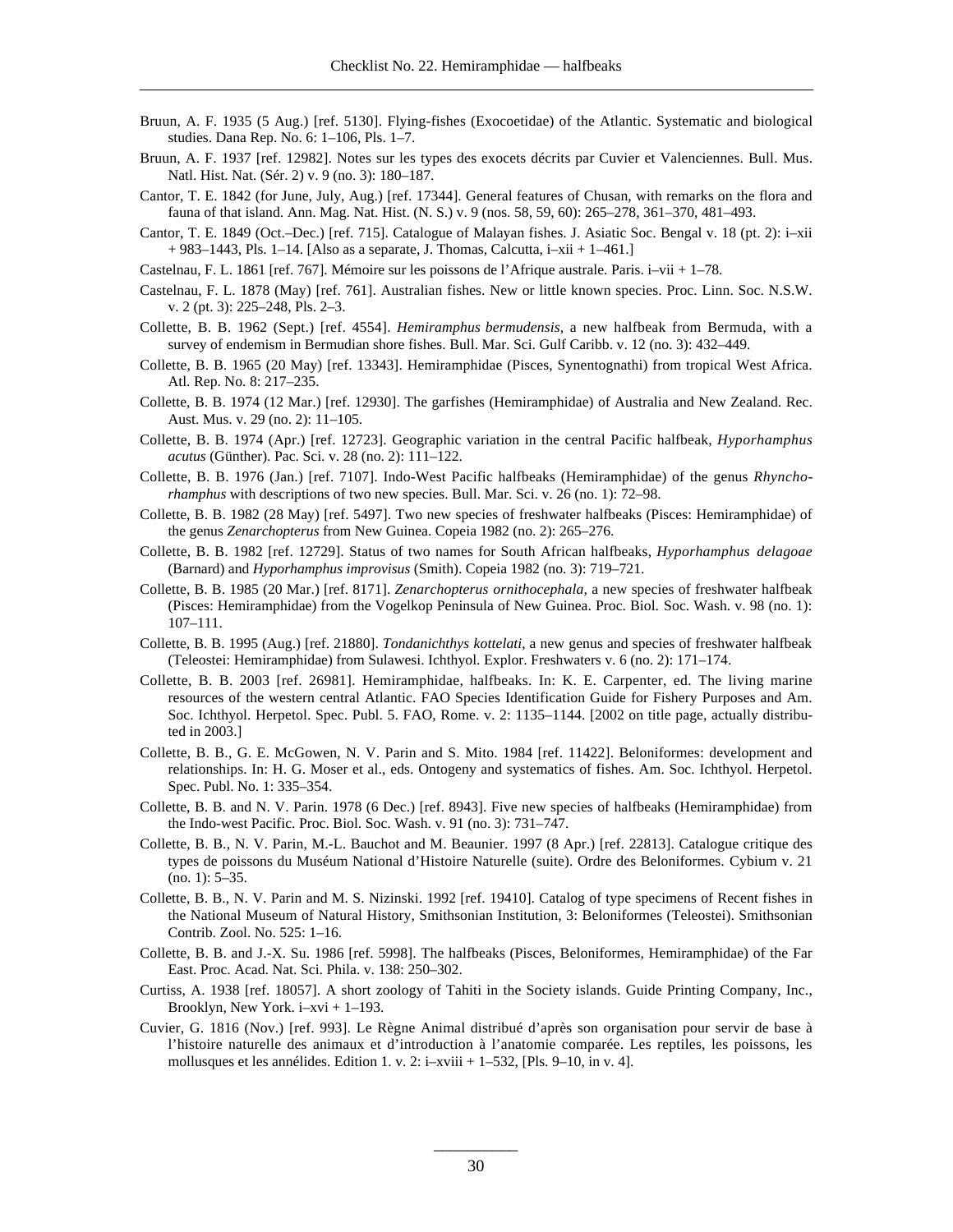- Cuvier, G. 1829 (Mar.) [ref. 995]. Le Règne Animal, distribué d'après son organisation, pour servir de base à l'histoire naturelle des animaux et d'introduction à l'anatomie comparée. Edition 2. v. 2: i–xv + 1–406.
- Cuvier, G. and A. Valenciennes. 1847 (May) [ref. 4883]. Histoire naturelle des poissons. Tome dix-neuvième. Suite du livre dix-neuvième. Brochets ou Lucioïdes. Livre vingtième. De quelques familles de Malacoptérygiens, intermédiaires entre les Brochets et les Clupes. i–xix + 1–544 + 6 pp., Pls. 554–590 [not 520–556].
- Dasilao, J. C., Jr., K. Sasaki and O. Okamura. 1997 (26 May) [ref. 22938]. The hemiramphid, *Oxyporhamphus,* is a flyingfish (Exocoetidae). Ichthyol. Research v. 44 (no. 2): 101–107.
- Day, F. 1870 (Apr.) [ref. 18819]. Remarks on some of the fishes in the Calcutta Museum. Part I. Proc. Zool. Soc. Lond. 1869 (pt. 3): 511–527.
- Day, F. 1874 (Apr.) [ref. 18825]. On some new or little-known fishes of India. Proc. Zool. Soc. Lond. 1873 (pt. 3): 704–710.
- Day, F. 1877 (Aug.) [ref. 4886]. The fishes of India; being a natural history of the fishes known to inhabit the seas and fresh waters of India, Burma, and Ceylon. Part 3: 369–552, Pls. 79–138.
- Fernández-Yépez, A. 1948 (Nov.) [ref. 1318]. *Ichthyacus breederi* nuevo género y especie de pez synentognatho, de los ríos de Sur América. Evencias No. 4: 3 unnumbered pp.
- Forsskål, P. 1775 [ref. 1351]. Descriptiones animalium avium, amphibiorum, piscium, insectorum, vermium; quae in itinere orientali observavit .... Post mortem auctoris edidit Carsten Niebuhr. Hauniae [Copenhagen].  $1-20 + i-xxxiv + 1-164$ , map.
- Fowler, H. W. 1905 (14–21 Aug.) [ref. 1370]. Some fishes from Borneo. Proc. Acad. Nat. Sci. Phila. v. 57: 455–523.
- Fowler, H. W. 1919 (20 May) [ref. 1397]. Notes on synentognathous fishes. Proc. Acad. Nat. Sci. Phila. v. 71: 2–15.
- Fowler, H. W. 1928 [ref. 5596]. The fishes of Oceania. Mem. Bernice P. Bishop Mus. No. 10: i–iii + 1–540, Pls. 1–49.
- Fowler, H. W. 1934 (20 Jan.) [ref. 1416]. Descriptions of new fishes obtained 1907 to 1910, chiefly in the Philippine Islands and adjacent seas. Proc. Acad. Nat. Sci. Phila. v. 85 (for 1933): 233–367.
- Fowler, H. W. 1934 (30 Apr.) [ref. 1417]. Zoological results of the third De Schauensee Siamese Expedition, Part I. Fishes. Proc. Acad. Nat. Sci. Phila. v. 86: 67–163, Pl. 12.
- Fowler, H. W. and B. A. Bean. 1922 (28 July) [ref. 1473]. Fishes from Formosa and the Philippine Islands. Proc. U. S. Natl. Mus. v. 62 (no. 2448): 1–73.
- Fowler, H. W. and B. A. Bean. 1923 (22 Dec.) [ref. 1474]. Descriptions of eighteen new species of fishes from the Wilkes Exploring Expedition, preserved in the United States National Museum. Proc. U. S. Natl. Mus. v. 63 (no. 2488): 1–27.
- Garman, S. 1903 (Aug.) [ref. 15030]. Some fishes from Australasia. Bull. Mus. Comp. Zool. v. 39 (no. 8): 229–241, Pls. 1–5.
- Gilbert, C. H. and E. C. Starks. 1904 [ref. 1639]. The fishes of Panama Bay. Mem. Calif. Acad. Sci. v. 4: 1–304, Pls. 1–33.
- Gill, T. N. 1859 (ca. 10 May) [ref. 1759]. Description of *Hyporhamphus,* a new genus of fishes allied to *Hemirhamphus,* Cuv. Proc. Acad. Nat. Sci. Phila. v. 11: 131.
- Gill, T. N. 1859 (May or June) [ref. 1762]. Notes on a collection of Japanese fishes, made by Dr. J. Morrow. Proc. Acad. Nat. Sci. Phila. v. 11: 144–150.
- Gill, T. N. 1859 (before 18 Oct.) [ref. 1757]. Description of a third genus of Hemirhamphinae. Proc. Acad. Nat. Sci. Phila. v. 11: 155–157.
- Gill, T. N. 1863–64 (28 Nov. 27 Jan.) [ref. 1693]. Note on the genera of Hemirhamphinae. Proc. Acad. Nat. Sci. Phila. v. 15: 272–273.
- Goode, G. B. and T. H. Bean. 1882 (16 Sept. 11 Nov.) [ref. 1840]. Descriptions of twenty-five new species of fish from the southern United States, and three new genera, *Letharcus, Ioglossus,* and *Chriodorus.* Proc. U. S. Natl. Mus. v. 5 (no. 297): 412–437.
- Gratzianov, V. J. 1907 [ref. 1871]. A synoptic essay of the fishes of the Russian Empire. Trudy Otdela Ikhtiol. Russ. Obsc. Akklimat. Zhiv. Moskva. v. 4: i–xxx + 1–567. [In Russian.]
- Gray, J. E. 1854 [ref. 1911]. Catalogue of fish collected and described by Laurence Theodore Gronow, now in the British Museum. London. i–vii + 1–196.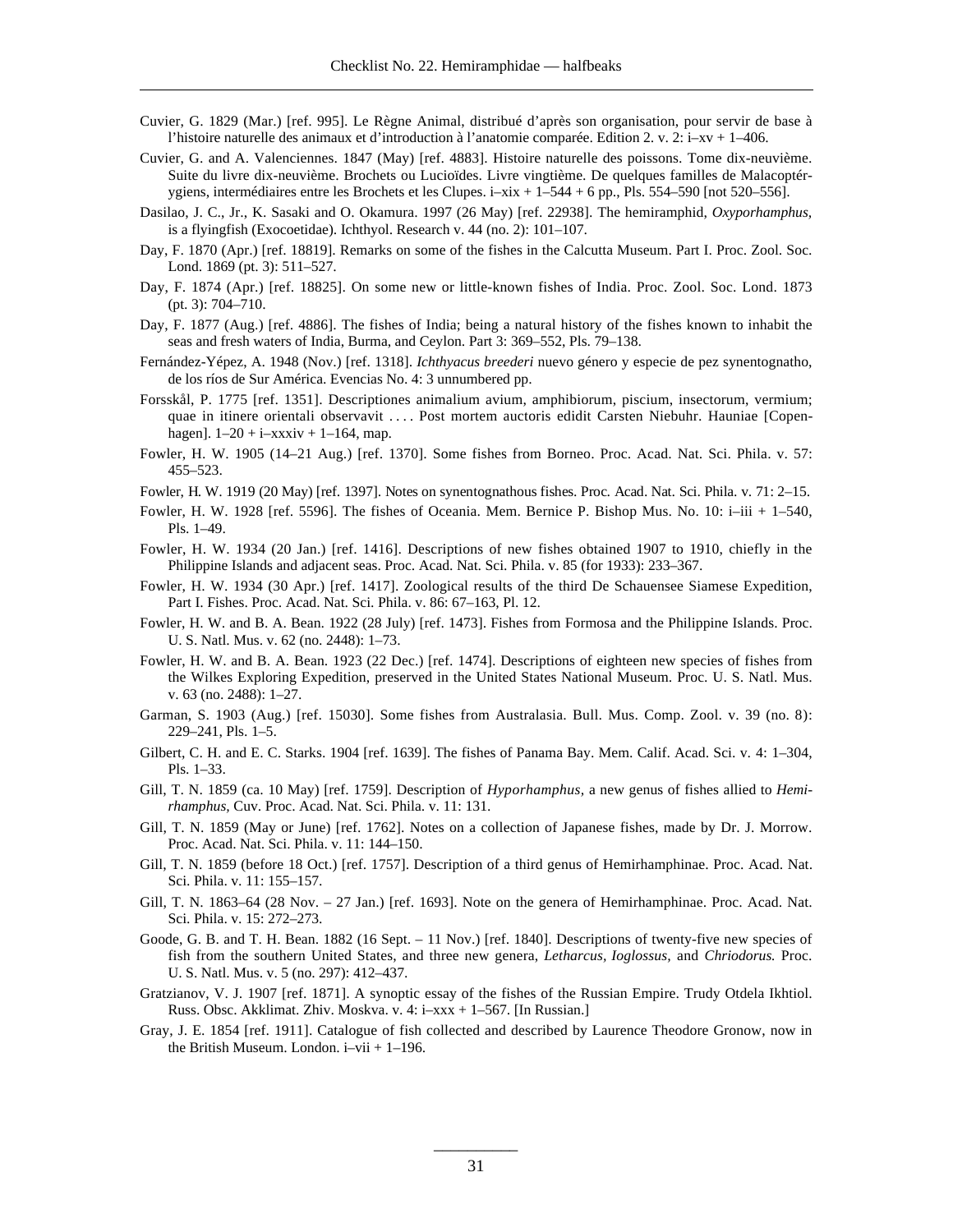- Günther, A. 1866 (13 Oct.) [ref. 1983]. Catalogue of the fishes in the British Museum. 6. Catalogue of the Physostomi, containing the families Salmonidae, Percopsidae, Galaxidae, Mormyridae, Gymnarchidae, Esocidae, Umbridae, Scombresocidae, Cyprinodontidae, in the collection of the British Museum. London.  $i - xv + 1 - 368.$
- Günther, A. 1872 (Apr.) [ref. 1997]. Report on several collections of fishes recently obtained for the British Museum. Proc. Zool. Soc. Lond. 1871 (pt. 3): 652–675, Pls. 53–70.
- Hamilton, F. [Buchanan]. 1822 [ref. 2031]. An account of the fishes found in the river Ganges and its branches. Edinburgh and London.  $i$ –vi $i$  + 1–405, Pls. 1–39.
- Heller, E. and R. E. Snodgrass. 1903 (12 Sept.) [ref. 2089]. Papers from the Hopkins Stanford Galapagos expedition, 1898–1899. XV. New fishes. Proc. Wash. Acad. Sci. v. 5: 189–229, Pls. 2–20.
- Herre, A. W. C. T. 1926 (15 Dec.) [ref. 2122]. Four new Philippine fishes. Philipp. J. Sci. v. 31 (no. 4): 533–543, Pls. 1–3.
- Herre, A. W. C. T. 1934 (10 Mar.) [ref. 2108]. Notes on fishes in the Zoological Museum of Stanford University. 1. The fishes of the Herre Philippine expedition of 1931. The fishes of the Herre 1931 Philippine expedition with descriptions of 17 new species. Newspaper Enterprise Litd., Hong Kong. 1–106.
- Herre, A. W. C. T. 1935 (15 Feb.) [ref. 2109]. New fishes obtained by the Crane Pacific expedition. Field Mus. Nat. Hist. Publ. Zool. Ser. v. 18 (no. 12): 383–438.
- Herre, A. W. C. T. 1936 (May) [ref. 10994]. Eleven new fishes from the Malay Peninsula. Bull. Raffles Mus. No. 12: 5–16, Pls. 1–11.
- Herre, A. W. C. T. 1944 (13 July) [ref. 11023]. A review of the halfbeaks or Hemiramphidae of the Philippines and adjacent waters. Stanford Univ. Publ., Univ. Ser., Biol. Sci. v. 9 (no. 2): 41–86. [Also as a separate, pp. 3–48.]
- Hora, S. L. 1929 [ref. 23132]. An aid to the study of Hamilton Buchanan's "Gangetic Fishes." Mem. Indian Mus. v. 9 (no. 4): 1–192, Pls. 13–23.
- Jordan, D. S. 1923 (Jan.) [ref. 2421]. A classification of fishes including families and genera as far as known. Stanford Univ. Publ., Univ. Ser., Biol. Sci. v. 3 (no. 2): 77–243 + i–x.
- Jordan, D. S. and M. C. Dickerson. 1908 (25 Apr.) [ref. 10568]. Description of a new species of half-beak (*Hemiramphus mioprorus*) from Nagasaki, Japan. Proc. U. S. Natl. Mus. v. 34 (no. 1602): 111–112.
- Jordan, D. S. and B. W. Evermann. 1927 (27 Apr.) [ref. 2453]. New genera and species of North American Fishes. Proc. Calif. Acad. Sci. (Ser. 4) v. 16 (no. 15): 501–507.
- Jordan, D. S. and C. H. Gilbert. 1880 (2 Nov.) [ref. 10590]. Description of a new species of *Hemirhamphus* (*Hemirhamphus rosae*), from the coast of California. Proc. U. S. Natl. Mus. v. 3 (no. 164): 335–336.
- Jordan, D. S. and A. Seale. 1906 (15 Dec.) [ref. 2497]. The fishes of Samoa. Description of the species found in the archipelago, with a provisional check-list of the fishes of Oceania. Bull. Bur. Fish. v. 25 (for 1905): 173–455 + index 457–488, Pls. 33–53.
- Jordan, D. S. and E. C. Starks. 1903 (4 Feb.) [ref. 10663]. A review of the synentognathous fishes of Japan. Proc. U. S. Natl. Mus. v. 26 (no. 1319): 525–544.
- Kner, R. 1860 [ref. 2633]. Über einige noch unbeschriebene Fische. Sitzungsber. Akad. Wiss. Wien v. 39 (no. 4): 531–546, Pl. [Also as a separate, pp. 3–18.]
- Kottelat, M., A. J. Whitten S. N. Kartikasari and S. Wirjoatmodjo. 1993 [ref. 23448]. Freshwater fishes of western Indonesia and Sulawesi. Periplus Editions, Hong Kong. i–xxxviii + 1–259, Pls. 1–84.
- Lacepède, B. G. E. 1803 (11 July) [ref. 4930]. Histoire naturelle des poissons. v. 5: i–lxviii + 1–803 + index, Pls. 1–21.
- Ladiges, W. 1972 (Apr.) [ref. 737]. Zwei neue Hemirhamphiden von Celebes und Cebu (Philippinen). Mitt. Hamb. Zool. Mus. Inst. v. 68: 207–212, Pls. 1–11.
- Lay, G. T. and E. T. Bennett. 1839 [ref. 2730]. Fishes. In: The zoology of Captain Beechey's voyage; compiled from the collections and notes made by Captain Beechey, the officers and naturalists of the expedition, during a voyage to the Pacific and Behring's Straits performed in His Majesty's ship *Blossom*, under the command of Captain F. W. Beechey in the years  $1825$ ,  $26$ ,  $27$  and  $28$ . H. G. Bohn, London:  $41-75$ , Pls.  $15-23$ .
- Lesueur, C. A. 1821 (Oct./Nov.) [ref. 13274]. Observations on several genera and species of fish, belonging to the natural family of the Esoces. J. Acad. Nat. Sci. Phila. v. 2 (pt. 1): 124–138, 2 pls.
- Linnaeus, C. 1758 (1 Jan.) [ref. 2787]. Systema Naturae, ed. X. (Systema naturae per regna tria naturae, secundum classes, ordines, genera, species, cum characteribus, differentiis, synonymis, locis. Tomus I. Editio decima, reformata.) Holmiae [Stockholm]. i–ii + 1–824.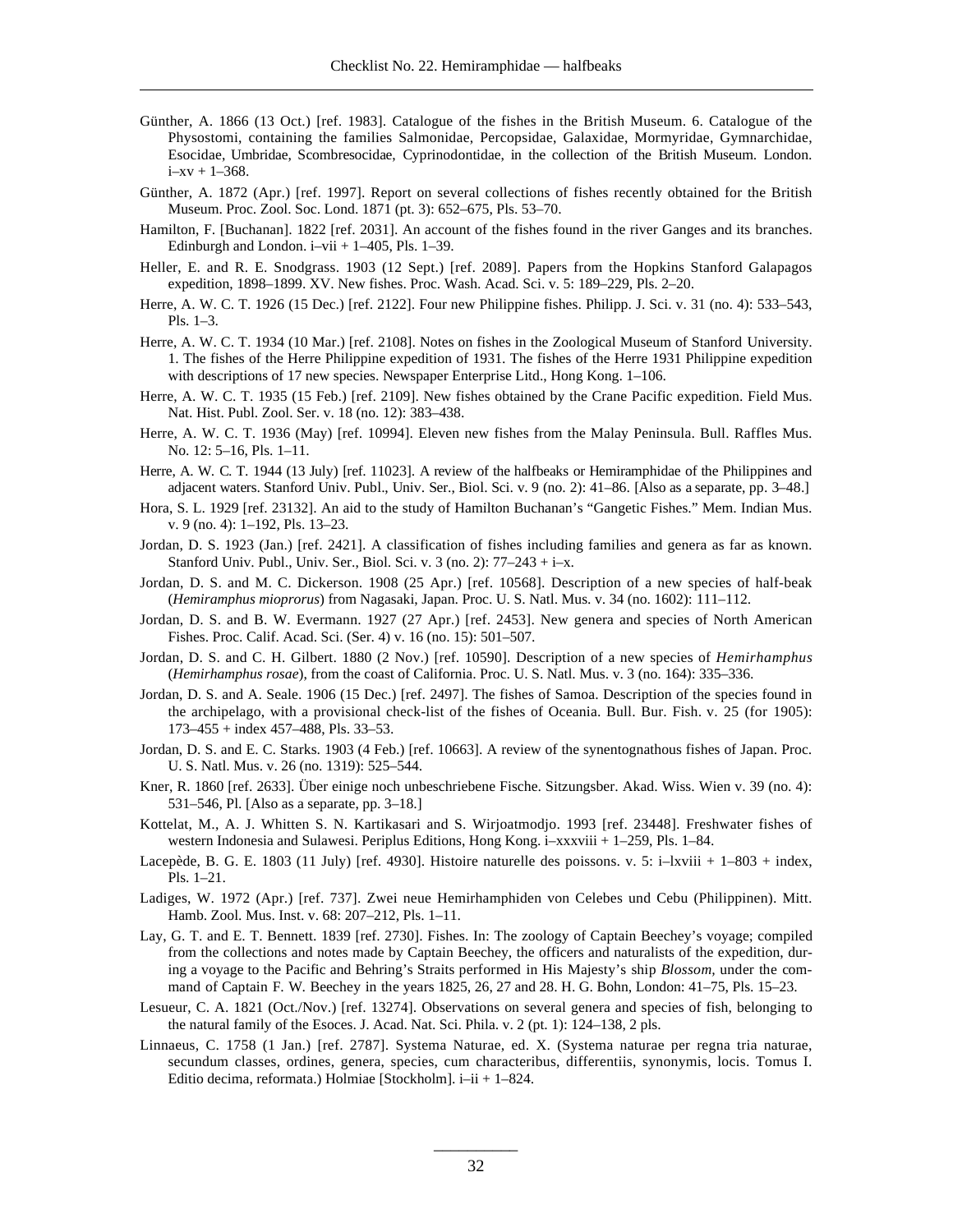- Lovejoy, N. R. 2000 [ref. 26767]. Reinterpreting recapitulation: systematics of needlefishes and their allies (Teleostei: Beloniformes). Evolution v. 54 (no. 4): 1349–1362.
- Meek, S. E. and S. F. Hildebrand. 1923 (20 Dec.) [ref. 2963]. The marine fishes of Panama. Part I. Field Mus. Nat. Hist. Publ. Zool. Ser. v. 15 (publ. 215): i–xi + 1–330, Pls. 1–24.
- Meisner, A. D. 2001 [ref. 25599]. Phylogenetic systematics of the viviparous halfbeak genera *Dermogenys* and *Nomorhamphus* (Teleostei: Hemiramphidae: Zenarchopterinae). Zool. J. Linn. Soc. v. 133 (no. 2): 199–283.
- Meisner, A. D. and B. B. Collette. 1998 (30 Dec.) [ref. 23906]. A new species of viviparous halfbeak, *Dermogenys bispina* (Teleostei: Hemiramphidae) from Sabah (North Borneo). Raffles Bull. Zool. v. 4 6 (no. 2): 373–380.
- Meisner, A. D. and B. B. Collette. 1999 [ref. 23950]. Generic relationships of the internally-fertilized southeast Asian halfbeaks (Hemiramphidae: Zenarchopterinae). In: B. Séret and J.-Y. Sire, eds. Proc. 5th Indo-Pac. Fish Conf., Nouméa, 1997: 69–76.
- Meisner, A. D. and K. D. Louie. 2000 (Dec.) [ref. 25079]. *Nomorhamphus kolonodalensis,* a new species of viviparous halfbeak from Sulawesi (Teleostei: Hemiramphidae). Ichthyol. Explor. Freshwaters v. 11 (no. 4): 361–368.
- Miller, R. R. 1945 (27 July) [ref. 13149]. *Hyporhamphus patris,* a new species of hemiramphid fish from Sinaloa, Mexico, with an analysis of the generic characters of *Hyporhamphus* and *Hemiramphus.* Proc. U. S. Natl. Mus. v. 96 (no. 3195): 185–193, Pl. 11.
- Miranda-Ribeiro, A. de. 1913–1915 [ref. 3711]. Fauna brasiliense. Peixes. Tomo V. [Eleutherobranchios aspirophoros]. Physoclisti. Arq. Mus. Nac. Rio de Janeiro v. 17: [1–679], 30 pls.
- Mohr, E. 1926 [ref. 15597]. Die Gattung *Zenarchopterus* Gill. Zool. Jahrb., Syst. (Jena) v. 52: 231–266.
- Mohr, E. 1934 [ref. 16438]. *Zenarchopterus*-Studien. Zool. Meded. (Leiden) v. 17 (nos. 1–2): 11–14.
- Mohsen, T. 1962 (Sept.) [ref. 3035]. Un nouveau genre d'Hémirhamphidés: *Grecarchopterus* nov. gen., basé sur des caractères particuliers du système uro-génital. Bull. Aquatic Biol. v. 3 (no. 31): 109–120.
- Montrouzier, X. 1857 [ref. 17789]. Essai sur le faune de l'île de Woodlark ou Moiou. Ichthyologie. Ann. Soc. Imp. Agric. Hist. Nat. Lyon v. 8 (1856): 417–504. [Reprinted, de Barret, Lyon, pp. 139–226.]
- Mukerji, D. D. 1935 [ref. 13905]. Description of a new species of hemirhamphid fish, *Dermogenys burmanicus* from Lower Burma, with notes on sexual dimorphism and its taxonomic significance. Rec. Indian Mus. (Calcutta) v. 37: 213–218.
- Ogilby, J. D. 1908 (25 Aug.) [ref. 3287]. Descriptions of new Queensland fishes. Proc. R. Soc. Queensl. v. 21: 87-98.
- Parin, N. V. 1961 [ref. 2993]. *Oxyporhamphus meristocystis* (Pisces, Oxyporhamphidae) a new species of flying halfbeak from the waters of the Indo-Malayan Archipelago. Voprosy Ikhtiol. v. 1 (no. 3): 391–394. [In Russian. English translation: National Marine Fisheries Service Systematics Laboratory no. 18.]
- Parin, N. V. and D. A. Astakhov. 1982 [ref. 26258]. Studies on the acoustical-lateralis system of beloniform fishes in connection with their systematics. Copeia 1982 (no. 2): 276–291.
- Parin, N. V., B. B. Collette and Yu. N. Shcherbachev. 1980 [ref. 6895]. Preliminary review of the marine halfbeaks (Hemiramphidae, Beloniformes) of the tropical Indo-West-Pacific. Trans. P. P. Shirshov Inst. Oceanol. v. 97: 7–173. [In Russian.]
- Parin, N. V. and Yu. N. Shcherbachev. 1972 [ref. 7634]. A new halfbeak species (*Rhynchorhamphus arabicus* Parin et Shcherbachev) (Beloniformes, Hemirhamphidae) from southern Yemeni waters. Voprosy Ikhtiol. v. 12 (no. 3): 569–571. [In Russian. English translation in J. Ichthyol. v. 12 (no. 3): 523–526.]
- Peters, W. (C. H.). 1865 [ref. 13952]. Über lebendig gebärende Arten der Fischgattung *Hemirhamphus.* Monatsb. Akad. Wiss. Berlin 1865: 132–133.
- Peters, W. (C. H.). 1868 [ref. 3442]. Über die von Hrn. Dr. F. Jagor in dem ostindischen Archipel gesammelten und dem Königl. zoologischen Museum übergebenen Fische. Monatsb. Akad. Wiss. Berlin 1868: 254–281.
- Philippi, R. A. 1876 (Mar.) [ref. 12724]. Descripcion de tres peces nuevos. An. Univ. Chile 48 (sec. 1): 261–266.
- Phillipps, W. J. 1932 [ref. 16393]. Notes on new fishes from New Zealand. N. Z. J. Sci. Tech. v. 13 (no. 4): 226–234.
- Poey, F. 1858–61 [ref. 3499]. Poissons de Cuba. Memorias sobra la historia natural de la Isla de Cuba, acompañadas de sumarios Latinos y extractos en Francés. Tomo 2. La Habana. [Sections have subtitles.] v. 2: 1–96 (1858), 97–336 (1860), 337–442, (1861), Pls. 1–19.
- Poey, F. 1868 [ref. 3505]. Synopsis piscium cubensium. Catalogo Razonado de los peces de la Isla de Cuba. Repertorio Fisico-Natural de la Isla de Cuba v. 2: 279–484.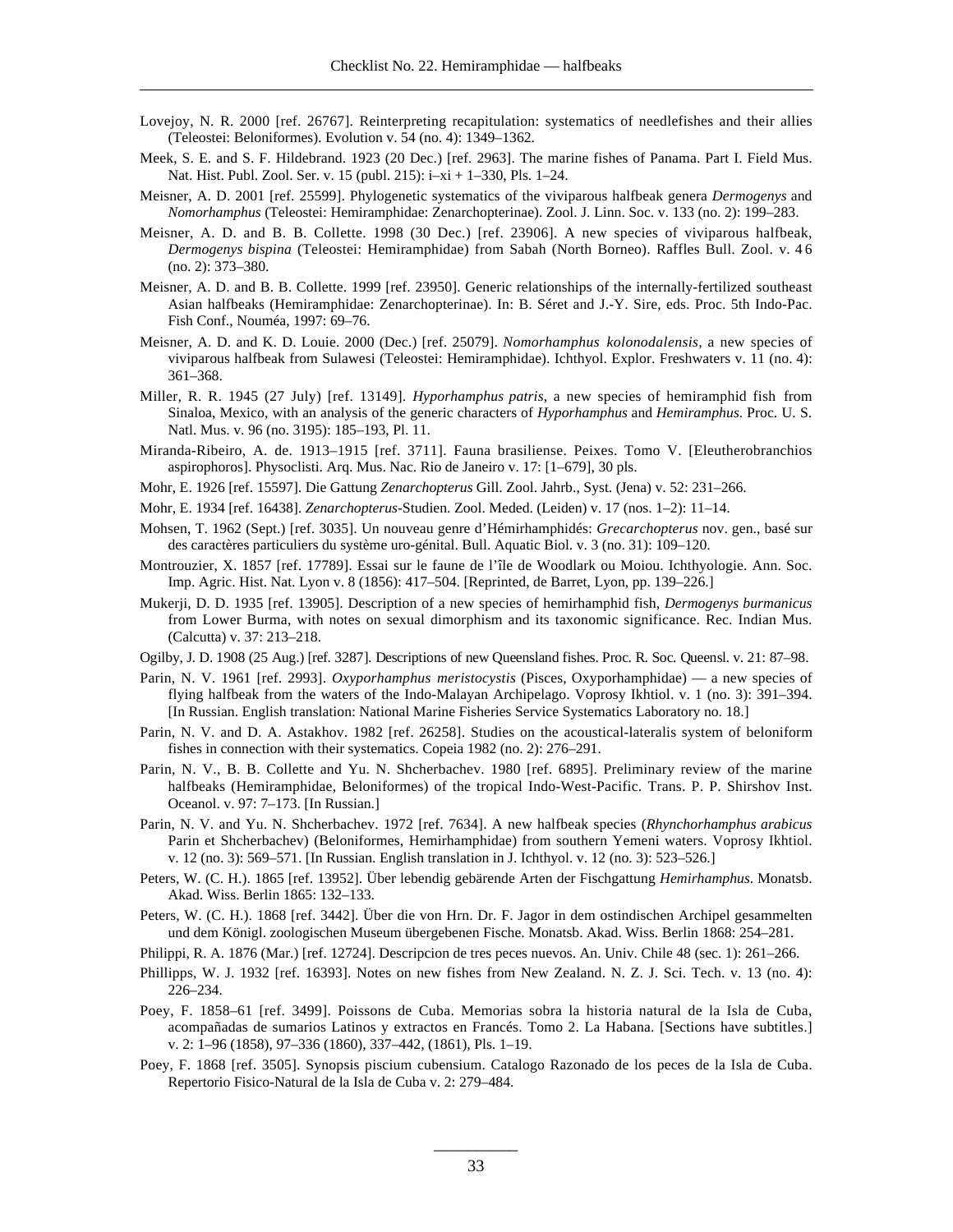- Popta, C. M. L. 1912 (15 Nov.) [ref. 14861]. Fortsetzung der Beschreibung von neuen Fischarten der Sunda-Expedition. Notes Leyden Mus. v. 34 (nos. 3–4): 185–193.
- Ranzani, C. 1841 (22 Feb.) [ref. 24074]. De nonnullis novis speciebus Piscium, Opusculum tertium. Nuovi Annali Scienze Naturale Anno III, Tomo V: 60–66.
- Ranzani, C. 1842 [ref. 18607]. De nonnullis novis speciebus piscium. Opusculum tertium. Novi Comment. Acad. Sci. Inst. Bonon. v. 5: 307–338, Pls. 23–28.
- Regan, C. T. 1905 [ref. 15386]. On fishes from the Persian Gulf, the Sea of Oman, and Karachi, collected by Mr. F. W. Townsend. J. Bombay Soc. Nat. Hist. v. 16: 318–333, Pls. A–C.
- Rosen, D. E. and L. R. Parenti. 1981 (27 Nov.) [ref. 5538]. Relationships of *Oryzias,* and the groups of atherinomorph fishes. Am. Mus. Novit. No. 2719: 1–25.
- Rüppell, W. P. E. S. 1835–38 [ref. 3844]. Neue Wirbelthiere zu der Fauna von Abyssinien gehörig. Fische des Rothen Meeres. Frankfurt-am-Main. 1–148, Pls. 1–33. [1835:1–28, Pls. 1–7; 1836:29–52, Pls. 8–14; 1837:53–80, Pls. 15–21; 1838:81–148, Pls. 22–33.]
- Russell, P. 1803 [ref. 13862]. Descriptions and figures of two hundred fishes; collected at Vizagapatam on thecoast of Coromandel. London. In 2 vols.: i–vii + 78 pp. + 85 pp., 197 pls.
- Seale, A. 1906 [ref. 3999]. Fishes of the South Pacific. Occas. Pap. Bernice P. Bishop Mus. v. 4 (no. 1): 1–89, 1 pl.
- Seale, A. 1910 (23 Feb.) [ref. 4000]. New species of Philippine fishes. Philipp. J. Sci. Sec. A v. 4 (no. 6): 491–543, Pls. 1–13.
- Seale, A. 1910 (Oct.) [ref. 14808]. Fishes of Borneo, with descriptions of four new species. Philipp. J. Sci. Sec. D v. 5 (no. 4): 263–289, Pls. 1–4.
- Smith, H. M. 1902 [ref. 10225]. Notes on five food-fishes of Lake Buhi, Luzon, Philippine Islands. Bull. U. S. Fish Comm. v. 21 [1901]: 167–171.
- Smith, H. M. 1945 (13 Nov.) [ref. 4056]. The fresh-water fishes of Siam, or Thailand. Bull. U. S. Natl. Mus. No. 188: i–xi + 1–622, Pls. 1–9.
- Smith, J. L. B. 1933 [ref. 12731]. The South African species of the genus *Hemirhamphus* Cuv. Trans. R. Soc. S. Africa v. 21 (pt. 2): 129–150, Pls. 10–12.
- Srivastava, G. J. 1967 [ref. 19818]. A new species of freshwater fish of the genus *Hemiramphus* Cuv. from Gorakhpur, Uttar Pradesh, India. J. Bombay Nat. Hist. Soc. v. 64 (no. 1): 93–94.
- Stead, D. G. 1908 [ref. 18743]. The edible fishes of New South Wales: their present importance and their potentialities. Government of the State of New South Wales. Sydney. 1–123, 81 pls.
- Steindachner, F. 1866 [ref. 20460]. Über die Fische von Port Jackson in Australien. Anzeiger K. Akad. Wiss. Math.-Naturwiss. Cl. v. 3 (no. 7): 50–54.
- Steindachner, F. 1866 [ref. 4210]. Zur Fischfauna von Port Jackson in Australien. Sitzungsber. Akad. Wiss. Wien v. 53: 424–481, Pls. 1–7. [Also as a separate, pp. 1–58, Pls. 1–7.]
- Steindachner, F. 1867 [ref. 14188]. Ichthyologische Notizen (VI). [With 8 subtitles.]. Sitzungsber. Akad. Wiss. Wien v. 56 (1. Abth.): 307–376, Pls. 1–3. [Also as a separate, pp. 1–70, Pls. 1–3.]
- Steindachner, F. 1900 [ref. 20498]. Fische aus dem Stillen Ocean. Ergebnisse einer Reise nach dem Pacific (Schauinsland, 1896–1897). Anz. Akad. Wiss. Wien v. 16: 174–178.
- Steindachner, F. 1901 [ref. 14769]. Kükenthal's Ergebnisse einer zoologischen Forschungreise in den Molukken und Borneo. Fische. Abh. Senckenb. Naturforsch. Ges. v. 25: 409–464, Pls. 17–18.
- Steindachner, F. 1906 [ref. 4242]. Zur Fischfauna der Samoa-Inseln. Sitzungsber. Akad. Wiss. Wien v. 115 (1. Abth.): 1369–1425. [Also as a separate, pp. 1–57, with dual pagination.]
- Tanaka, S. 1911 (15 June) [ref. 14881]. Figures and descriptions of the fishes of Japan, including Riukiu Islands, Bonin Islands, Formosa, Kurile Islands, Korea and southern Sakhalin. v. 2: 19–34, Pls. 6–10.
- Temminck, C. J. and H. Schlegel. 1846 [ref. 4374]. Pisces. In: Fauna Japonica, sive descriptio animalium quae in itinere per Japoniam suscepto annis 1823–30 collegit, notis observationibus et adumbrationibus illustravit P. F. de Siebold. Parts 10–14: 173–269.
- Thominot, A. 1886 [ref. 17904]. Sur quelques poissons nouveaux appartenant à la collection du Muséum d'Histoire Naturelle. Bull. Soc. Philomath. Paris (Ser. 7) v. 10: 161–168.
- Tilak, R. 1972 [ref. 7655]. Study of the freshwater and estuarine fishes of Goa. 1. *Acanthophthalmus goaensis.* A new cobitid from Goa, with notes on *Zenarchopterus striga* (Blyth). J. Inl. Fish. Soc. India v. 4: 61–68.